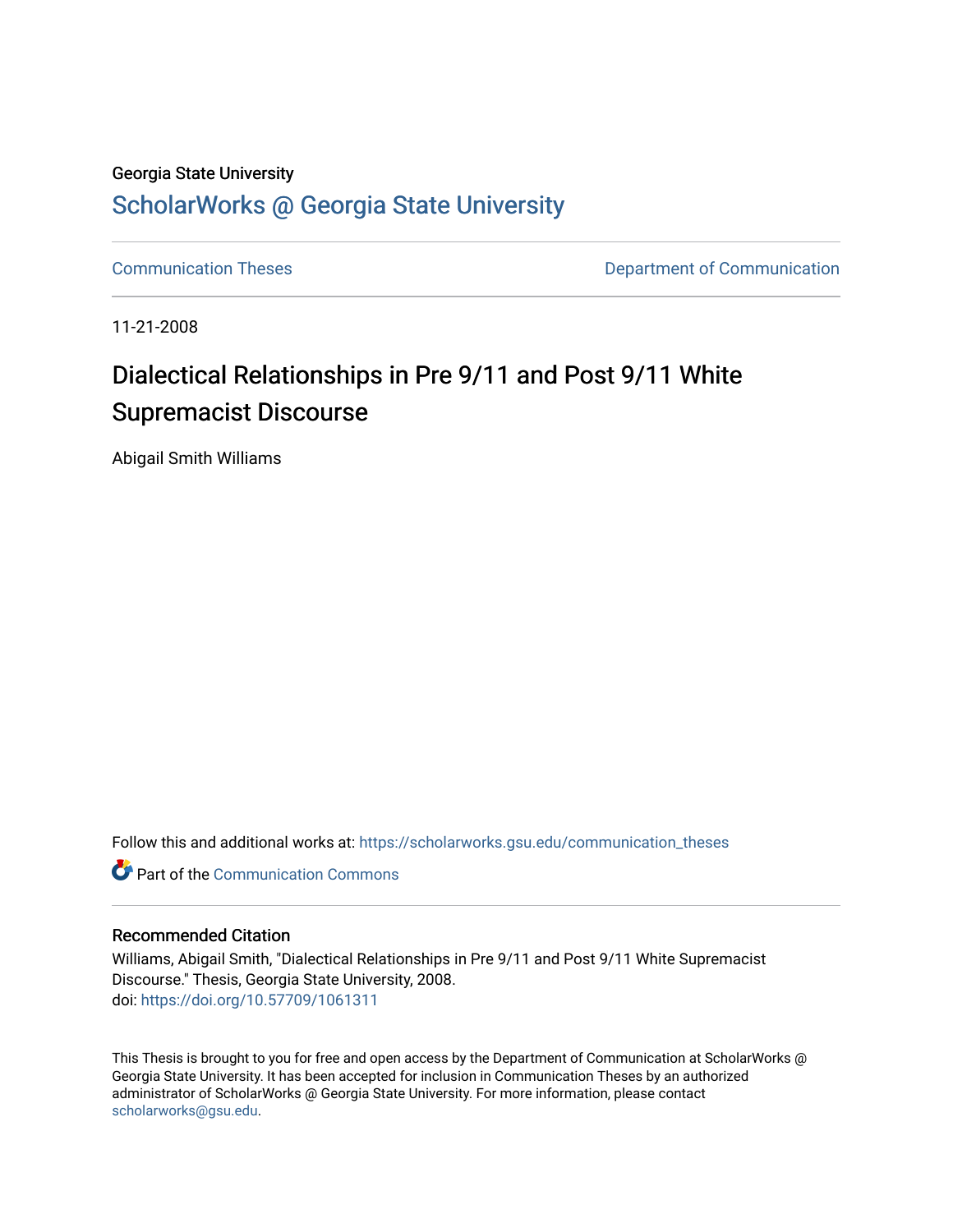# DIALECTICAL RELATIONSHIPS IN PRE 9/11 AND POST 9/11 WHITE SUPREMACIST DISCOURSE

by

### ABIGAIL SMITH WILLIAMS

Under the Direction of Dr. James Darsey

## ABSTRACT

My thesis argues that a shift has taken place in white supremacist rhetoric post September 11, 2001. I focus on the pre-9/11 rhetoric of Jared Taylor, the post 9/11 rhetoric of Patrick Buchanan, and identify the attacks of September  $11<sup>th</sup>$  as a catalytic event in the history of white supremacist rhetoric. Through careful rhetorical analysis, I identify the 9/11 shift as a shift in placement vis-à-vis the political mainstream.

INDEX WORDS: White supremacy, Racist rhetoric, Hate speech, Catalytic events, Jared Taylor, Patrick Buchanan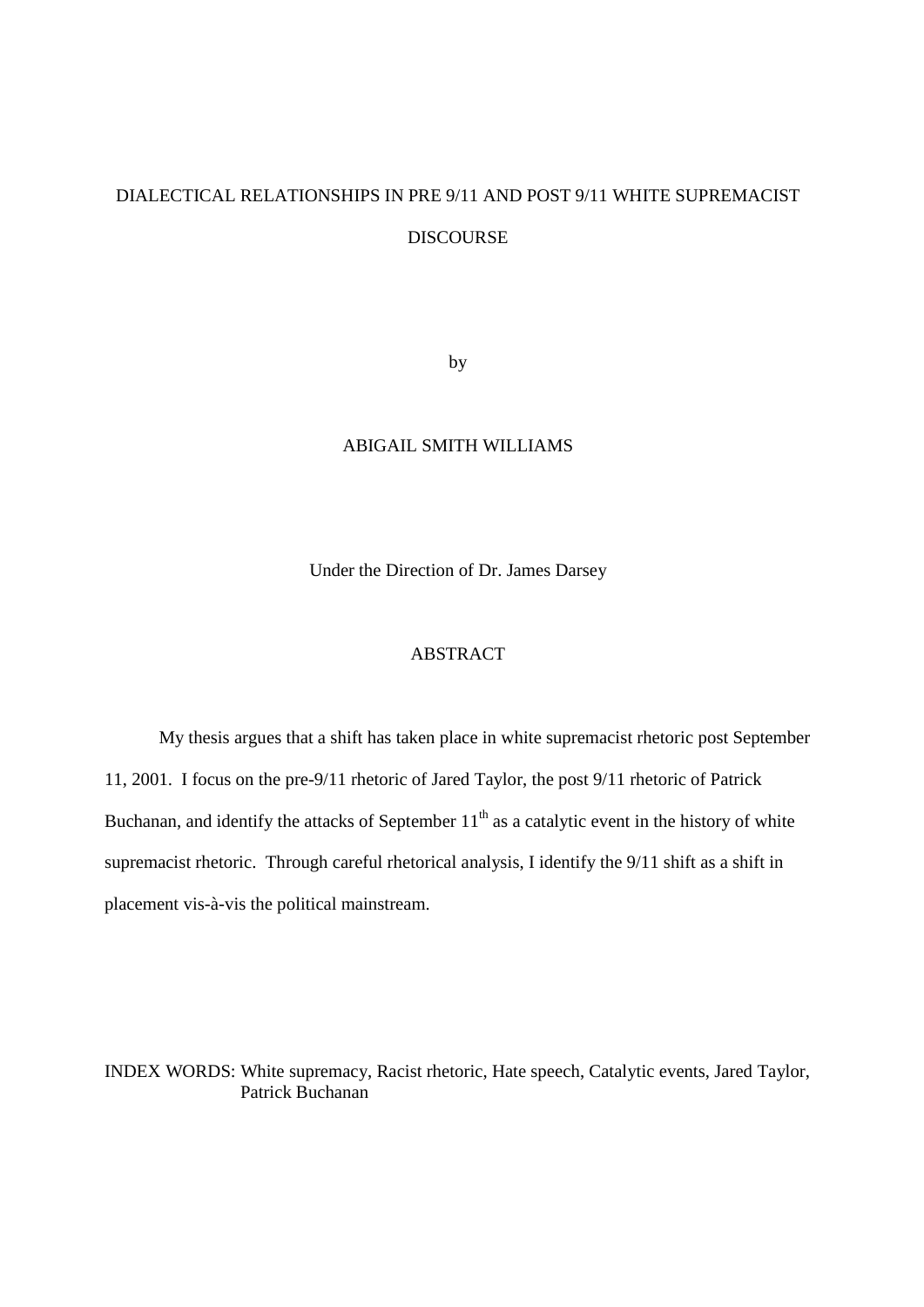# DIALECTICAL RELATIONSHIPS IN PRE 9/11 AND POST 9/11 WHITE SUPREMACIST DISCOURSE

by

## ABIGAIL SMITH WILLIAMS

A Thesis Submitted in Partial Fulfillment of the Requirements for the Degree of

Master of Arts

in the College of Arts and Sciences

Georgia State University

2008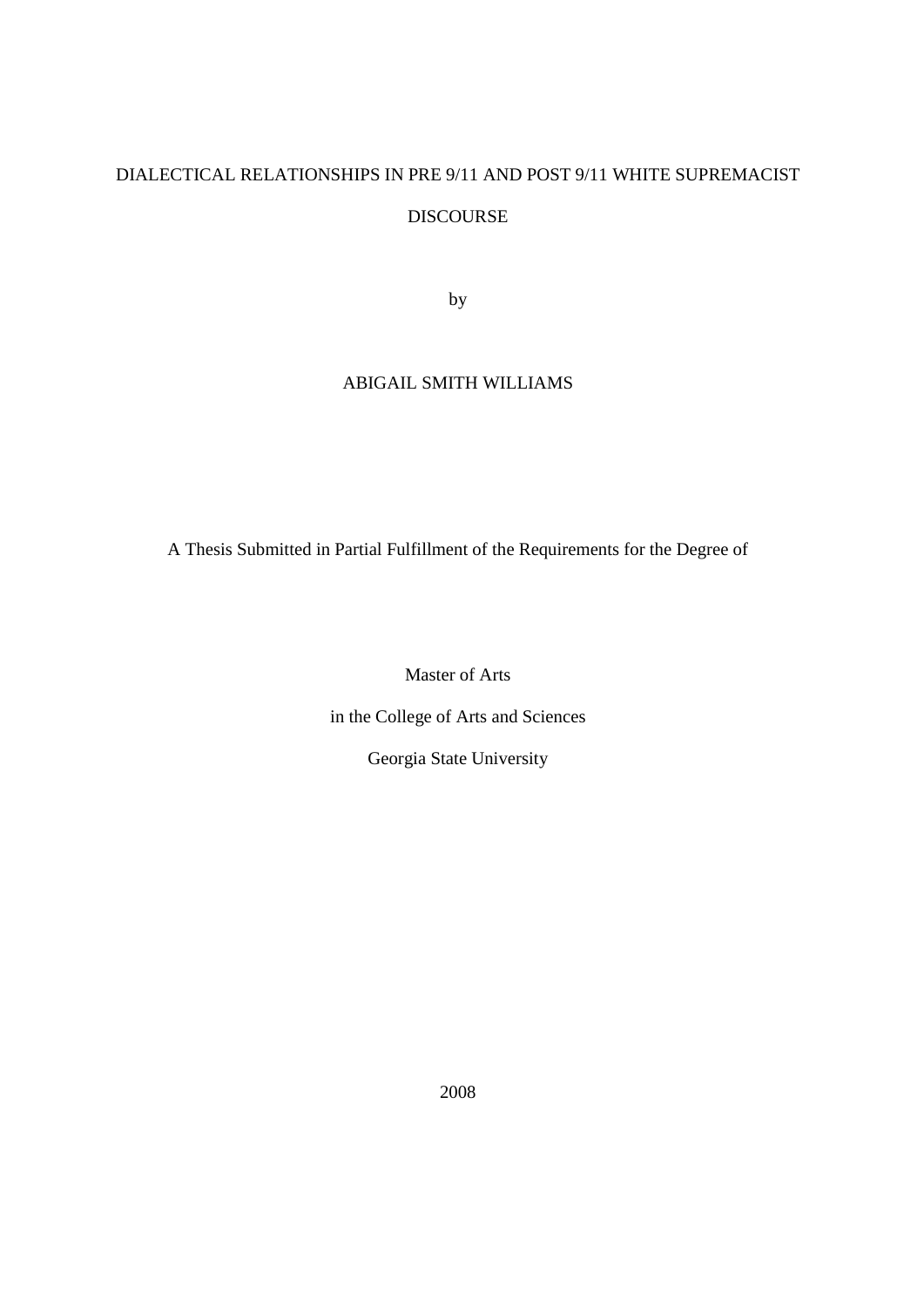Copyright by Abigail Lynn Smith Williams 2008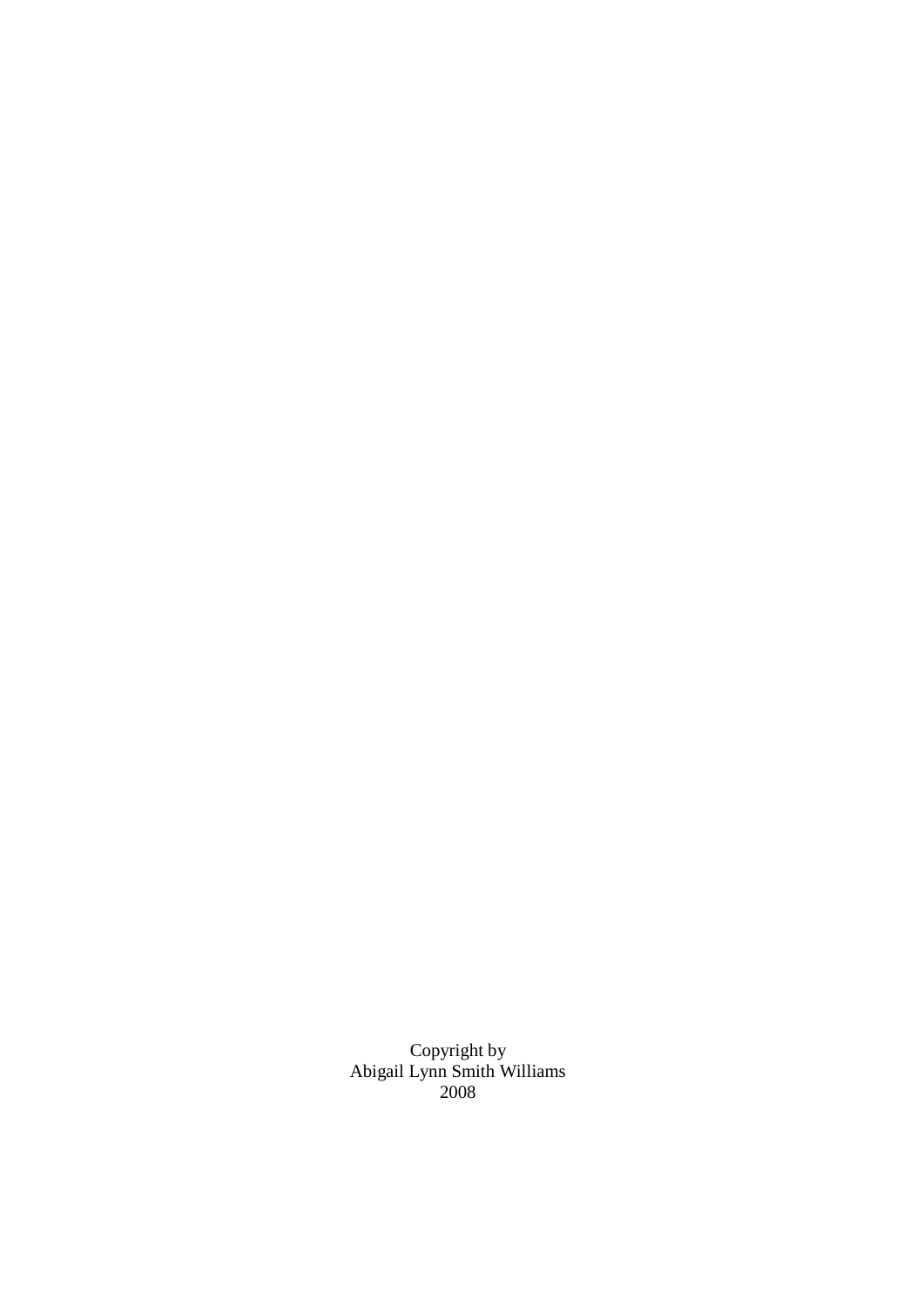# DIALECTICAL RELATIONSHIPS IN PRE 9/11 AND POST 9/11 WHITE SUPREMACIST DISCOURSE

by

## ABIGAIL SMITH WILLIAMS

Committee Chair: Dr. James Darsey

Committee: Dr. Mary Stuckey Dr. George Pullman

Electronic Version Approved:

Office of Graduate Studies College of Arts and Sciences Georgia State University December 2008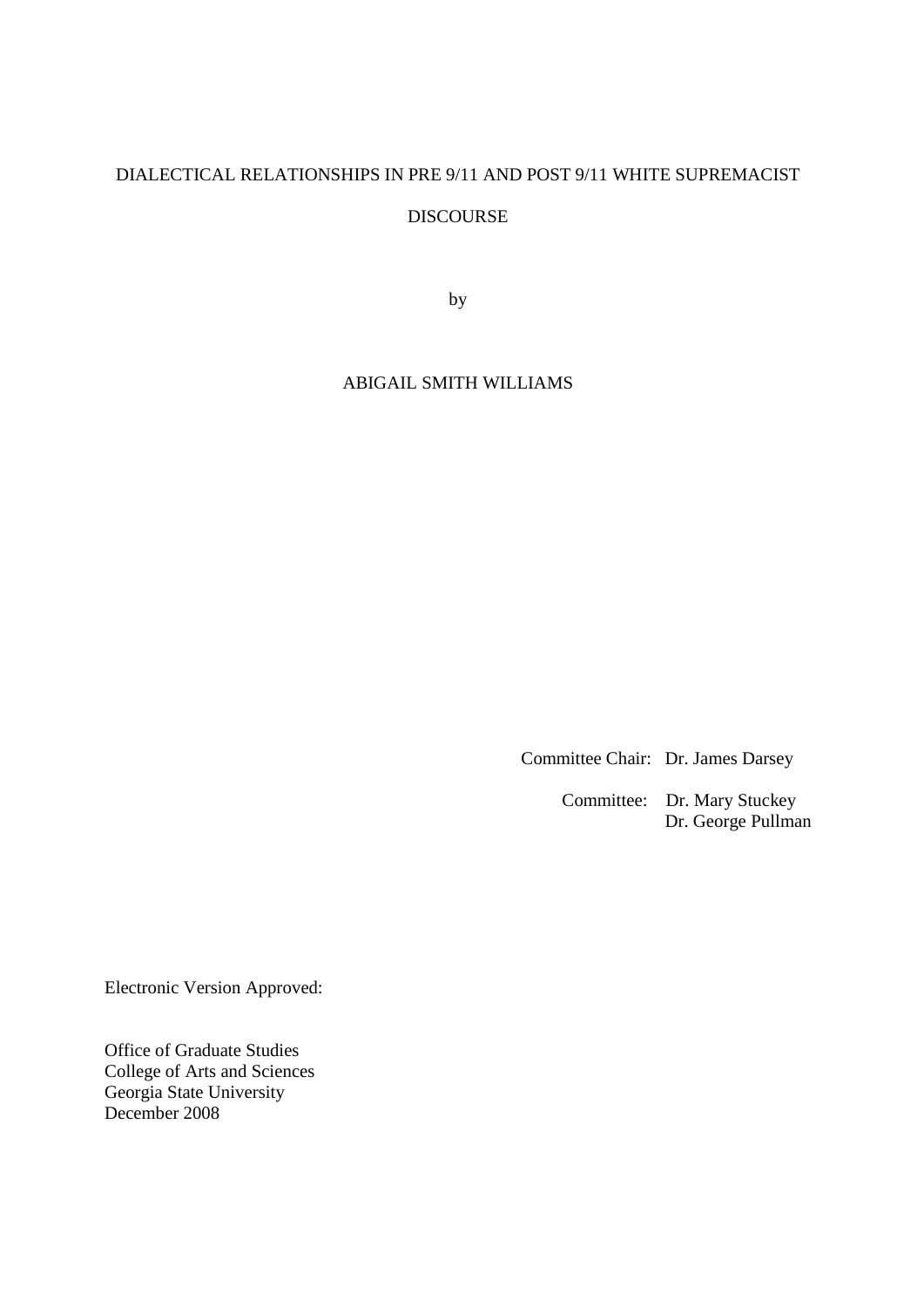### DEDICATION

This thesis is dedicated to my husband for teaching me that love is more potent than any "ism;" to my mother for supporting all that I do and all that I am; but mostly to the person who constantly reminds me of all the beauty there is to find in this world, my daughter Mariah. May she always understand the power of words and surround herself with people who speak from a place of love.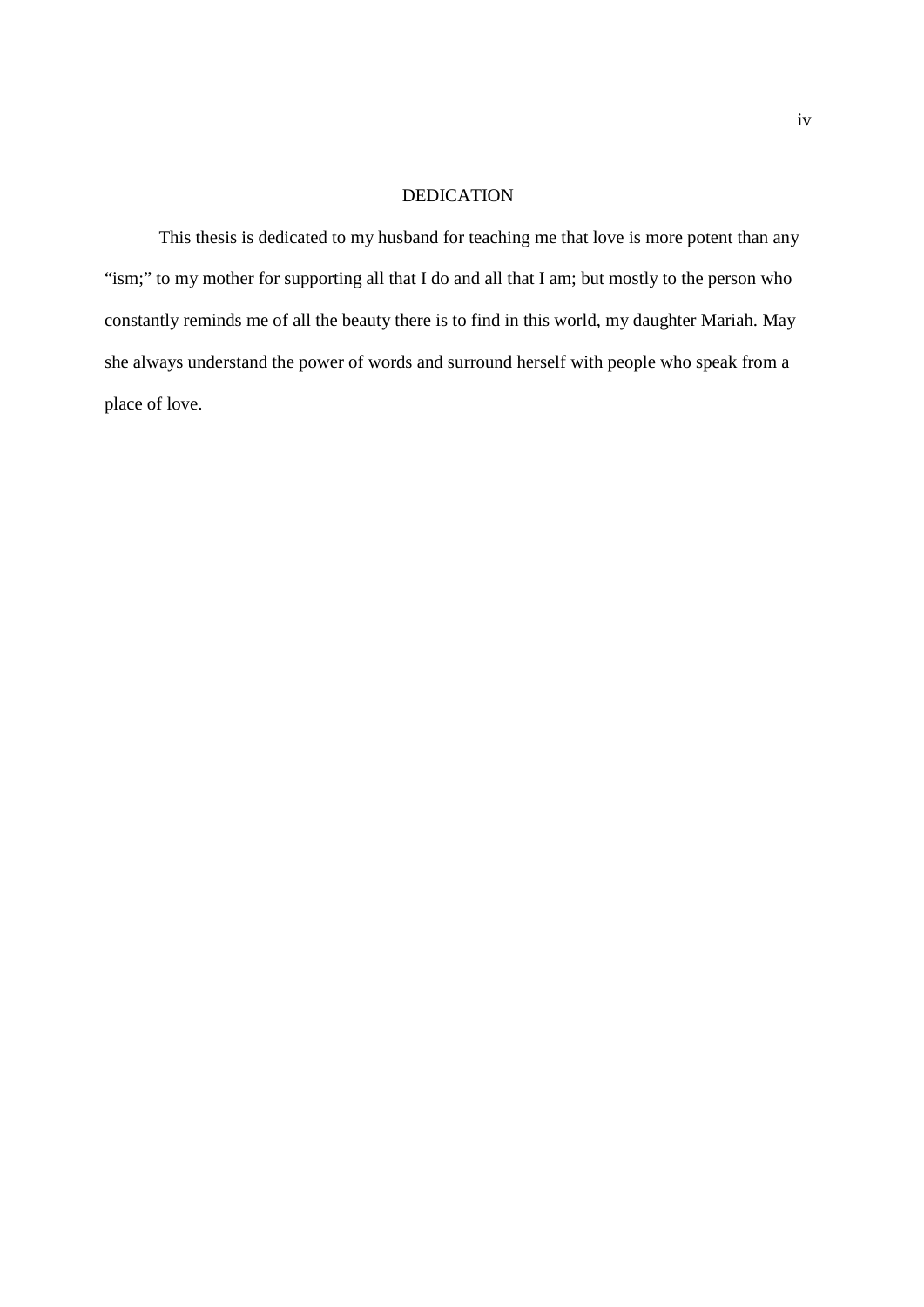## ACKNOWLEDGEMENTS

This thesis would not have been possible without the guidance of Dr. James Darsey. He has been an inspirational teacher and a constant source of support, despite my amazing ability to generate setbacks. I would like to thank him, as well as Dr. Mary Stuckey and Dr. George Pullman for everything they have done for me. I would also like to thank my family and colleagues for their constant support and encouragement.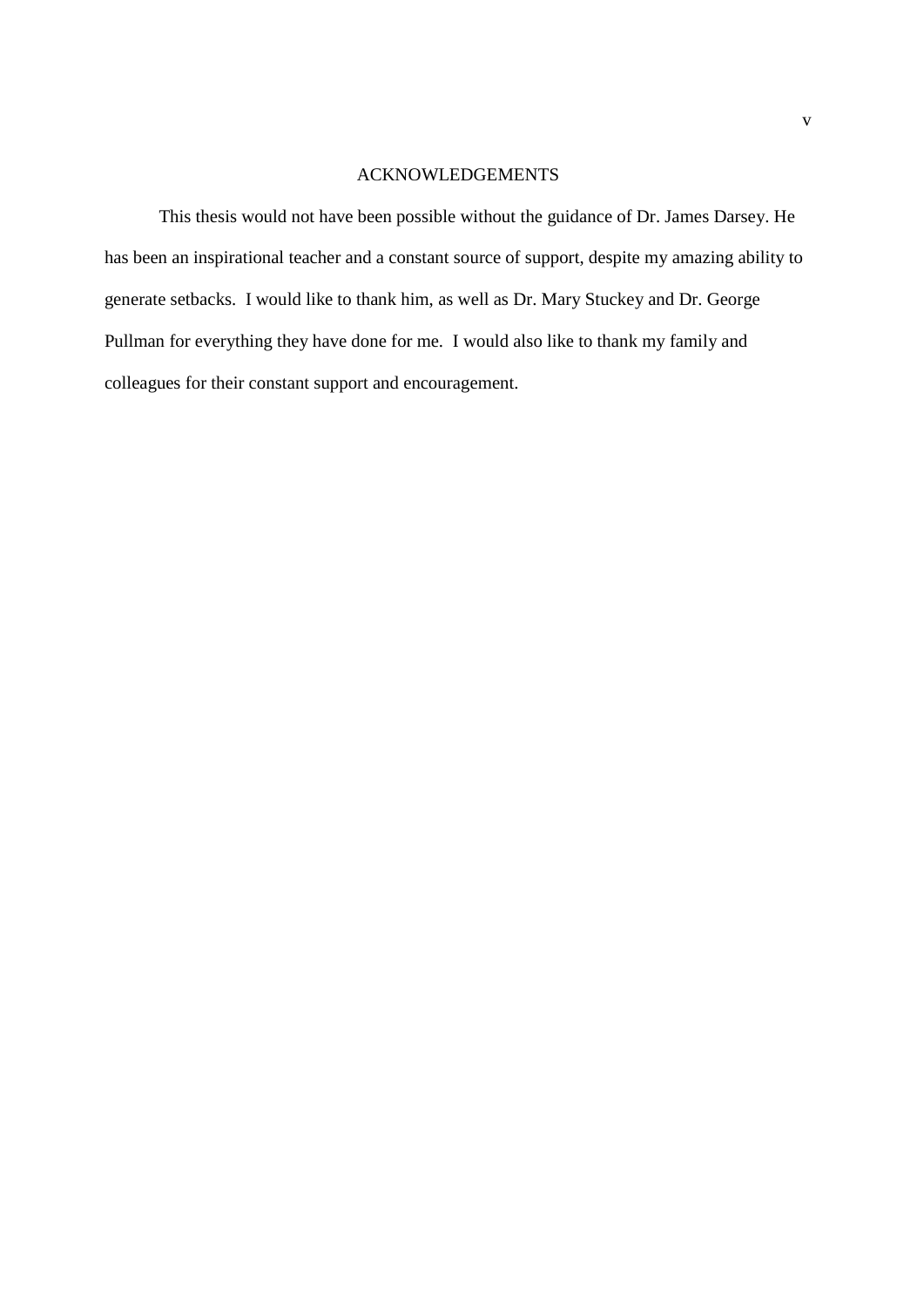## TABLE OF CONTENTS

## ACKNOWLEDGMENTS v

## **CHAPTER**

| $\mathbf{1}$   | WHITE SUPREMACY: A PERENNIAL FEATURE OF<br><b>AMERICAN HISTORY</b>                                            | $\mathbf{1}$   |
|----------------|---------------------------------------------------------------------------------------------------------------|----------------|
|                | Scholarly Approaches to the Radical Right and White Supremacy:<br>A Brief Survey                              | $\overline{7}$ |
|                | White Supremacy as a Rhetorical Phenomenon                                                                    | 10             |
|                | 9/11 and a New Rhetoric of White Supremacy                                                                    | 14             |
|                | Methodological Approach                                                                                       | 15             |
| $\overline{2}$ | DIALECTICAL RELATIONSHIPS IN PRE-9/11 WHITE<br>SUPREMACIST DISCOURSE: THE CASE OF JARED<br><b>TAYLOR</b>      | 19             |
|                | Jared Taylor's American Dilemma                                                                               | 24             |
|                | Taylor's Portrait of the Lapsed American                                                                      | 26             |
|                | <b>Blacks and Hispanics: Alien Others</b>                                                                     | 30             |
|                | The Conspirators: Perpetrators of the Multiracial Myth                                                        | 31             |
|                | Real Americans: Seeing the Truth that Others Do Not See                                                       | 33             |
|                | Taylor's Drama                                                                                                | 35             |
|                | Conclusion                                                                                                    | 42             |
| 3              | DIALECTICAL RELATIONSHIPS IN POST-9/11 WHITE<br>SUPREMACIST DISCOURSE: THE CASE OF PATRICK<br><b>BUCHANAN</b> | 44             |
|                | Buchanan's State of Emergency                                                                                 | 47             |
|                | Buchanan's Alien Other: Not a Race Issue Anymore                                                              | 49             |
|                |                                                                                                               |                |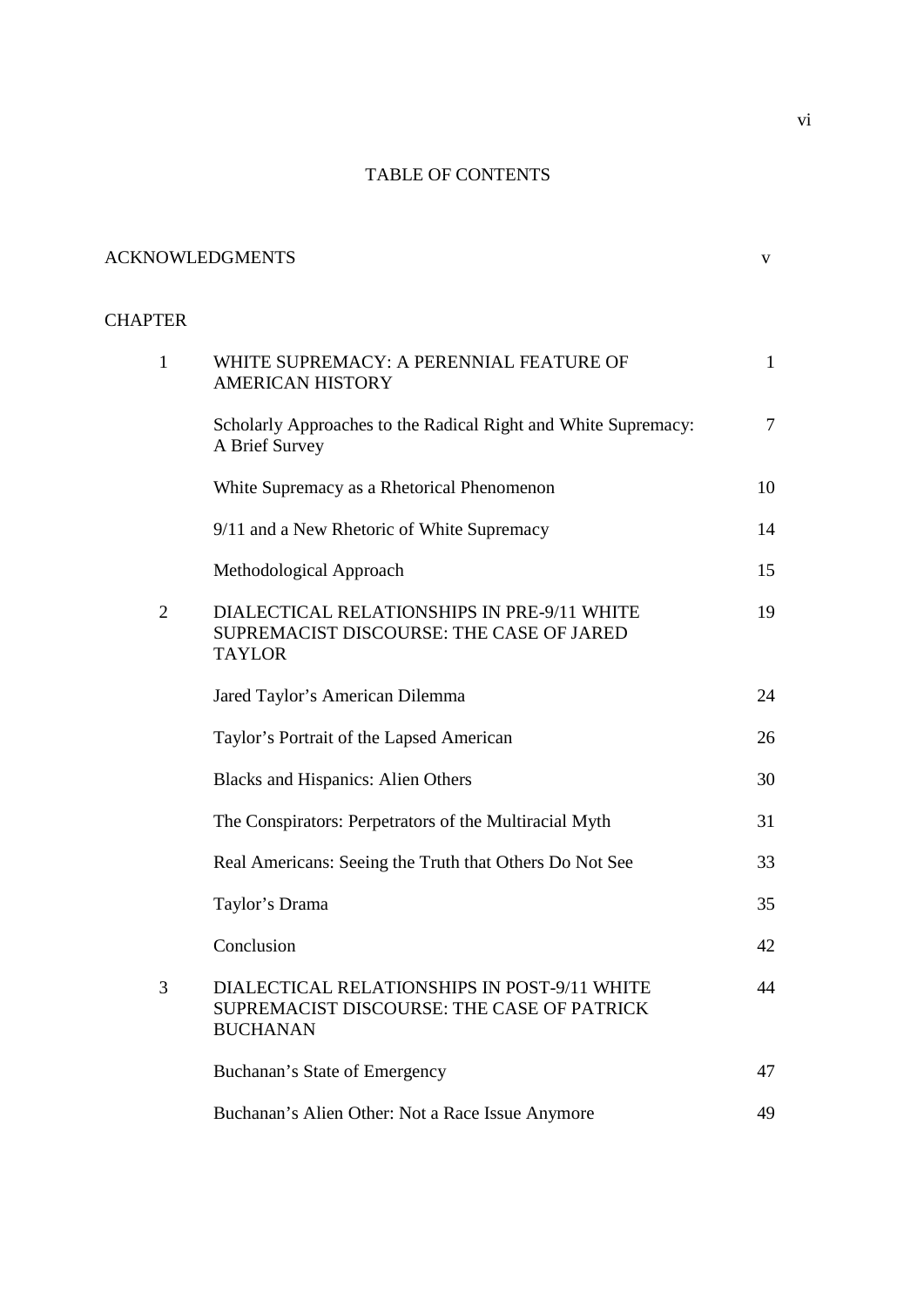|              | Buchanan's True American: The Patriot            | 50 |
|--------------|--------------------------------------------------|----|
|              | <b>Black Americans</b>                           | 52 |
|              | Buchanan's Drama                                 | 56 |
|              | Conclusion                                       | 58 |
| 4            | FROM 'YOU JUST DON'T GET IT' TO 'UNITED WE HATE' | 60 |
| BIBLIOGRAPHY |                                                  | 66 |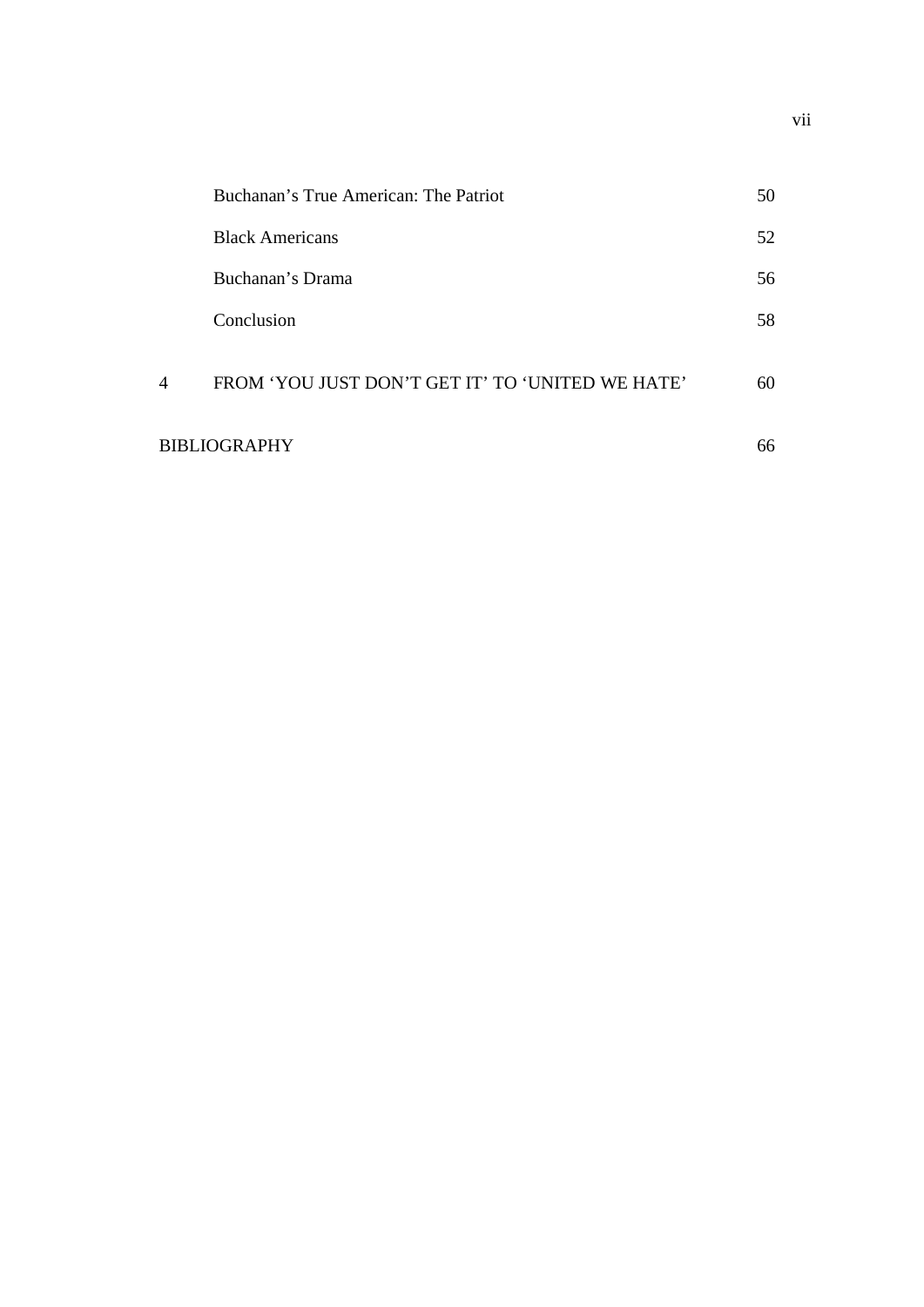#### **WHITE SUPREMACY: A PERENNIAL FEATURE OF AMERICAN HISTORY**

Prior to the devastating events of September 11, 2001, white supremacist rhetoric was shunned by the mainstream. Notorious white supremacist, Jared Taylor, epitomized this pre-9/11 marginalized rhetoric; characterized by a prophetic rhetor preaching to a group of Americans who had fallen away from the doctrine of real Americanism. He preached about the threat of invading foreigners and the multiculturalism forwarded on their behalf by intellectual elites. Taylor's outsider brand of white supremacist rhetoric was replace, post-9/11 by a more mainstream rhetoric which embraced the "United We Stand" social atmosphere. This new version of white supremacist rhetoric was epitomized by the now mainstream success of Pat Buchanan, who used many of the same argumentative strategies as Taylor, but played upon the "unity" of the historical moment by positioning himself as a part of one unified America that is facing the same threat. In Buchanan's America, foreign invaders are given a path to join us as real Americans – they must adopt all that is American. On the surface, this may seem somewhat benign (especially when compared to Taylor's claims), but that is exactly what makes Buchanan's more recent brand of white supremacist rhetoric so scary. "White supremacism and racial bigotry are embedded in the economy and culture of U.S. society" (Hardisty 27). Buchanan's rhetoric recognizes and embraces this sad fact. He, like Taylor, bases his notions of Americanism in whiteness. He just invites non-whites to participate in it.

For the purposes of my paper, I will consider 9/11 a catalytic event with respect to white supremacist rhetoric in the United States. This idea of catalytic events as markers of rhetorical eras was forwarded by James Darsey in his essay "From 'Gay is Good' to the Scourge of AIDS: The Evolution of Gay Liberation Rhetoric, 1977 – 1990." In that essay, Darsey argues that "one key to identifying natural divisions in discourse is then situations and exigencies change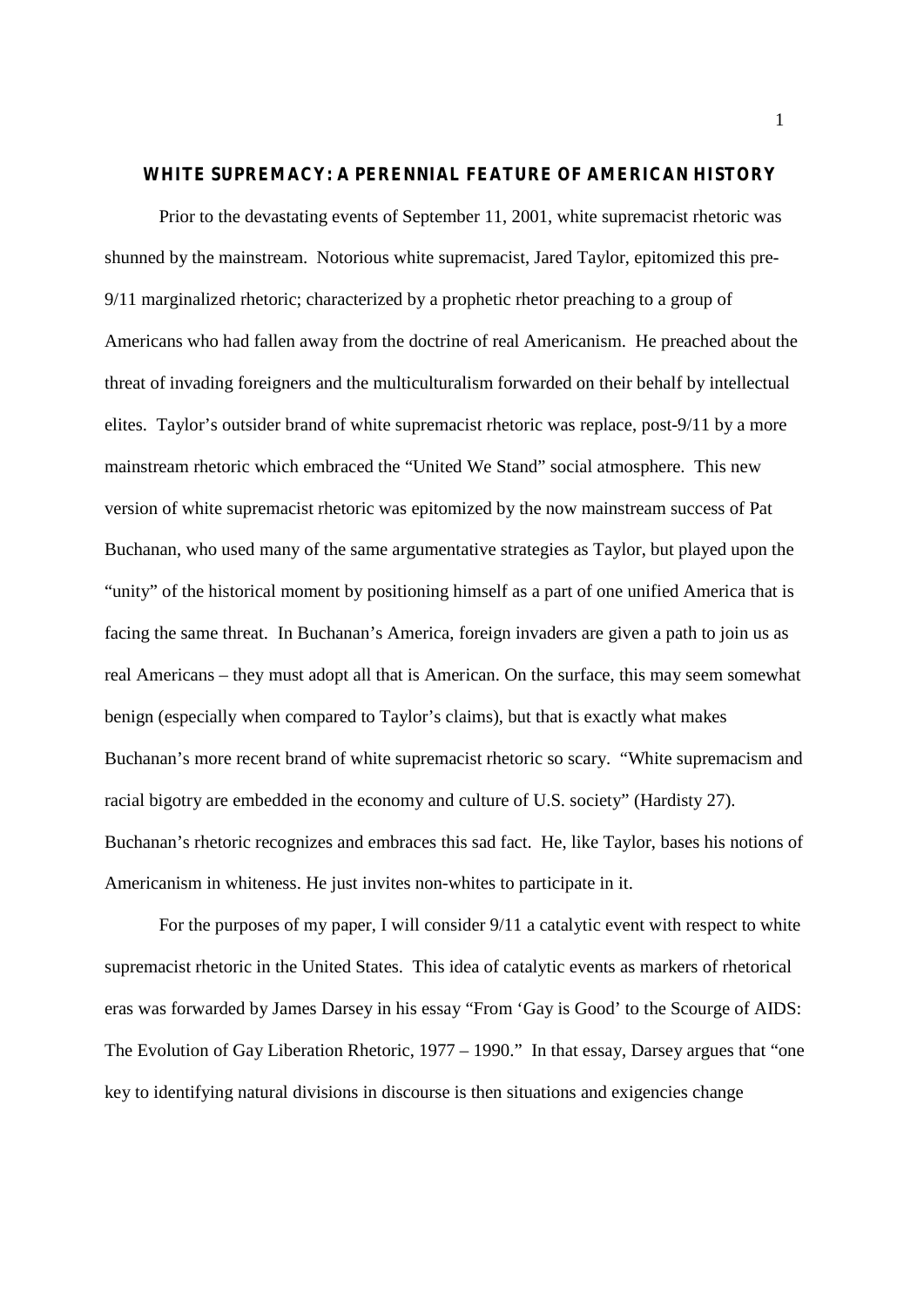dramatically" (Darsey 46). He goes on to define catalytic events as "moments in the life of a movement that provide appropriate conditions for discourse…(1) are historical rather than rhetorical, (2) are nontactical…(3) achieve tremendous significance for the movement, and (4) precede rhetorical responses that constitute demonstrably discrete, internally homogenous eras" (Darsey  $46)^1$ .

I believe that 9/11 is a catalytic even in the history of white supremacy because it provided the conditions for the collapse of tensions between varieties of Americanness. Immediately following the attacks, citizens of the United States were inundated with billboards and bumper stickers proclaiming our unity and our commitment to a collective memory. Public opinion polls showed patriotism at an all-time high, and flag sales went through the roof. A study conducted by the Pew Charitable Organization on September 19, 2001 concluded that "Americans are standing tall at a time of crisis--they are united in their approval of the nation's leaders, paying rapt attention to news, and say they are willing to suffer thousands of military casualties in a protracted conflict to retaliate for last week's terrorist attacks… There is near universal public engagement in the crisis… As other survey organizations have found, President Bush's approval ratings have risen to historic heights since the terrorist attacks. Eight-in-ten Americans now approve of Bush's job performance, up from 51% just a few weeks ago… Bush gets even more favorable ratings for how he has dealt with the terrorist attacks-- 85% approve of his performance on that front" (Pew 1-2). It was a moment in history when we were united as a nation against a common enemy who also happened to be an alien outsider. The dialectical arrangement, in my reading, shifts in this moment from one in which "[true] American" has two

<sup>&</sup>lt;sup>1</sup> For more on this, see Darsey, James. "From 'Commies' and 'Queers' to 'Gay is Good'." Gayspeak: Gay Male and Lesbian Communication, James Chesebro, Ed. New York: Pilgrim Press, 1981. 224-47 and Stewart, Charles J., Craig, Smith Allen, and Denton, Robert E. Jr. Persuasion and Social Movements. 4th ed. Longrove, Illinois: Waveland, 2001. 58.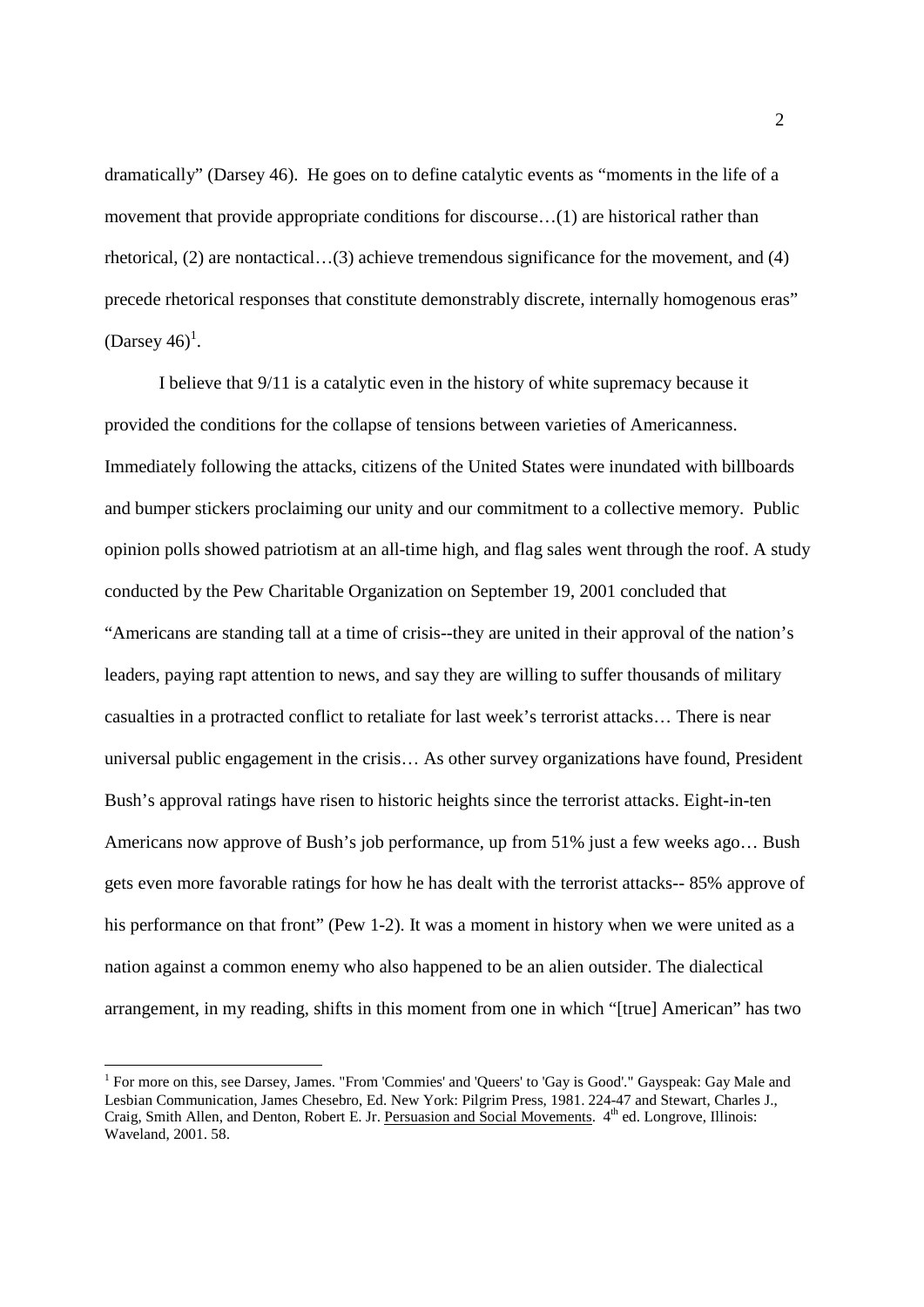antitheses, lapsed Americans and the alien other, to one in which there is a simple tension between "American" and the alien other.

9/11 functions as a catalytic even, a marker between two distinct periods of white supremacist rhetoric, because it provided new resources upon which white supremacist could draw and to which they could respond. In the case of 9/11, the major resource was the spirit of unity that engulfed the nation. As Bitzer wrote, "rhetoric is situational" and as the situation changed, the rhetoric of white supremacy had to change in order to be a fitting response to the situation. White supremacist rhetoric both influenced and was influenced by the post-9/11 euphoria.

The changing nature of white supremacy belies the fact that white supremacy is a pervasive social force, particularly in America with our centuries of racial baggage. Defining what constitutes white supremacy at any given point in history is difficult, if not impossible. Harvey, Case, and Gorsline sought to define white supremacy, not as embodied by a particular group like the KKK, but as a broader phenomenon. They wrote, "we understand white supremacy…broadly as system of individual, institutional, and societal racism in which whiteness – that is, the 'white' bodies, and cultural and social practices associated with those deemed 'white' – are seen as normative and superior" (Harvey, Case, and Gorsline 4). For the purposes of this paper, I will utilize this definition of white supremacy. It is specific enough to establish criteria under which my texts must fall, yet broad enough to account for the historical shifts in what constitutes the "white" aspect of white supremacy.

The difficulty in coming to an understanding of what is white is that "white is a relatively uncharted territory that has remained invisible as it continues to influence the identity of those both within and without its domain. It affects the everyday fabric of our lives, sometimes

3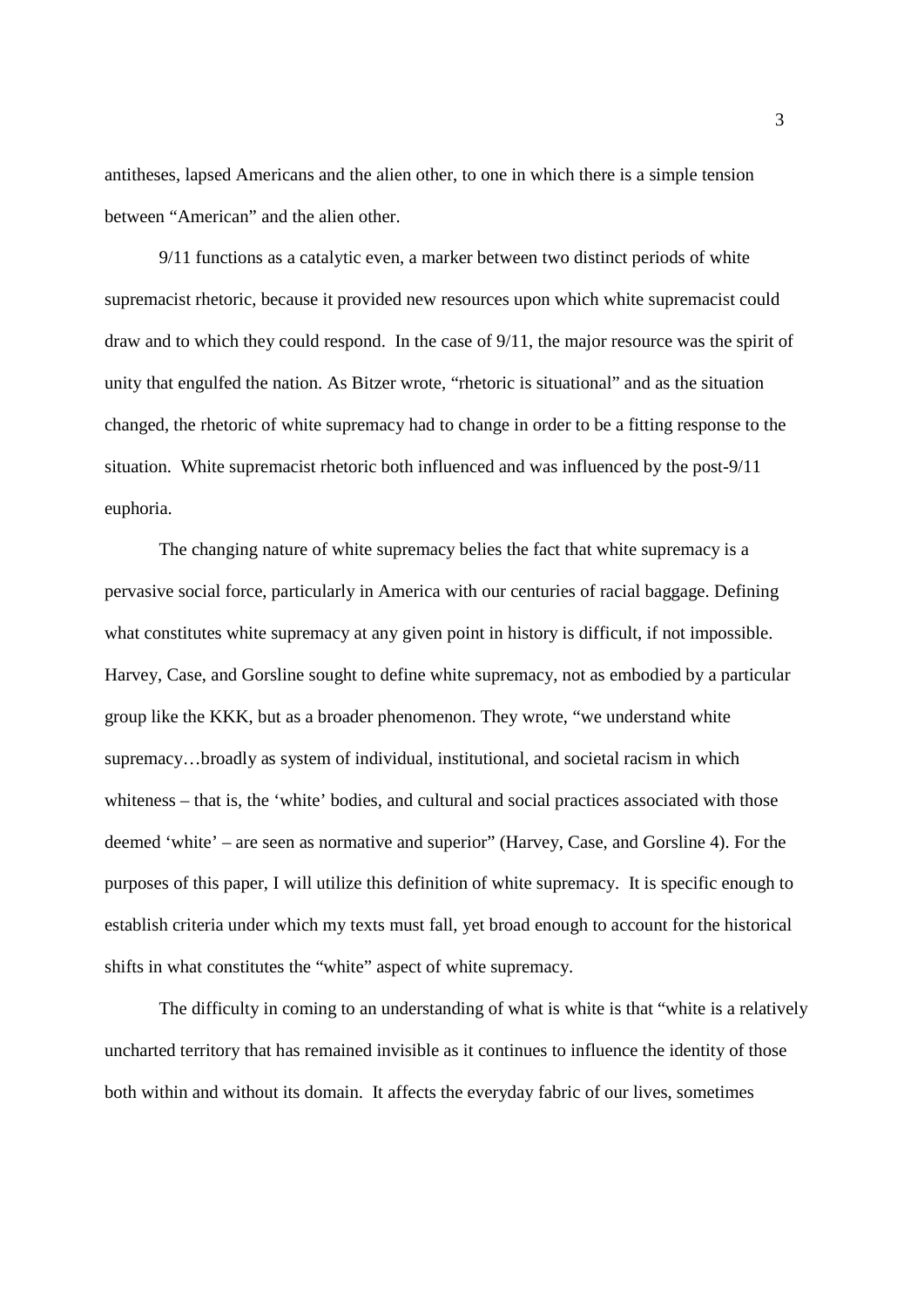violently, and extensive characterization that would allow for the mapping of its contours" (Nakayama and Krizek 291). Desmond King, in his book *Making Americans: Immigration, Race, and the Origins of the Diverse Democracy*, says that it "is a problematic concept: plainly, Africans were not welcome as immigrants, but neither were certain eastern and southern Europeans, who, despite nominal whiteness, were considered unassimilable" (King 127).

In the case of white supremacy, whiteness necessarily assumes the role of a true American. Carolyn Fleuhr-Lobban, in her thought-provoking book *Race and Racism*, alludes to the innate Americanness of being white. She writes that "whiteness in America is normative…Whiteness has been historically described as not being black, or brown, or Asian, and is associated with 'being American.' White has also been historically positioned in a place of dominance….it carries a positive identity without negative racial stereotyping – that of being a good neighbor or citizen without having to prove oneself" (Fluehr-Lobban 168). Leonard Dinnerstein also articulated this unique feature of white supremacy. He claims that white supremacists harbor "anxieties about foreigners supplanting 'real' Americans" (Dinnerstein 9).

The most prominent aspect of white supremacy (the desire to define what is white as American and what is American as superior) can be seen throughout history. "Similar concerns have been repeated generation after generation...instead of the Scots-Irish being the 'villains,' groups of Americans at different times and in various regions have substituted Italians, Chinese, Jews, African Americans, Poles, Puerto Ricans, Irish, Mexicans, and other ethnics" (Dinnersteind and Reimers "Ethnic" 2).

For different reasons and for different justifications, certain minority groups have been labeled as non-white and, thus, anti-American. It takes only a cursory glance at history to see this tendency in its various manifestations. Since early Jamestown, with the ruthless slaughter of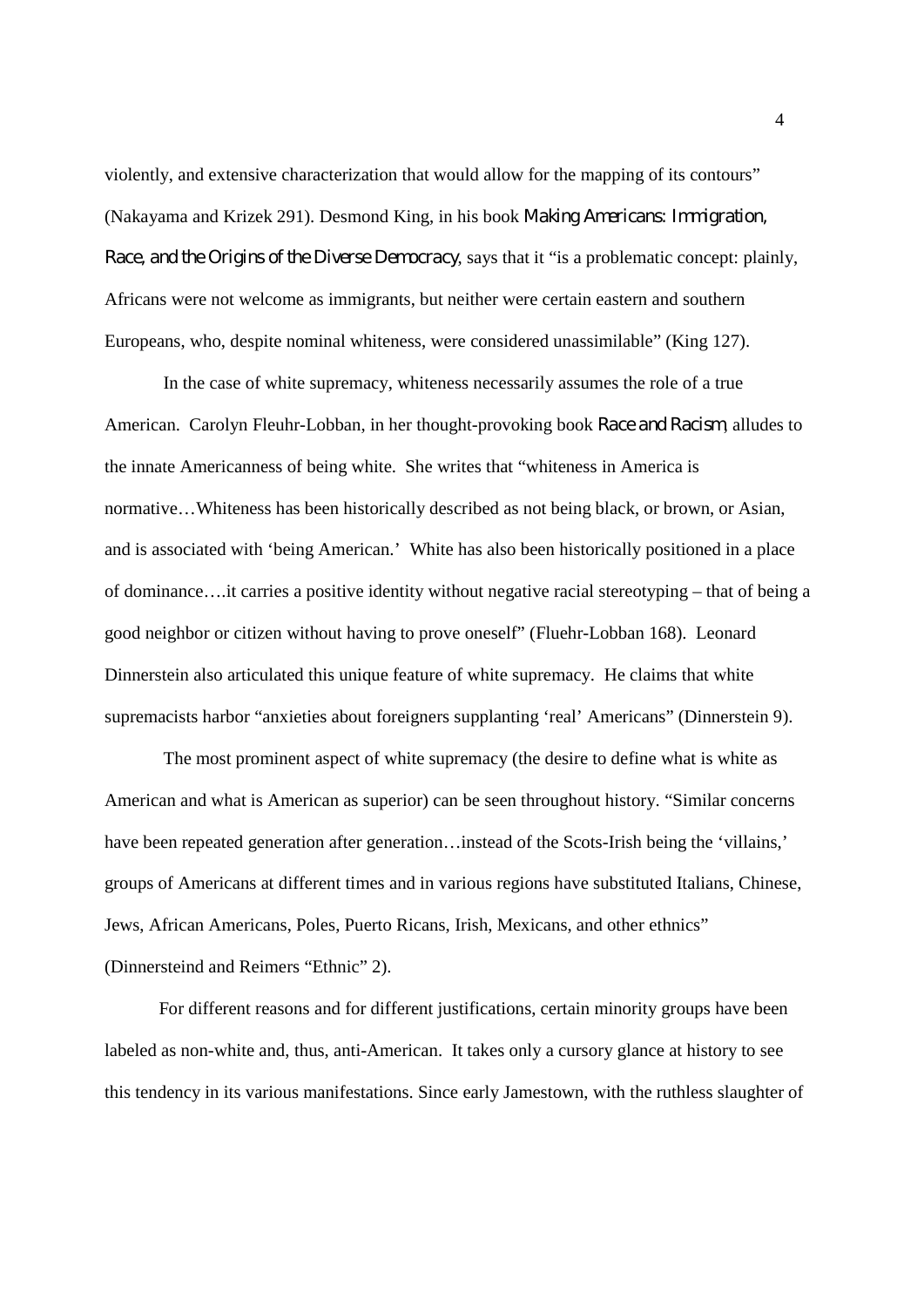Native Americans in the name of manifest destiny, the defining-out of Americanness reared its ugly head. In 1676, Increase Mather, a clergyman who later served as president of Harvard University attributed the brutal demise of Native Americans to the will of God to preserve "his people" by arguing that "God hath consumed them by the Sword, and by Famine and Sickness…they have come to lamentable ends at last…God hath wasted the Heathen" (Mather 227-8). Since "colonial times, poor and working-class whites have identified with their more powerful brethren on the basis of racial connections…They came to hate the slaves rather than their masters" (Bell "Foreword" XV).

Dinnerstein, Nichols, and Reimers identify the institution of slavery as a particularly insidious manifestation of white supremacy. The rhetoric of William Gilmore Simms, a white southern writer prior to the onset of war exemplifies the white supremacist contention that slavery not only benefited whites, but also served the interest of the inferior African Americans. He claimed that "the free negroes…decline to a worse brutality, with every increase of their privilege…They feel their inferiority to the whites, even when nominally freemen; and sink into the condition of serviles, in fact, if not in name, in compliance with their natural dependence and unquestionable moral deficiencies" (Simms 276). When slavery was finally abolished, this same paternalistic attitude was reflected in the creation and maintenance of Jim Crow laws.

White supremacy experienced resurgence as a reaction to the civil rights movements in the 1960s. Especially prominent during this time, along with a revival of the Ku Klux Klan, was the American Nazi Party founded by George Lincoln Rockwell in December of 1959. Rockwell was hailed by white supremacists for saying things like "We must have an all-White America... an America in which all their offspring will be beautiful, healthy White babies —never raceless mongrels. We must have an America without swarming black filth…an America …free of alien,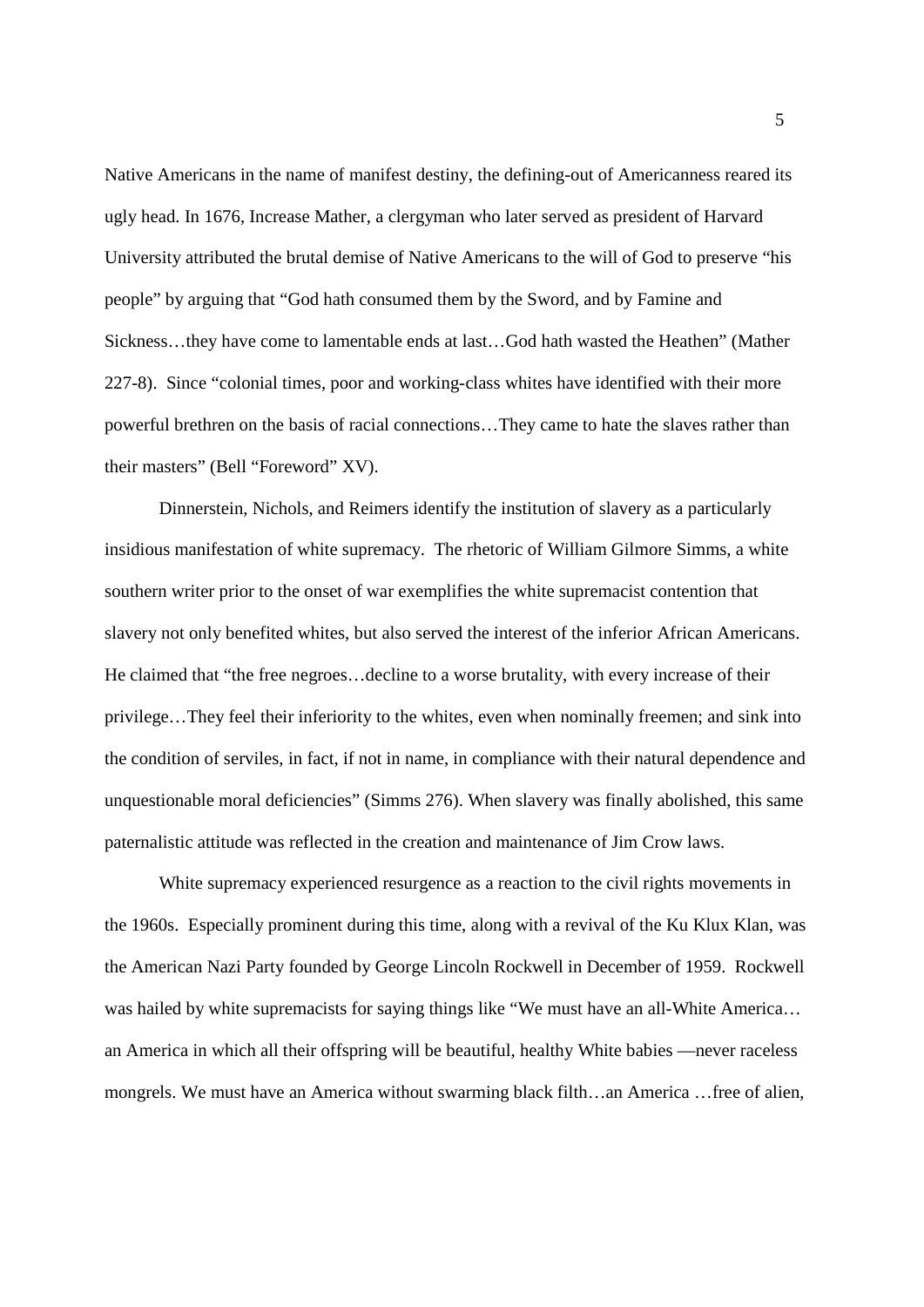Jewish influence" and "the fight against the Jews will…be renewed...in the United States. Within twenty five years, the Americans will have begun to come to their senses about the Jewish Question" (Schaerffenberg 1).

The 1970s and '80s saw rounds of white supremacist backlashes against new waves of immigrants. Dinnerstein, Nichols, and Reimers call this time the "great drama of American immigration" (Dinnerstein, Nichols, and Reimers 278). During this time period, much of the white supremacist rhetoric targeted Vietnamese immigrants. "In the early 1970s, the number of immigrants from Vietnam quintupled...these events in turn contributed to a political climate of intensifying nativism, racism, xenophobia, and 'compassion fatigue'" (Min 267).

The 1980s belonged to the Skinhead movement. In their 1997 book *White Power, White Pride! The White Separatist Movement in the United States,* Betty Dobratz and Stephanie Shanks-Meile contend that the skinheads of the 1980s expressed themselves in an extremely violent manner towards minority groups (Dobratz and Shanks-Meile 179). This propensity for violence was reflected in their rhetoric. Dobratz and Shank-Meile shared one of their racist songs called *Bootparty* which threatens non-whites with lines like, "It's you we invite to our Bootparty, Bootparty. You'll feel the heat of our boots tonight" (Dobratz and Shanks-Meile 180).

The words of the infamous white supremacist David Duke, in his 1997 essay "America at the Crossroads," echo the sentiments of his predecessors. He claims to "want to preserve the unique character and beauty of my people…Now is the time for all real Americans to journey with me. Together we can secure the existence of our people, and a bright future for our children" (Duke 49). Duke's words are characteristic of 1990s white supremacist rhetoric. A resurgence of white supremacy in the 1990s was evident in "…a strong anti-immigration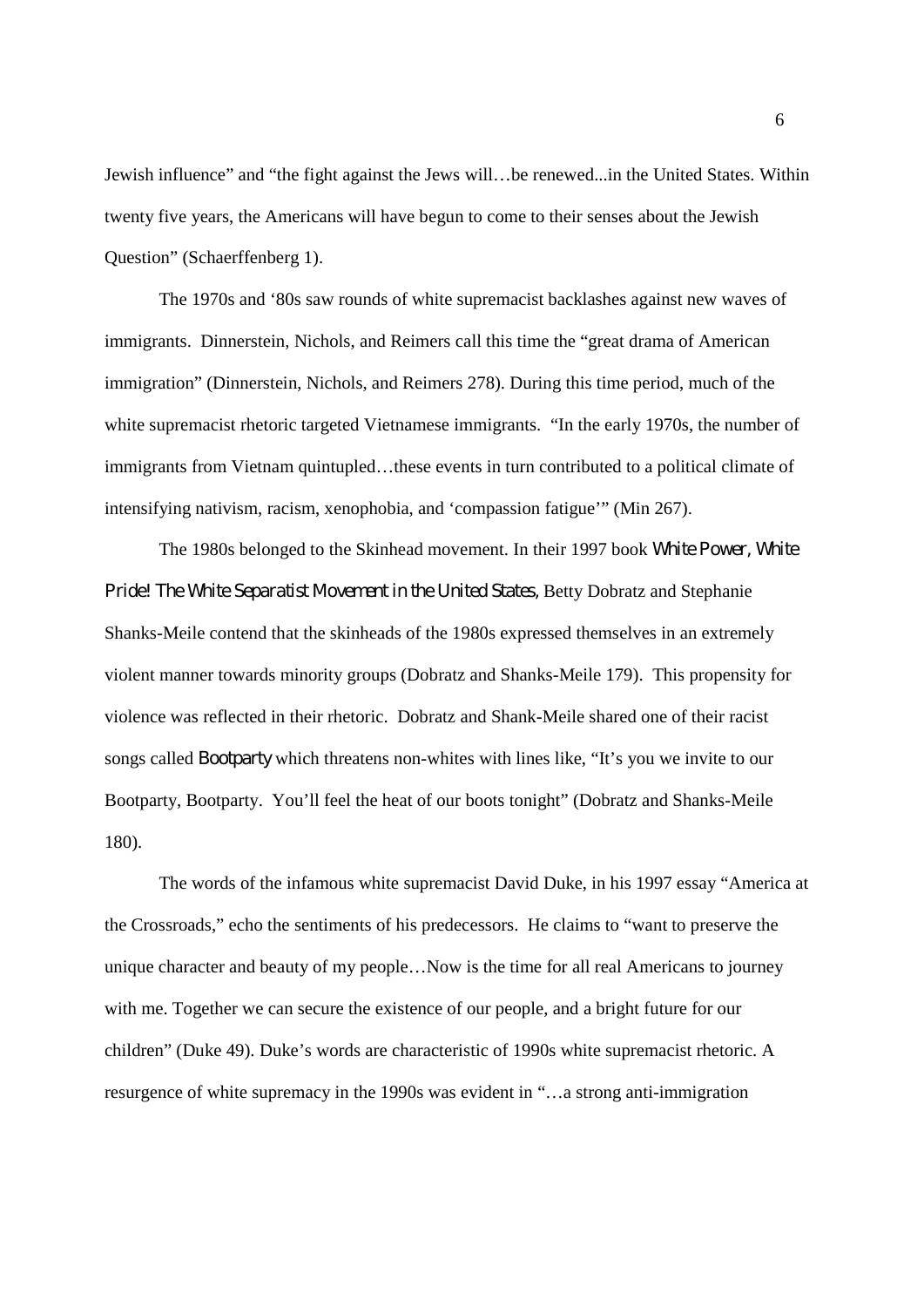movement, a burgeoning southern heritage subculture glorifying the Confederacy, and a revival of pseudo-scientific claims of Whites' genetic racial superiority" (Berlet and Lyons 283). It is in this social climate that Taylor fashions his notions whiteness. For Taylor, a white person is anyone who is not Black or Hispanic. He is open to the idea that Asians can assimilate and thus, considers them to be a part of that normative white American. The basis for most of Taylor's understanding of whiteness is historical. He harkens back to the founding fathers and invokes their lineage as that of a pure white society. Of course, that did not include Hispanics and Blacks.

More recently, a national focus on immigration policy, as it is being debated by Congress, has given rise to renewed white supremacist sentiment against Mexican immigrants. On February 9, 2007, *The Christian Science Monitor* reported that "The Ku Klux Klan appears to be on the rise again after years of irrelevance and splintered obscurity. 'Due to the successful exploitation of hot-button issues,' the Klan has seen 'a surprising and troubling resurgence,' states a new report by the Anti-Defamation League…" (Knickerbocker 2). It is this particular wave of anti-immigration sentiment that Buchanan defines his white person. The interesting this for Buchanan is that he initially describes whiteness in the same way as Taylor, as tied to the racial heritage of the founding fathers and not Hispanic or Black. However, he leaves an opening for Blacks and Hispanics to participate in this normative (white) American life by assimilating into the dominant (white) culture.

## **Scholarly Approaches to the Radical Right and White Supremacy: A Brief Survey**

The story of the defining Americans with whiteness as an essential characteristic is told time and time again by historians and sociologists. It is the story of the perpetual desire to look for a meaning of "American" which is always defined in terms of its antithesis. This antithesis,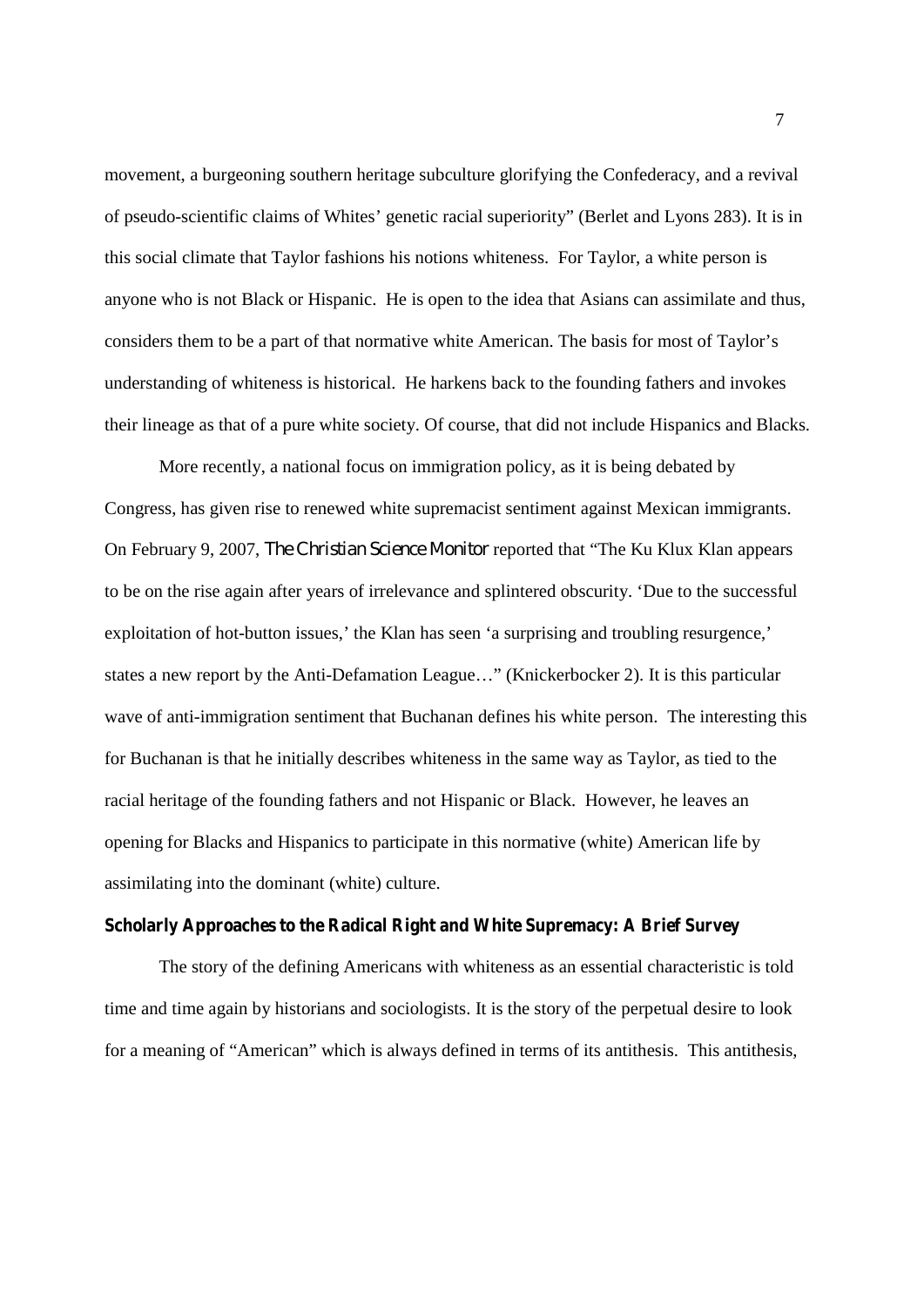the anti-American, takes a different form depending on the social and political climate of the time.

The radical right, in its many and varied incarnations, is one example of this penchant amongst some Americans to exclude what is not white from their notions of equality. In reference to the radical right, Hilliard and Keith say that "typically, the groups identify villains and scapegoats, level attacks against unscrupulous and scheming leaders, and bolster their own patriotism by depicting a vision of a glorious millennial era attached to some bygone period in American history" (Hilliard and Keith xi). The radical right then, as characterized by Hilliard and Keith, has as its central feature the same defining attribute as white supremacy. Also like white supremacy, the radical right, in all of its manifestations, has a perennial presence in American society. Seymour Martin Lipset once called it "endemic" to our political system (Lipset 446).

The first big wave of academic attention to the radical right came in the 1950s as a response to the anxiety over identity created by World War II. The goal of this wave of work appeared to be an attempt to avoid the dangerous pitfalls of the attempt to define Americanism, embodied in McCarthyism, through careful social-psychological analysis.

This is the time period in which Seymour Martin Lipset coined the term "radical right" and used it for the first time in the book *The New American Right* edited by Daniel Bell. Bell's book embodies the thrust of the academic work on the radical right during the 1950s. It presents essays from several of the leading academics, including Richard Hofstadter, Talcott Parsons, Lipset, and Nathan Glazer.

Daniel Bell supplemented this notion of radicalism by arguing that it included of any sort as a fear of losing power. He said that this fear prompts the powerful to target a group they can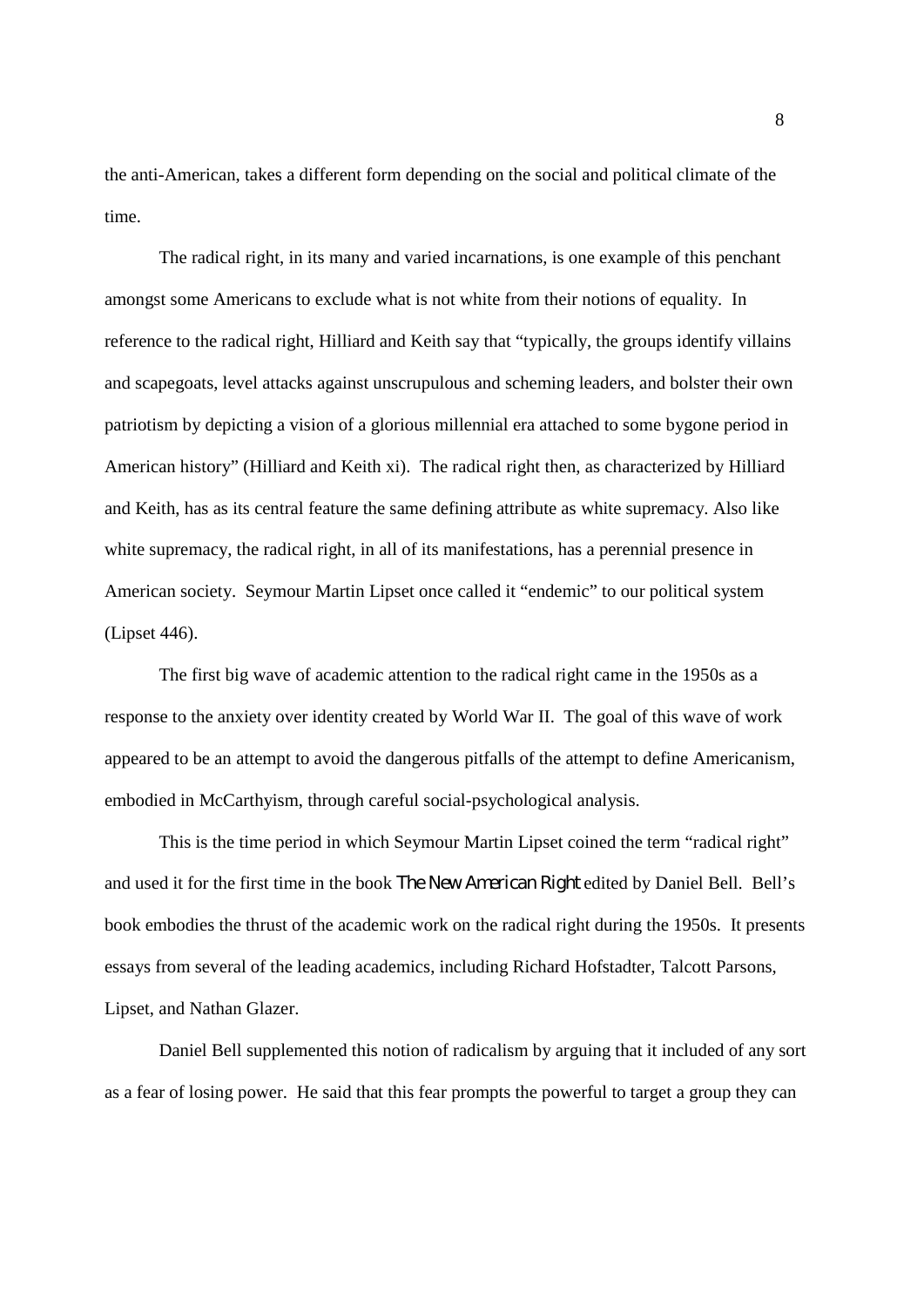use as a symbol to explain their dispossession. He explained the "psychological stock-in-trade of the radical right" as having a "threefold appeal: the breakdown of moral fiber in the United States; a conspiracy theory of a 'control apparatus' in the government which is selling out the country; and a detailed forecast regarding the Communist 'takeover' of the United States." (Bell 8). These same themes of a breakdown in America's moral fiber, conspiracy, and an alien takeover of the country could be applied also to white supremacist rhetoric specifically.

Richard Hofstadter, in his essay "Pseudo-Conservativism Revisited: A Postscript*"*, contended that the radical right was a response "to certain underlying and continuing tensions in American society." He argued that this was the correct approach originally taken by the editors of the book in which his essay appears, but criticized by some for being over subtle and failing to acknowledge the specific conditions that gave rise to 1950s radicalism. He introduced fundamentalism as a particular force in American life that drives radicalism (in addition to isolationism, ethnic prejudice, and economics).

A few years after Lipset, Bell and Hostadter, Edwin S. Newman in The Hate Reader which cites previous work by Andrew Hacker, and the above authors, characterizes the radical right as "the intensification of reactions probably held in free-floating lesser degree by most citizens" (Newman 134). He describes candidates for participation in radical right: person who cannot accept the social mobility of American life, "provincial," or "fundamentalist."

A second edition of *The New American Right*, this time titled *The Radical Right,* was published in 1972 in the wake of the civil rights era and in the midst of another period of concentrated academic attention to the radical right. Bell explained this renewed focus in his introduction by claiming that "the re-emergence of the 'radical right' in 1961-62 has justified…fears while confirming our [original] analysis" (Bell X).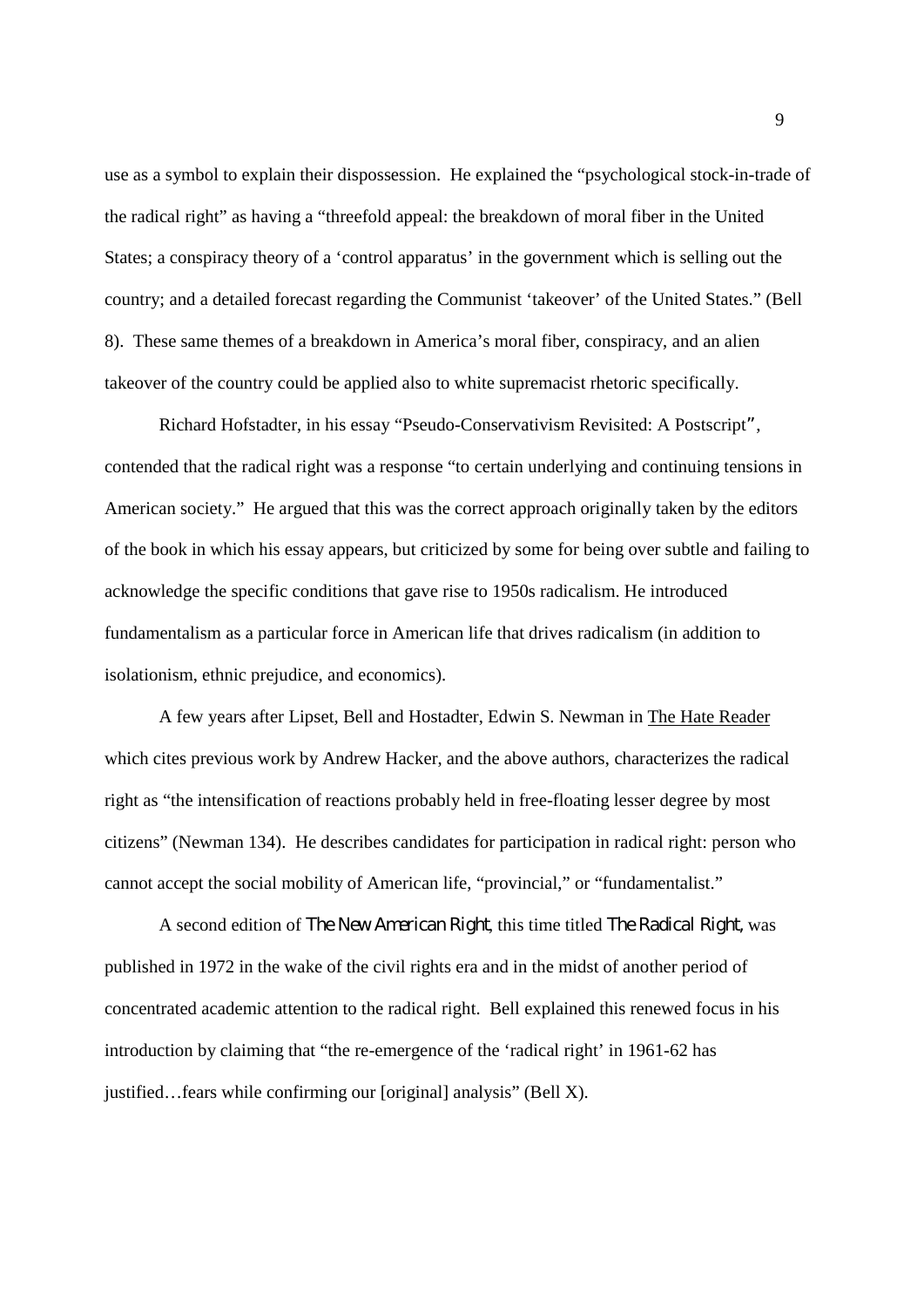The most prominent work of this time continued the social-psychological approach to the study of the radical right. Bell highlighted the 1960s radical right as unique in the sense that the target was "friends" rather than "enemies." He contended that radical groups during this time continued utilizing the strategy of defining what is American. That definition included that idea that the good American must fight back against threats to their Americanness.

Erling Jorstad in his 1970 book *The Politics of Doomsday* claims that the civil rights movement was crucial to the development of the radical right, which was not as visible during McCarthyism. The racist aspect of radicalism breathed new life into the movement.

David Bennett, in *The Party of Fear: from Nativist Movements to the New Right in American History*, traces the historical shifts in white supremacy specifically between focusing on external and domestic targets. He illustrates the potential for different modes of white supremacist rhetoric to exist at different historical moments. He claims that "now and in the future, the party of fear must focus on different disagreements and discontents…movements may be as deeply rooted and deeply divisive as before, but they will not be the same" (Bennett 408).

### **White Supremacy as a Rhetorical Phenomenon**

As previously noted, white supremacist discourse has taken various forms as a result of and in response to the ever-changing social and political dynamics of the United States. In his 2001 essay published in *Rhetoric Review*, Mark McPhail contends that the 1980s marked a period of inquiry into racist discourse "which would have an important influence on communication scholars who focused on the mediated and social construction of race in the next decade" (McPhail 44). He says that this epoch gave way to a rise in the "number of perspectives that problematized traditional approaches to reading the rhetoric of racism" in the 1990s (McPhail 44).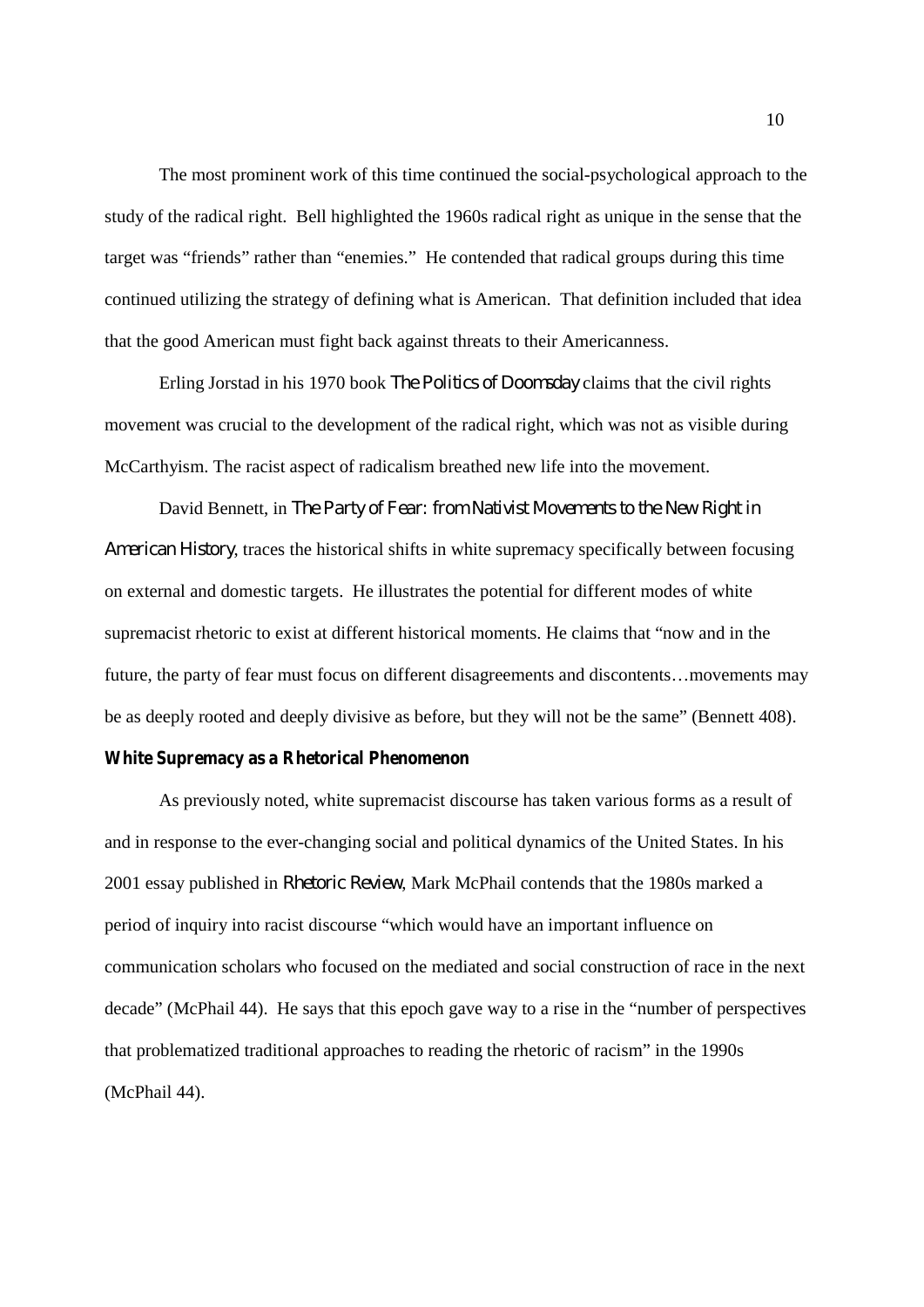The 1980s saw the emergence reinterpretation of as a dominant rhetorical strategy of white supremacists. "One example of the reinterpretation process involves the Aryan Nations use of the 'promised land' imagery. An essential element of the American dream is the notion that Americans are God's chosen people and America is the promised land. Seizing upon this image, the Aryan Nations develop a distinct religious vision—a vision justifying racial supremacy" (Kay 539). Jack Kay claims that this was not an attempt to integrate themselves within the American mainstream, but rather an attempt to unite the divided factions of the white supremacist movement.

In the late 1990s, Brian R. McGee began focusing on the rhetoric of the radical right, specifically white supremacist organizations like the Ku Klux Klan. McGee's approach is reminiscent of Wrage's methodology in Wrage's seminal essay "Public Address: A Study in Social and Intellectual History." In that, Wrage contends that "to adopt the rhetorical perspective is actually to approximate more closely a genuinely historical point of view when analyzing and interpreting speeches as documents of ideas in social history" (Wrage 33). McGee, in his 1998 essay "Rehabilitating Emotion: The Troublesome Case of the Ku Klux Klan," highlights Imperial Wizard Hiram Evans, because Evans was arguably the Ku Klux Klan's most successful leader of the twentieth century. McGee says that Evans equated whiteness with Americanism, just as the rest of the radical right. Evans argued that intellectualism was bad, and rhetoric needed to focus on emotional appeals. Despite this critique of liberal reason, Evans (and his cohorts) used many appeals to reason in their speeches. McGee suggests "that these Klan texts adumbrate a theory of rationality that ties reason to emotion and racial instinct. No inconsistency exists here when one recognizes that liberal logos lacked the integration with and reliance on pathos required by Evans's epistemology" (McGee 4).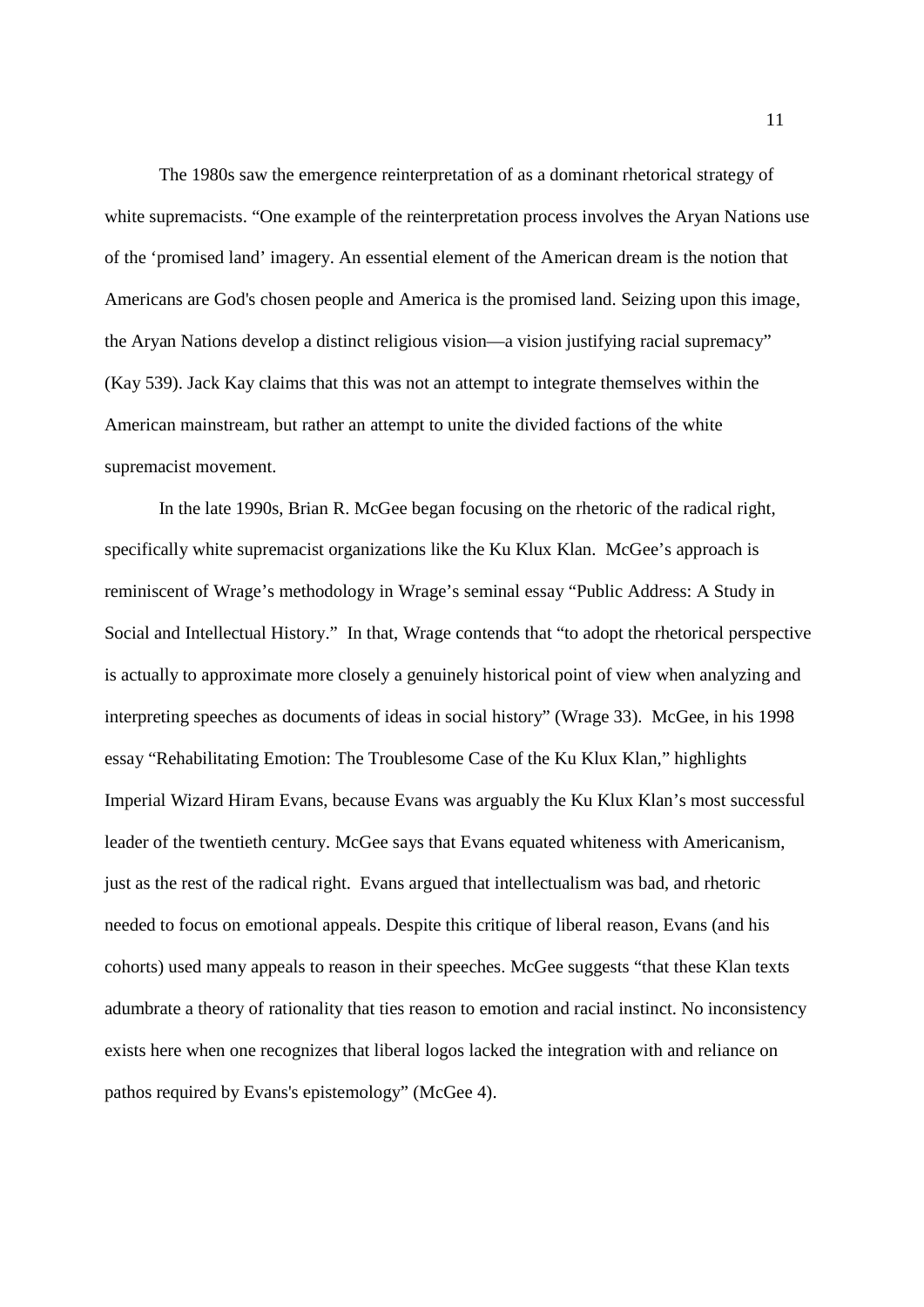Thematic reviews of white supremacist rhetoric have been less common than those that focus on rhetoric tactics. Jerry L. Ferguson focused on his analysis on themes in white supremacist rhetoric specifically. Ferguson, in his essay "Lest We Forget: A Thematic Review of the Rhetoric of White Ethnic Superiority," broke white supremacist rhetoric down into two major themes. The first was rhetoric that espouses the idea that "various groups, white and nonwhite, are promoting involuntary race mixing" and this is "inherently evil" (Ferguson 141). The second theme Ferguson pointed to was that "race mixing leads to lower individual, hence societal, performance." He included under this second theme the sub-themes of "stop open housing" and "stop immigration" (Ferguson 144).

These claims of superiority are, historically, combined with calls for assimilation and cooptation of non-whites. Mary Stuckey and Richard Morris' article "Pocahontas and Beyond: Commodification and Cultural Hegemony," on the current and continuous commodification and exploitation of Native Americans illustrate that these historically rooted proclivities for racial supremacy do not end as neatly as we like to demarcate in history books. Stuckey and Morris contend that, "Through paternalism, replacement, co-optation, and definition, anglification incessantly commodifies and consumes all that is Native America" still today (Stuckey and Morris 61).

The academic literature, from Bell and Lipset through McGee and Ferguson, suggest that the rhetoric of white supremacy has remained remarkably consistent over the decades, across organizations, spokespersons, and specific exigencies. In the essay mentioned above, Ferguson argues that, despite the many different manifestations of white supremacy, "there has been little rhetorical variance…over the years" (Ferguson 142). Even in his 1998 article contending that white supremacists have adopted new tactics, Mitch Berbrier admits that there is nothing "so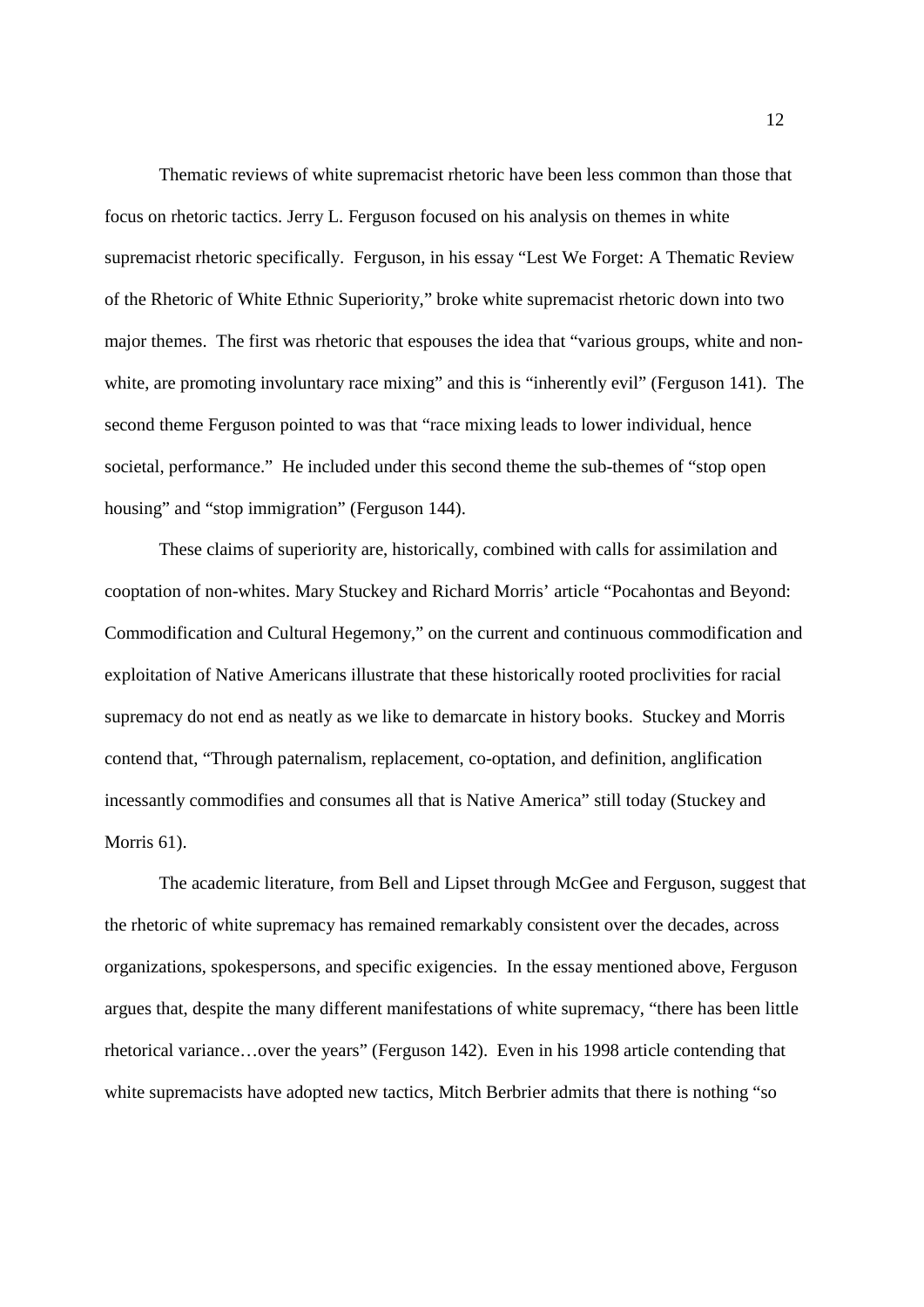new" or different about white supremacist rhetoric of the late 1990s when compared to other historical incarnations like "the second Ku Klux Klan (which lasted from about 1915 to 1925)" and "made some efforts that were extremely similar in form" (Berbrier 432).

It is my contention that the shared characteristic of white supremacist rhetoric through the year 2000 is the way it situates itself in opposition not only to the un-American alien other, but also in opposition to "lapsed Americans." These lapsed Americans are not the alien other. They are Americans who would be considered fully American if they subscribed to the ideology of the white supremacist. They are the members of mainstream society who just don't get "it." They fail to see the dangers presented by the alien other and, thus, are part of the problem.

This triangular tension can be seen in white supremacist rhetoric throughout history. In all of the primary material cited in the beginning of this paper, this three-way tension is evident. In Mather's support for the extermination of Native Americans, he situates himself as a religious leader of sorts who is preaching to those who fail to believe in the inferiority of the Natives. In Simms defense of slavery, he sets himself up against not only the child-like slaves, but also in against the Americans in the North who have lapsed in their ability to defend what is truly American. In Rockwell's promotion of a war against the Jews, he implies that Americans have not yet realized the true nature of the Jewish threat. And in Duke's rebuttal to the proimmigration contingent he makes it clear that those who are not "with him" are not real Americans.

McGee alludes to this triangulated tension in white supremacist rhetoric in "Rehabilitating Emotion: The Troublesome Case of the Ku Klux Klan." Referring to infamous Klan leader, Hiram Evans, McGee says that "the Klan association of whiteness with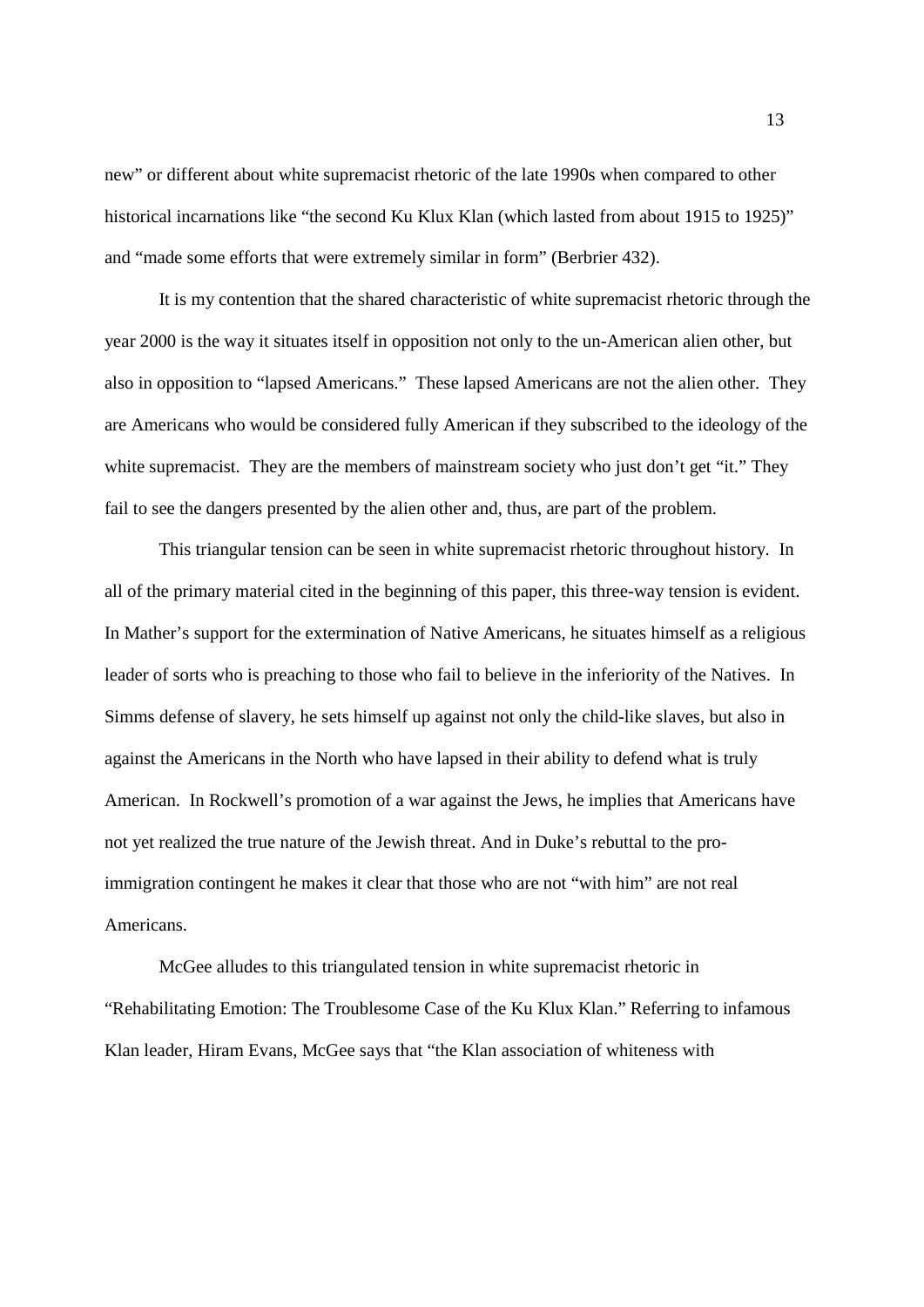Americanism made charges of white race betrayal consubstantial with anti-Americanism. The liberal, charged Evans, was both 'alien and alienminded'" (McGee 34).

#### **9/11 and A New Rhetoric of White Supremacy**

As consistent as this feature of white supremacist rhetoric has been throughout history, I have reason to believe that the three-way oppositional relationship shifted after the attacks of September 11, 2001. The triangular tension articulated in white supremacist rhetoric has morphed into simple dual dialectical relationship. The category of lapsed American collapsed under the weight of an old national motto that had been called back into the forefront: "United We Stand."

Carol Swain and Russ Nieli have written one of a very few books written on white supremacy post 9/11, *Contemporary Voices of White Nationalism in America*. The book is a collection of interviews with contemporary white supremacist leaders. In their introduction, Swain and Nieli briefly address the impact of the events of 9/11 on white supremacist rhetoric. They hint at the notion that there is a difference between pre- and post-9/11 white supremacist rhetoric when they say "the events of September 11 have no doubt lent additional weight to white nationalist calls" (Swain and Nieli xi). They conclude the introduction with the sentiment that white supremacists will, at the very least, use the 9/11 to exploit fears in a way they were unable to immediately before, because we were "drawn together by a common foe. In our common vulnerability, the attacks have, for the present, heightened the sense that 'we're all in this together" (Swain and Nieli xi).

Bennett also defends the propensity for different modes of white supremacist rhetoric to exist at different historical moments. He claims that "now and in the future, the party of fear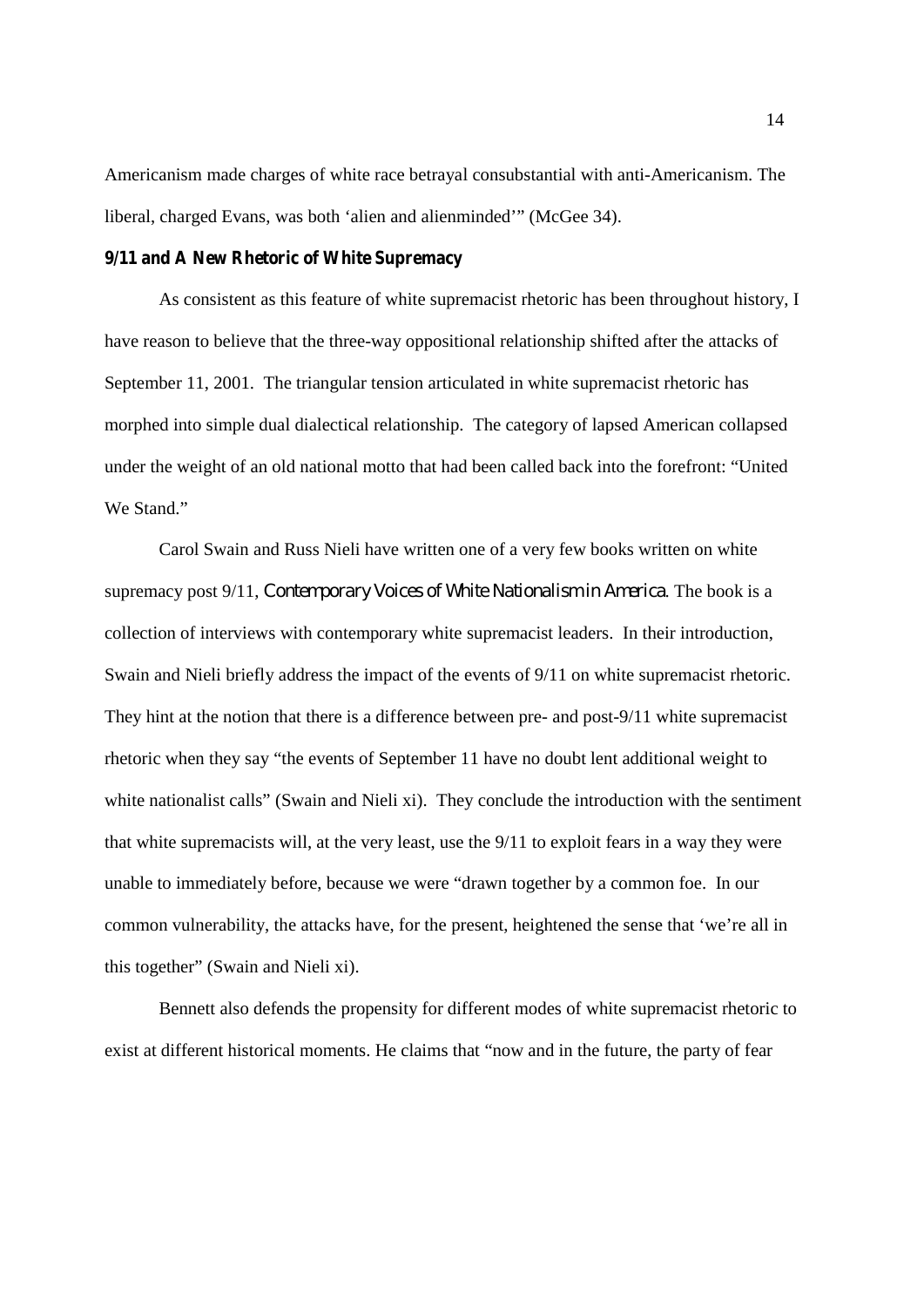must focus on different disagreements and discontents…movements may be as deeply rooted and deeply divisive as before, but they will not be the same" (Bennett 408).

This change allows for less self-censoring and an assumption by the white supremacist rhetor that what they are saying is acceptable to everyone. White supremacist rhetoric, I will argue, has become somewhat normalized; in the post-9/11 world, it positions itself not as a third point mediating between lapsed Americans and the alien other , a location somewhere on the political margins, but as a central tendency in American political thought, defining the mainstream of Americanism.

We are at an important new juncture. The rhetoric of white supremacy that has remained unchanged for so many years hit a critical turning point on September 11, 2001. Unfortunately, there has not been much scholarly attention paid to the potential change in white supremacist rhetoric after 9/11. The purpose of my thesis is to identify the shift that has taken place as a shift in placement vis-à-vis the political mainstream, because the potential implications are extremely significant. As we encounter our first black president, national debates on immigration, affirmative action, and the recent renewal of the Civil Rights Act, this normalization (even if confined only to the rhetoric itself) is important to understand.

#### **Methodological Approach**

For my analysis of pre 9/11 white supremacist rhetoric, I will focus on the rhetoric of Jared Taylor. He is the editor of *American Renaissance*, a journal that deals with issues of race and immigration from a white supremacist perspective. I will specifically focus on his essay from 1998 "Race and Nation," which was published in an anthology he edited entitled *The Real American Dilemma: Race, Immigration, and the Future of America.*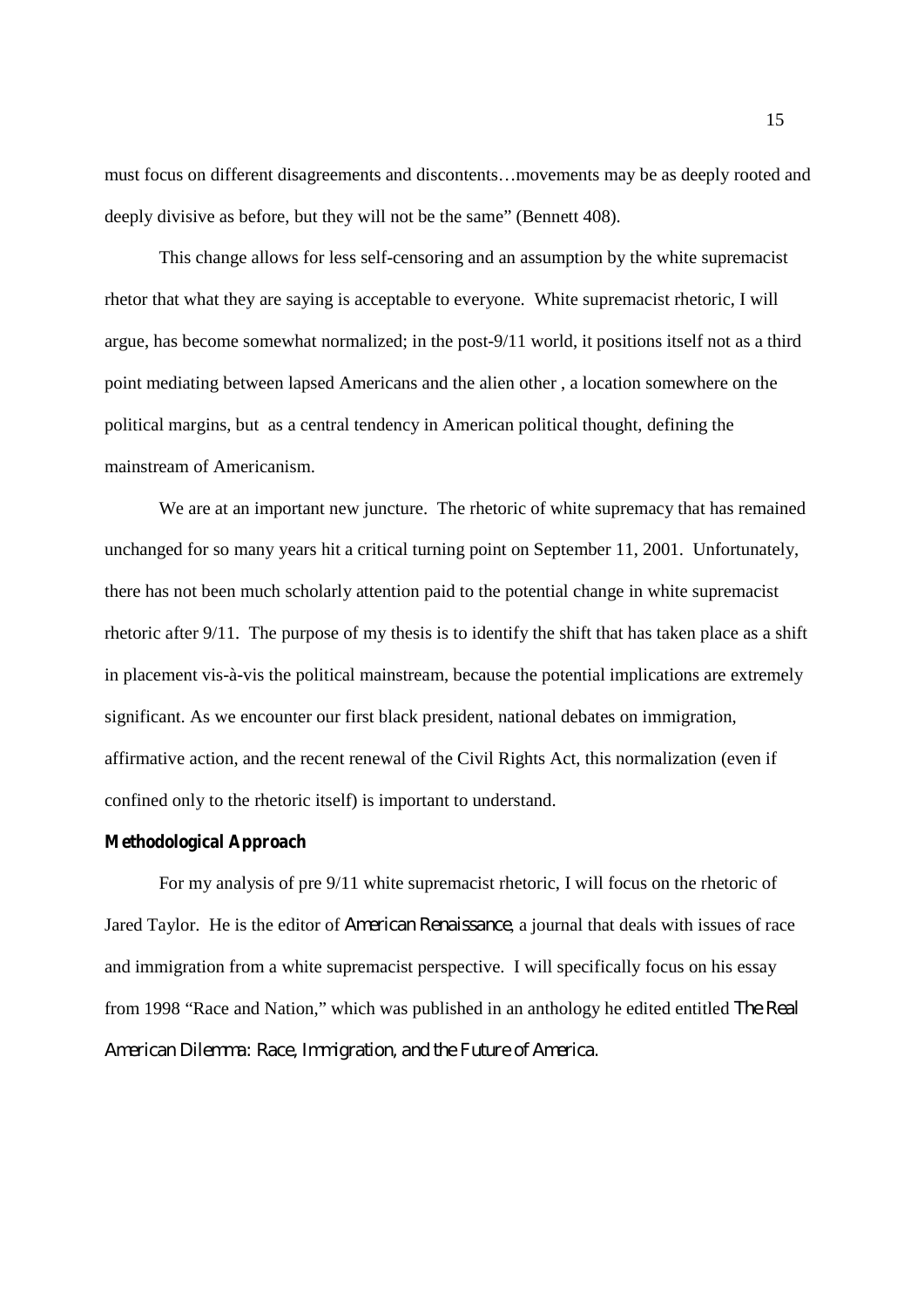I chose to focus solely on the rhetoric of Taylor, because he is a figure who represented the extreme of the pre 9/11 radical white supremacy. While being the editor of a wildly popular and blatantly white supremacist journal, he was considered amongst followers to be an "expert" on race relations. Swain and Nieli say that "Taylor, more than any other figure over the past decade and a half, has succeeded through his magazine and his periodic national conferences in creating an intellectual forum in which white rights advocacy, white nationalism, and white ethnic assertiveness could be shifted away from the redneck margins of society to a position of…not mainstream respectability…at least general intellectual seriousness" (Swain and Nieli 87). Not only is Taylor exemplary of white supremacist rhetoric in the eyes of scholars like Swain and Nieli, his rhetoric represents the American v. lapsed American v. alien other tension that runs throughout all of the pre 9/11 rhetoric. He is viewed as a "high brow racist" and considers himself intellectually superior to people who do not agree with his position.

For my investigation of post 9/11 white supremacist rhetoric, I will focus on the rhetoric of a figure whose has demonstrated the ability to straddle the fence between extremism and the mainstream – Patrick Buchanan. Buchanan's 2006 book State of Emergency: the Third World Invasion and Conquest of America was a New York Times Bestseller and landed him guest appearances on networks such as CNN. The book was a huge success despite being riddled with rhetoric that is unashamedly white supremacist. I have chosen to use it as my sample of post 9/11 white supremacist rhetoric because of its popularity, its ability to penetrate the mainstream, and because it highlights Buchanan's lack of self censoring. The same brashness that made him a political extremist in the 1980s and 1990s situates him almost as a political centrist post 9/11. His rhetoric has only gotten harsher, yet his book was embraced by the public as possessing some level of normalcy. Its success was touted, yet there was very little mainstream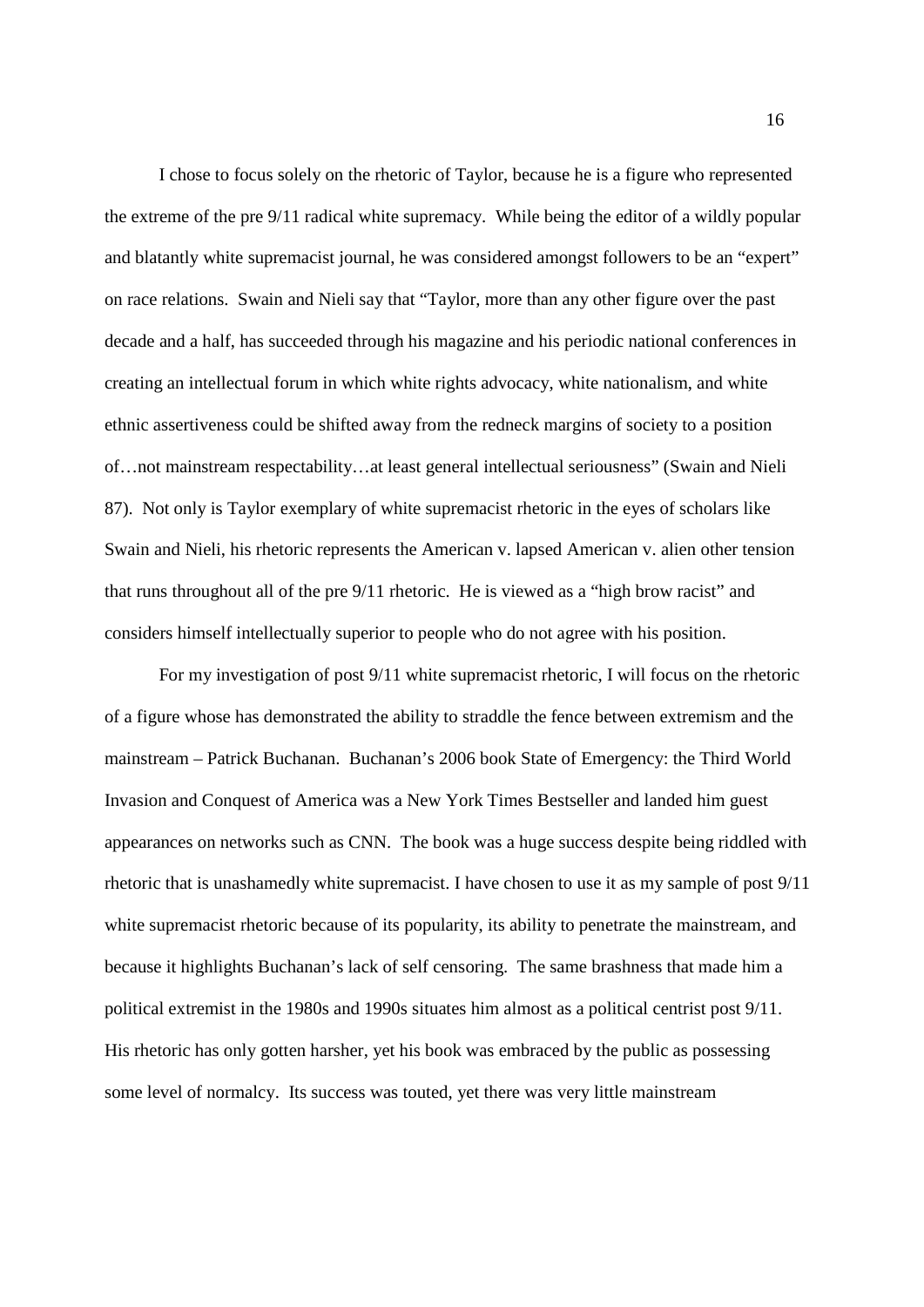interrogation of the blatant white supremacy it espoused, certainly no recoil identifying the book as a product of the political fringe.

Buchanan's rhetoric from the 2000 presidential campaign clearly appealed to the idea that there are segments of Americans who just do not understand the threat of multiculturalism. Yet, his new book is more of an appeal to all of us. It is a call to follow his lead. It reads as if he knows that some, if not all, of his views were legitimized by the foreign attack on our soil. It is exemplary of the general shift in white supremacist rhetoric post 9/11.

Both Taylor and Buchanan represent the radical fringe of society in the sense that they both argue in favor of the superiority of and necessity to "save" the white race. They both also consider themselves to be intellectuals or "experts" on race relations.

There are also similarities in their rhetoric. They both tend to point towards historical examples of the fall of civilizations and statistical evidence of the propensity for certain minority groups to commit violent crimes. These similarities make their rhetoric highly suitable for comparison and will provide the most accurate accounting of a shift in rhetorical modes.

The shift I am exploring here is a shift in dialectical relationships. Kenneth Burke reminds us that all meanings are dialectical, that "God" means nothing without "the devil," that the act of definition "necessitates negation – saying what the object is not in order to say what it is" (Gusfield "Legacy" 43). From a Burkean perspective, the idea of an "American" cannot be encompassed by a list of positive characteristics; it only fully exists in relation to what is not American or what is "un-American." I will use Burke's dialectical approach in my analysis of the shift in white supremacist rhetoric from its pre-9/11 to its post-9/11 manifestation. In his introduction to Burke's *On Symbols and Society*, Joseph Gusfield contends that Burke's approach to analysis is superior to the usual social scientific analysis because it "directs us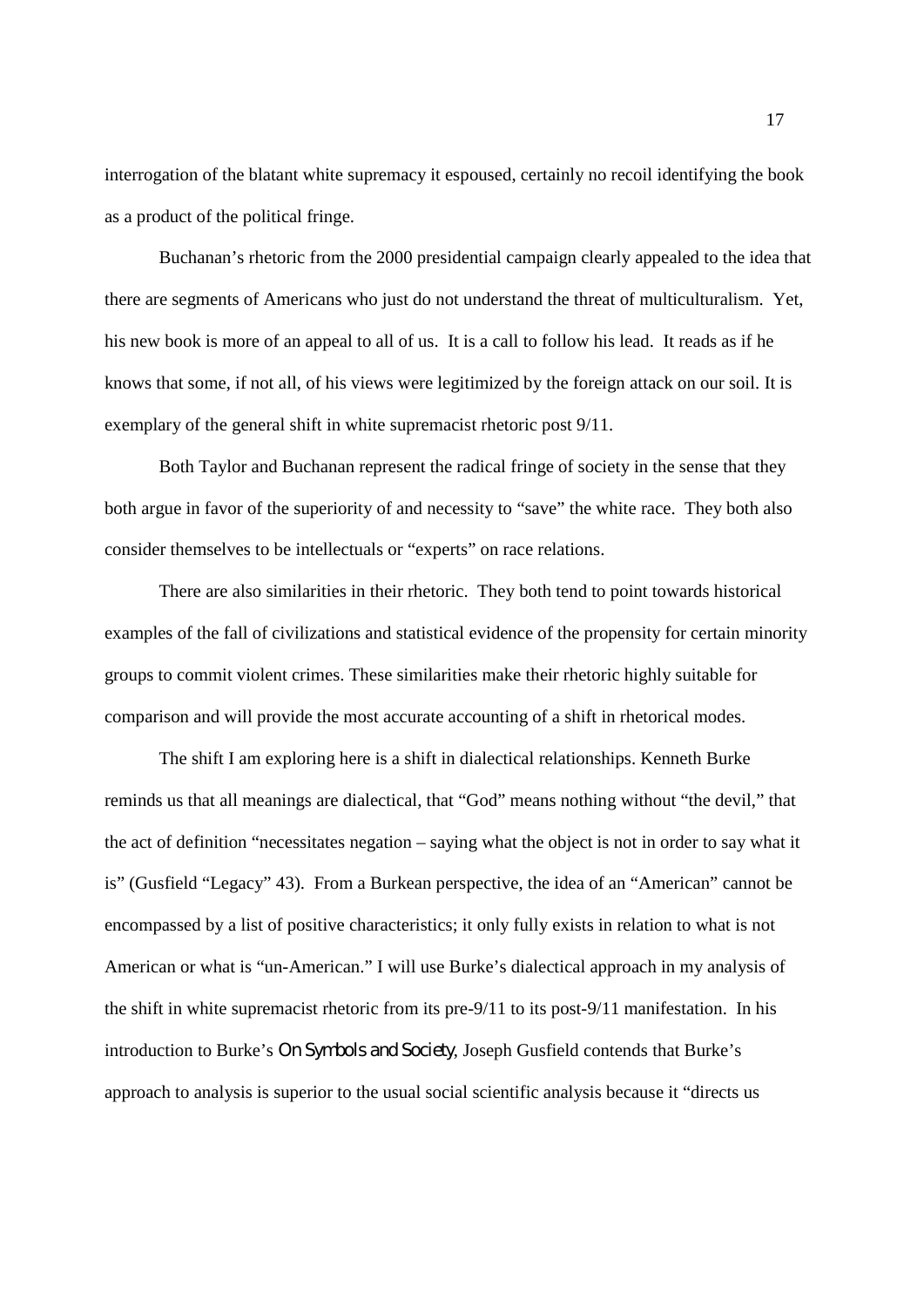towards the complexities that are lost when great concern for clarity in method leads us to overlook the essential ambiguities in human action and interpretation" (Gusfield 25).

Pre 9/11, white supremacist rhetoric involved two dialectical poles. If my thesis is correct, Taylor's rhetoric will at times imply the American versus the alien other, and at other times it will imply the American versus the lapsed American. However, in my post 9/11 analysis, it should all line up as American versus the alien other.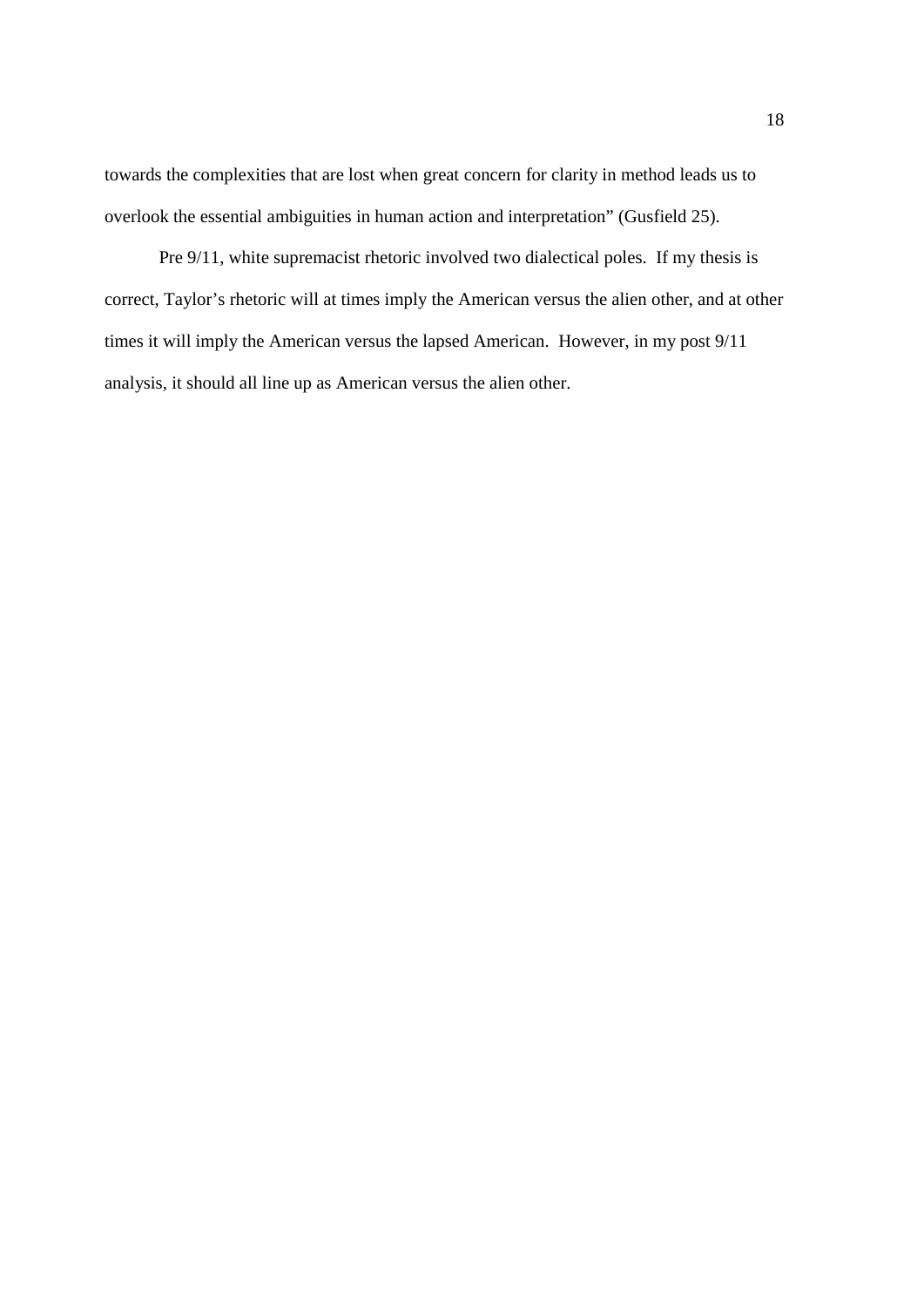## **DIALECTICAL RELATIONSHIPS IN PRE-9/11 WHITE SUPREMACIST DISCOURSE: THE CASE OF JARED TAYLOR**

The mid and late 1990s saw a resurgence of white supremacist sentiment among ultraconservatives in the United States in reaction to the appearance of a national "antiracist" sentiment that was spearheaded by President Bill Clinton. In 1997, President Clinton announced the formation of a seven-member advisory board to head his One America initiative on race. The stated purpose was to "facilitate honest, candid discussion and includes a year of events, such as monthly town hall meetings and a White House conference on hate crimes" (News hour). "That remarkable lead from the White House was followed at every level of government, through a plethora of multicultural or antiracist initiatives" (Hadjor 1). Claire Jean Kim argues that Clinton's initiative (and its offspring) bares historical significance because it "dramatically reformulated the American race problem at the dawn of the new century" (Kim 175). However, Clinton's plans sparked serious backlash amongst ultraconservatives, namely white supremacists, who were not so willing to be a part of this reformulation. Many conservatives saw the initiative as a ploy to push a pro-affirmative action agenda. At the inception of the initiative, the *Providence Journal-Bulletin* noted the intense nature of the "backlash by angry white men against affirmative action and immigration" (131). Clinton himself noted the intensity of the backlash and was compelled to condemn what he called "an outbreak of white-nationalist violence" in the wake of the initiative (*Washington Times* A4). He claimed the up swell in violence bolstered "the need for his…One America initiative" (*Washington Times* A4).

Chip Berlet and Matthew Lyons have attributed the white supremacist backlash against Clinton's "unprecedented conversation about race" in part to the publishing of Charles Murray and Richard J. Herrnstein's book *The Bell Curve*, which reinvigorated arguments for biological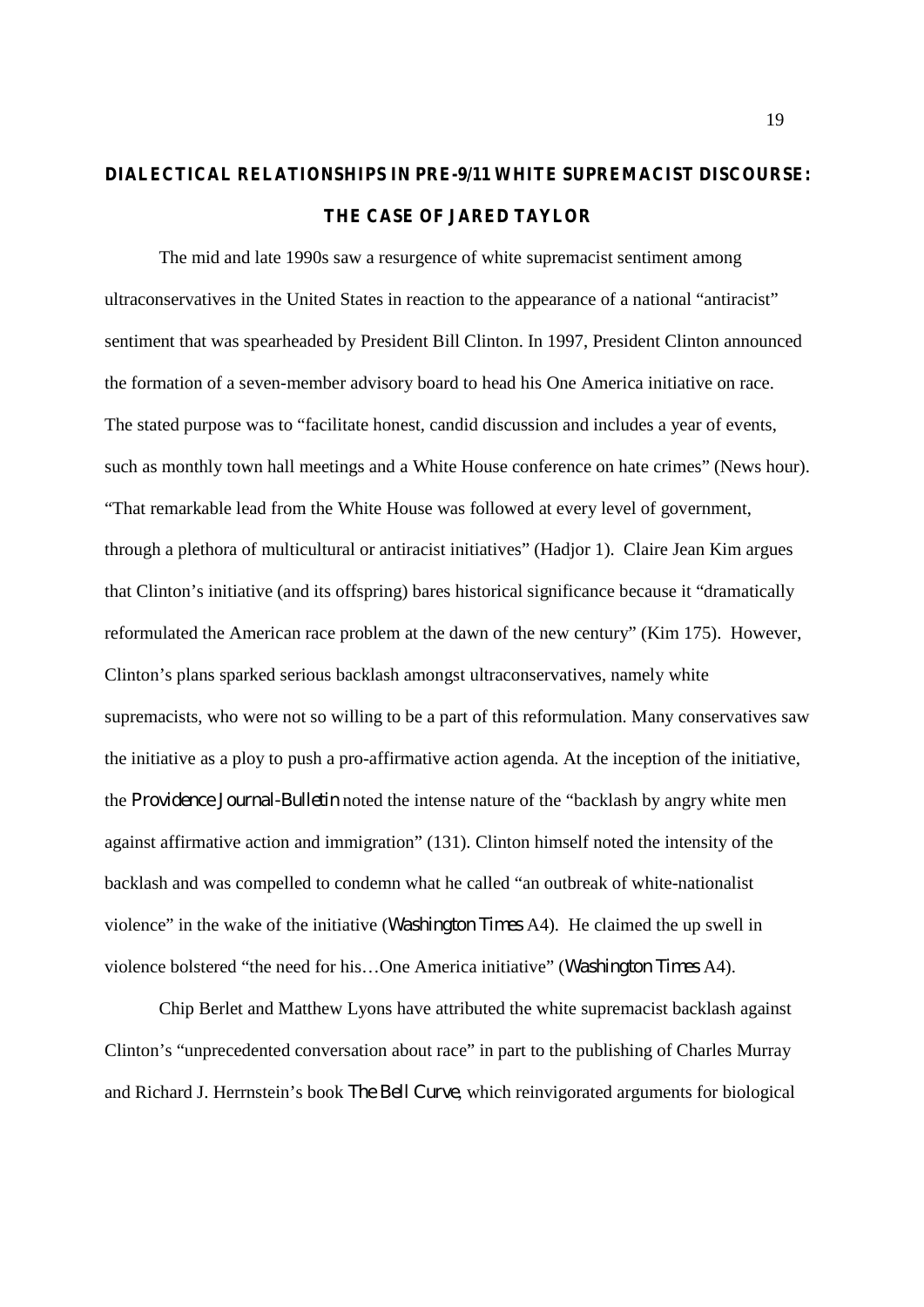determinism (Berlet and Lyons 281). Ruce Hare condemned the book as "ideological warfare." He wrote that:

Murray is better viewed as an elitist and a white nationalist than as a scientist. He may be viewed as a modern-day witch doctor, in academic cloak, which rolls his mystical statistical bones and announces his group smarter than others. He invites the rich and those who define themselves as "white" to a superiority complex. Such people are invited to falsely and stereotypically blame their pain on the poor and "minorities" and on such policies as affirmative action. His is a cheap invitation to scapegoating (Hare 95)

This ability to see the biological basis of racial disparity is something that Berlet and Lyons argue is particularly characteristic of 1990s white supremacist rhetoric. They contend that "the 1990s saw a renewal of the biological determinist claim that genetic racial differences accounted for class inequalities" in white supremacist rhetoric (Berlet and Lyons 281) despite the fact that most Americans were embracing race as a social construct.

Stephanie Houston Grey contends that the racially motivated politics under the guise of scientific methodology espoused by Murray and Herrnstein in *The Bell Curve* rears its ugly head generation after generation. Grey argues that this is because, despite public condemnation of the *The Bell Curve*'s racism, "the underlying methodology that consolidates their agenda still remains in place" (Grey 305). *The Bell Curve* resonated in the 1990's with political conservatives who were fed up with the Clinton-backed initiative. The frustration of conservatives manifested itself in a very unique combination of subcultures that brought together white supremacist movements "to a much greater extent than the...1970s and 1980s" (Berlet and Lyons 282). These subcultures included anti-immigration movements, a revival of the southern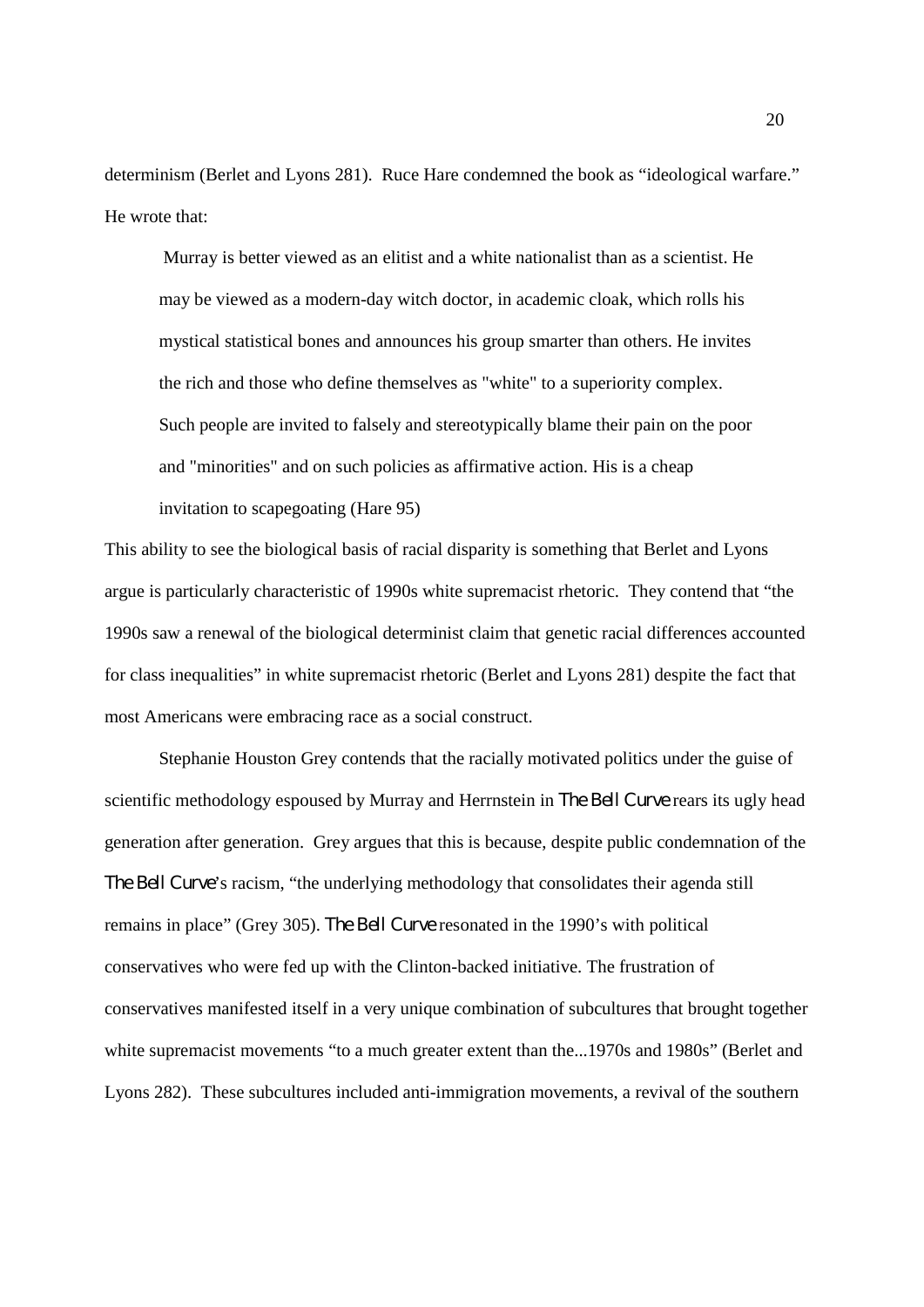heritage movement, renewed claims of white genetic racial superiority, and the joining of Klan and neo-Nazi far rightists (Berlet and Lyons 282). The violence that ensued as a reaction to the acquittal of the police officers who beat black motorist Rodney King added fuel to the fire of this 1990s white supremacist resurgence (Dinnerstein, Nichols, and Reimers).

This backlash occurred at a uniquely dangerous time. In the late 1990s, the Internet was taking off as a means of communication. White supremacist groups took full advantage of the medium to spread their perspective. This scary development was chronicled in numerous new publications, such as the *Oregonian*:

The Ku Klux Klan used to terrorize people in the dead of night with ropes, torches and burning crosses. Now it sneaks in quietly through home computers to deliver its pictures of horror and high-tech messages of hate. In no time at all, it seems, the global web of computer networks known as the Internet has become the new frontier for neo-Nazis, the Klan and other white nationalist groups. Amid a generation of angry white men and a growing climate of intolerance in the United States and abroad, the Internet, with its 24 million users, has become fertile ground for recruitment. Almost unnoticed by old-line civil rights organizations, these so-called Net Nazis and other white nationalist groups have set up an impressive cyberspace network in the past two years (*Oregonian* E01)

This was the uncharted and delicate political climate that set the stage for Jared Taylor's rise as a spokesperson for the white supremacist movement.

Carol Swain and Russ Nieli, the only authors to attempt an academic biography of Jared Taylor as a foreword to their provocative interview, have claimed that Jared Taylor is "in many ways a most unlikely figure to have carried out" the project of spearheading the reemergence of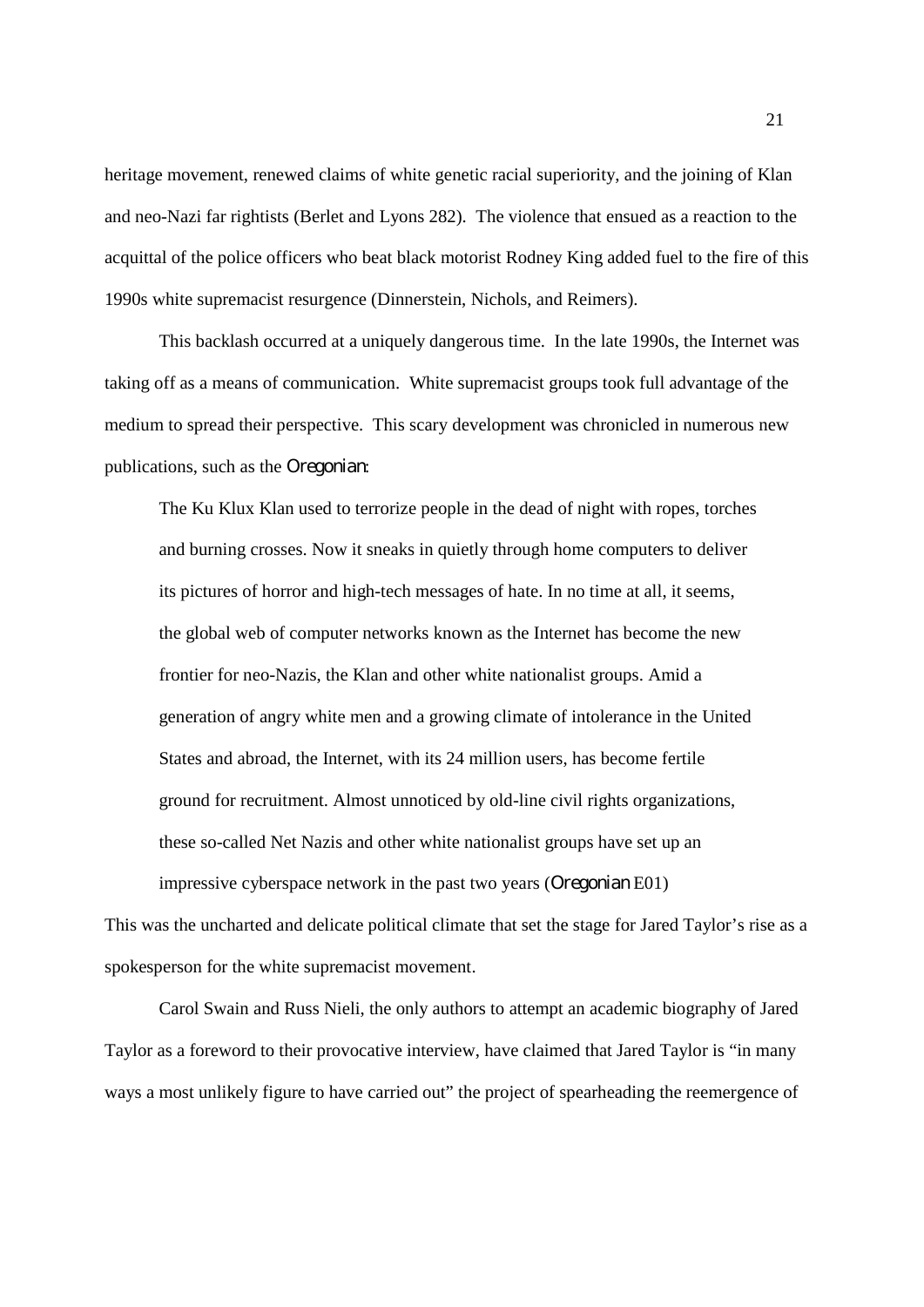white supremacist sentiment in the late 1990s. He was raised in an upper class background, traveled extensively, and was considered an intellectual. Despite what would appear to be a very cosmopolitan experience, Taylor grew up to embrace a white supremacist philosophy that eventually separated him from mainstream America (Swain and Nieli 87). Taylor's background and "portrayal of his racist views as intellectual inquiry enables him to maintain a position as a respectable academic source for racists, many of whom frequently cite his work. He and his admirers often cite his educational background, including a Yale undergraduate degree and mastery of Japanese and French, in order to grant his and their ideas a veneer of credibility" (ADL).

Taylor became one of the central figures in the white supremacy during the latter half of the 1990s, because he was eloquent in a way that few before him had been. He founded *American Renaissance* magazine and become its chief editor. *American Renaissance* quickly became the go-to guide for aspiring white supremacists, and Taylor emerged as a cult-like leader. Taylor parlayed this success into a publishing company, New Century, which published other white supremacists while always featuring Taylor's latest work (Swain and Nieli 87-88).

Taylor's role in the white supremacist movement was solidified during the late 1990s Clinton-backlash. He was a central figure in trying to discredit the One America Initiative. *The New York Times* reported that when Clinton's advisory board met on December 18, 1997 to discuss school vouchers "the discussion also brought out a white separatist, Jared Taylor, editor of *American Renaissance*, based in Louisville, who argues that blacks and other minorities are, because of genetics, less intelligent than whites and that non-whites are bent on destroying America culturally and politically" (NYT). Taylor and his backers held several news conferences to espouse their defiance (SLPD A15). Taylor dedicated an article, which he called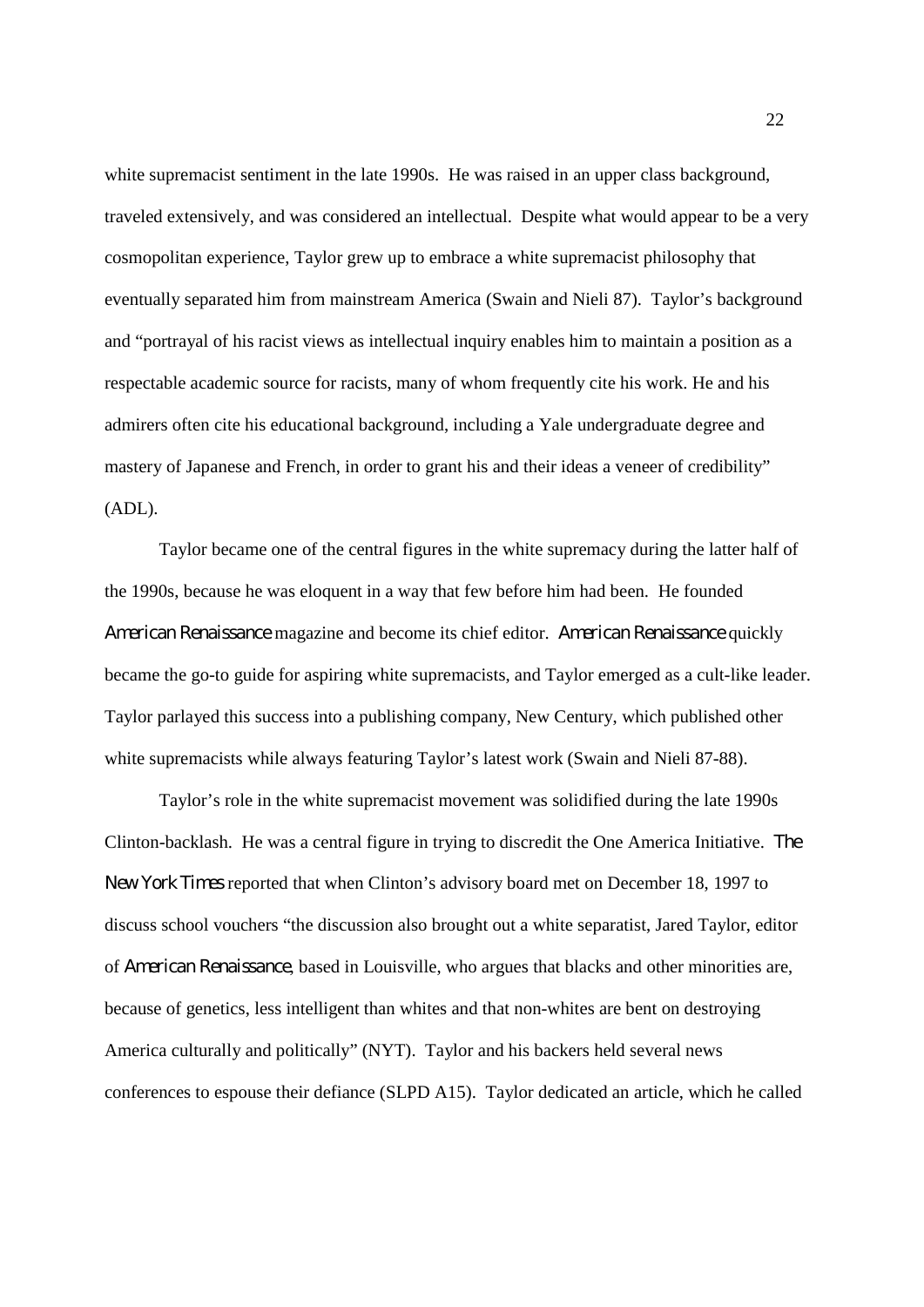"The Myth of Diversity" to rail against the Clinton-backed plans to create racial harmony. In it, he wrote:

The President of the United States glories in diversity… Of course, the idea that diversity--at least of the kind that Mr. and Mrs. Clinton are promoting--is a great advantage for America is one of the most obviously stupid propositions ever to see the light of day… Of course it is only white societies--and white groups within multi-racial societies--that are ever fooled by guff about diversity. Everyone else recognizes the Clinton-Harvard-New York Times brand of diversity for exactly what it is: weakness, dissension, and self-destruction (Taylor

1)

This style of rhetoric, in which Taylor describes multiculturalism as a "guff" perpetrated by elites at the expense of everyday Americans is the defining characteristic of Taylor's rhetoric in the 1990s. Taylor's rhetoric divided Americans into three distinct categories: 1) ordinary hardworking Americans who have been duped to celebrate specious ideals against their own best interests; 2) intellectual elites who are the perpetrators of the ideology that duped the ordinary working-class Americans; and 3) Taylor and his small band of intrepid followers who see the truth, who are true Americans and true "men" and who are trying to alert the rest of the country to the scheme that's being used to victimize them.

In this chapter I will first detail the three dramatis personae in Taylor's narrative: the lapsed American, a category in which he placed the vast majority of Americans; the elites, who are responsible for duping the lapsed American and who claim the political and cultural center in the US; and true Americans, a small minority of visionaries' vis-à-vis the majority of which Taylor sees himself as a leader. After detailing the dramatis personae, I will turn attention to the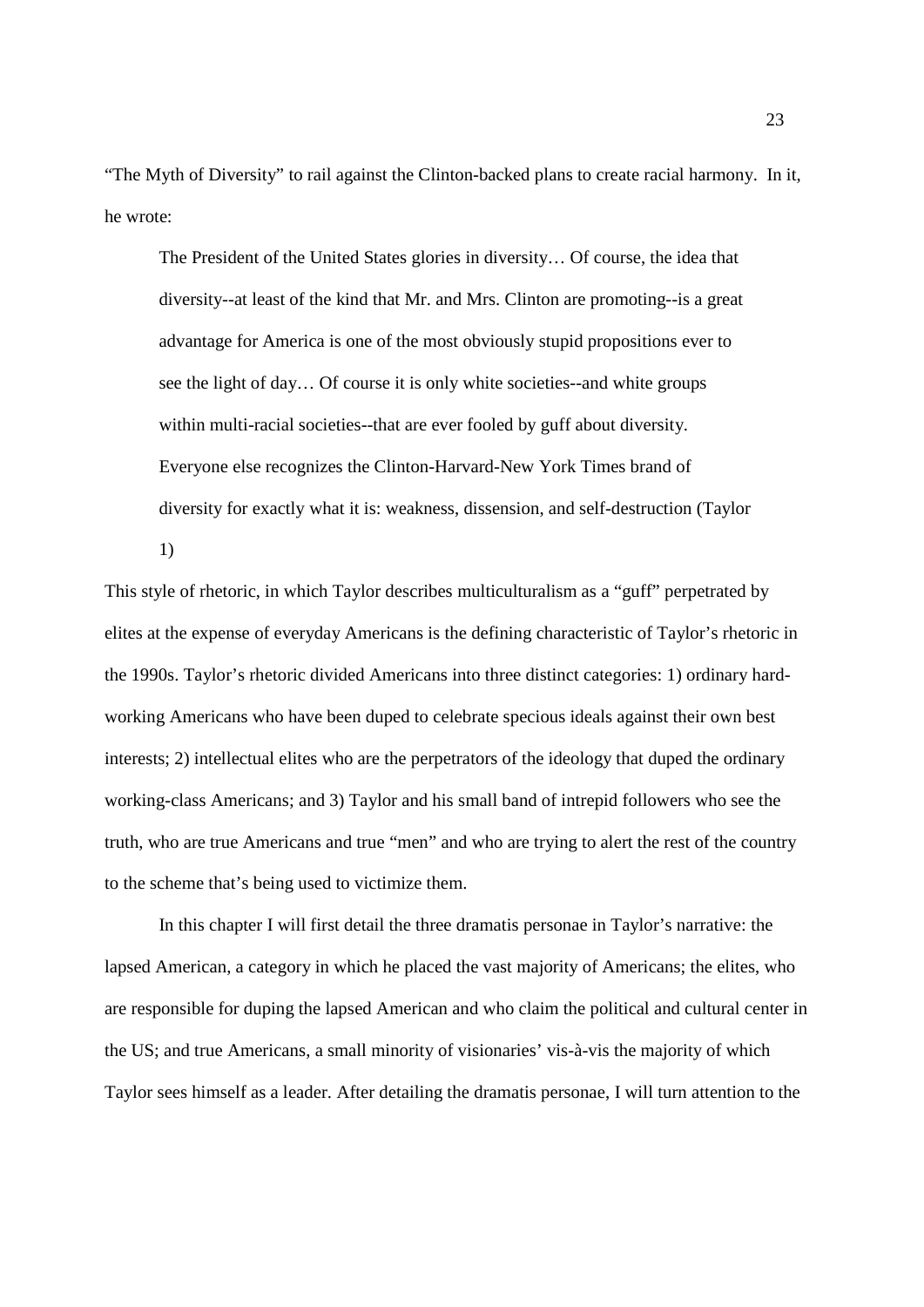dynamics of Taylor's narrative, a tri-partite structure that finds the true American in opposition to both the elites and the political center occupied by the lapsed American. The goal of this analysis will be to detail the position of Taylor's late 1990s rhetoric as outside of the mainstream, considered racist, and relegated to the political fringe.

#### **Jared Taylor's American Dilemma**

Jared Taylor published *The Real American Dilemma* in 1998 as a response the era of Clintonian multiculturalism and framed it, half a century later, as a retort to Gunnar Myrdal's 1944 book *An American Dilemma*. Taylor targeted Myrdal so many years later because he believed that Myrdal had "laid the groundwork for integration, affirmative action, and multiracialism" (Taylor "Seeds" 1) he was witnessing in the 1990s. He said that "Some of today's most destructive ideas were first popularized by a socialist from Sweden" (Taylor "Seeds" 1). He was fed up with liberals of the 1990s imposing guilt upon whites for trying to preserve their racial heritage and believed that "those who would promote white consciousness today" were facing "the same obstacles" erected by Myrdal's book (Taylor "Seeds" 1). Taylor was obsessed with refuting Myrdal in the late 1990s. In the April 1996 issue of *American Renaissance* Taylor wrote two articles on Myrdal, one indicted Myrdal's arguments and the other denounced his character. Myrdal's book focused on how social conditions shaped our thinking about race and disadvantaged minority groups who are equal to whites in all other ways. Taylor believes that "no book, before or since, has ever had such an impact on how Americans think about race" (Taylor 1). *The Real American Dilemma* is Taylor's most successful and widely read book, because of the political climate at the time it was published. It compiles the work of eight of the most outspoken white supremacists of the late 1990s, including Taylor himself.

*The Real American Dilemma* represents the compilation of the major themes in white supremacy at the time. In "Race and Nation," Taylor pulls together the main arguments from the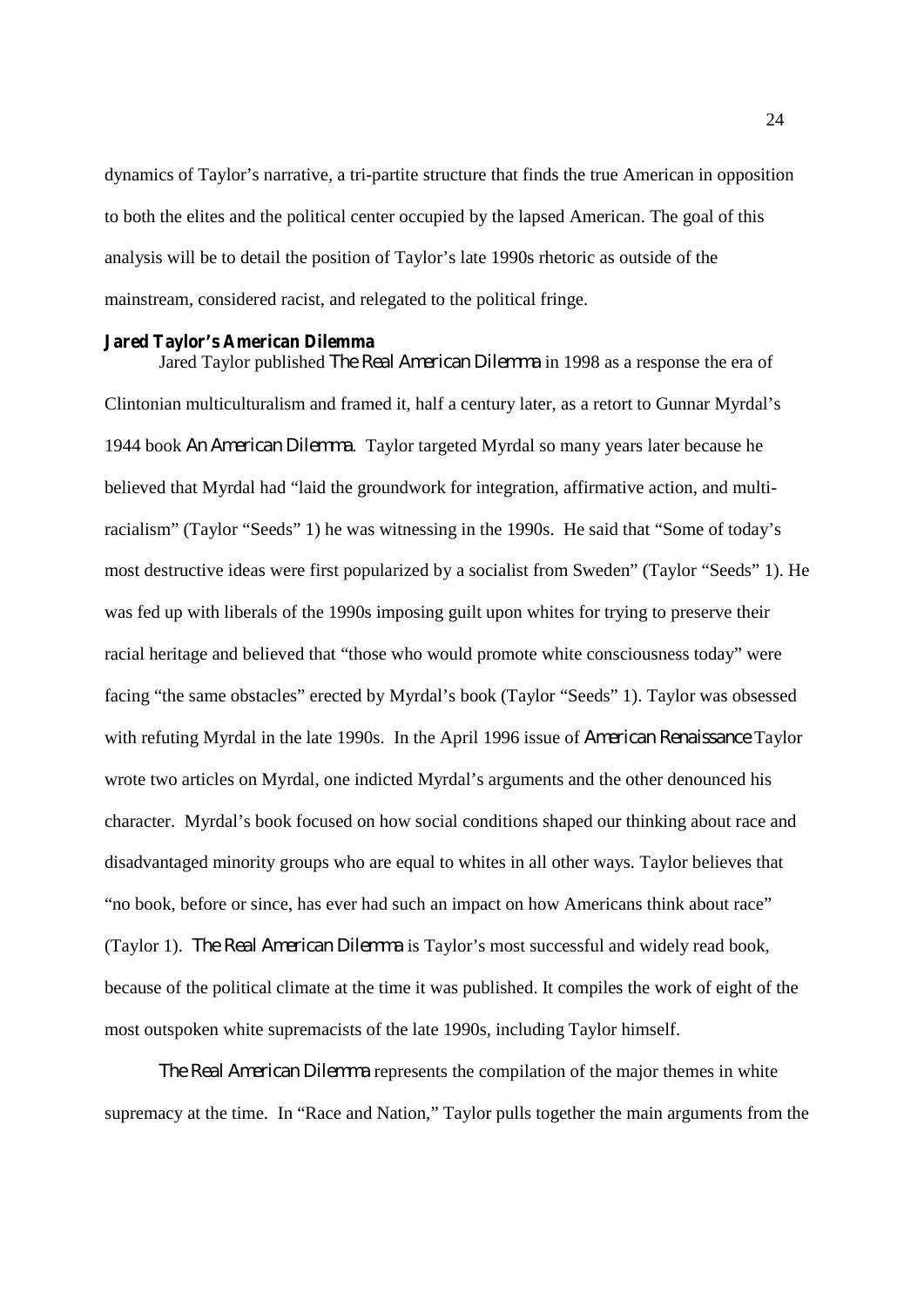other seven essays and sets forth his overarching case for white racial superiority. It is, in Taylor's view, a "look back on 50 years during which every major national institution supported policies based on Myrdal's analysis" and the type of integration-based multiculturalism being espoused by President Clinton, and "high time to ask what we have achieved" (Taylor 9).

Taylor begins "Race and Nation" with an invitation to join in a discussion "about what the shifting racial makeup means for the future of our country" (Taylor 43). The use of the term "our country" would lead the reader to believe that this is an essay addressed to all of us who are American, but after reading just a couple of paragraphs, it becomes clear that Taylor is addressing only one audience. He is addressing those Americans who already agree with him and who understand that shifting racial dynamics are detrimental to "our country" as when, for example, he writes "let us…consider something else that is profoundly important – something that everyone knows…. this is an empirical, utterly dependable fact and everyone – I mean everyone – knows it" (Taylor 43). Taylor assumes that his readers "on his side" by lumping his audience into the terms "we" and "everyone." More important, however, is Taylor's insinuation that we share a common knowledge. There is an epistemological kinship being expressed. Taylor is warning his Americans about lapsed Americans who have failed to recognize the impending danger that immigration and integration bring. These lapsed Americans are evident, for example, when Taylor writes "as usual, the Census Bureau's projections didn't stir much interest," indicting an apathetic public, or when he asserts that in some cities "the transformation has already taken place – places like Miami or Detroit or Monterey Park, California," (Taylor 43) that is, that significant populations of Americans have already allowed the body snatchers to invade.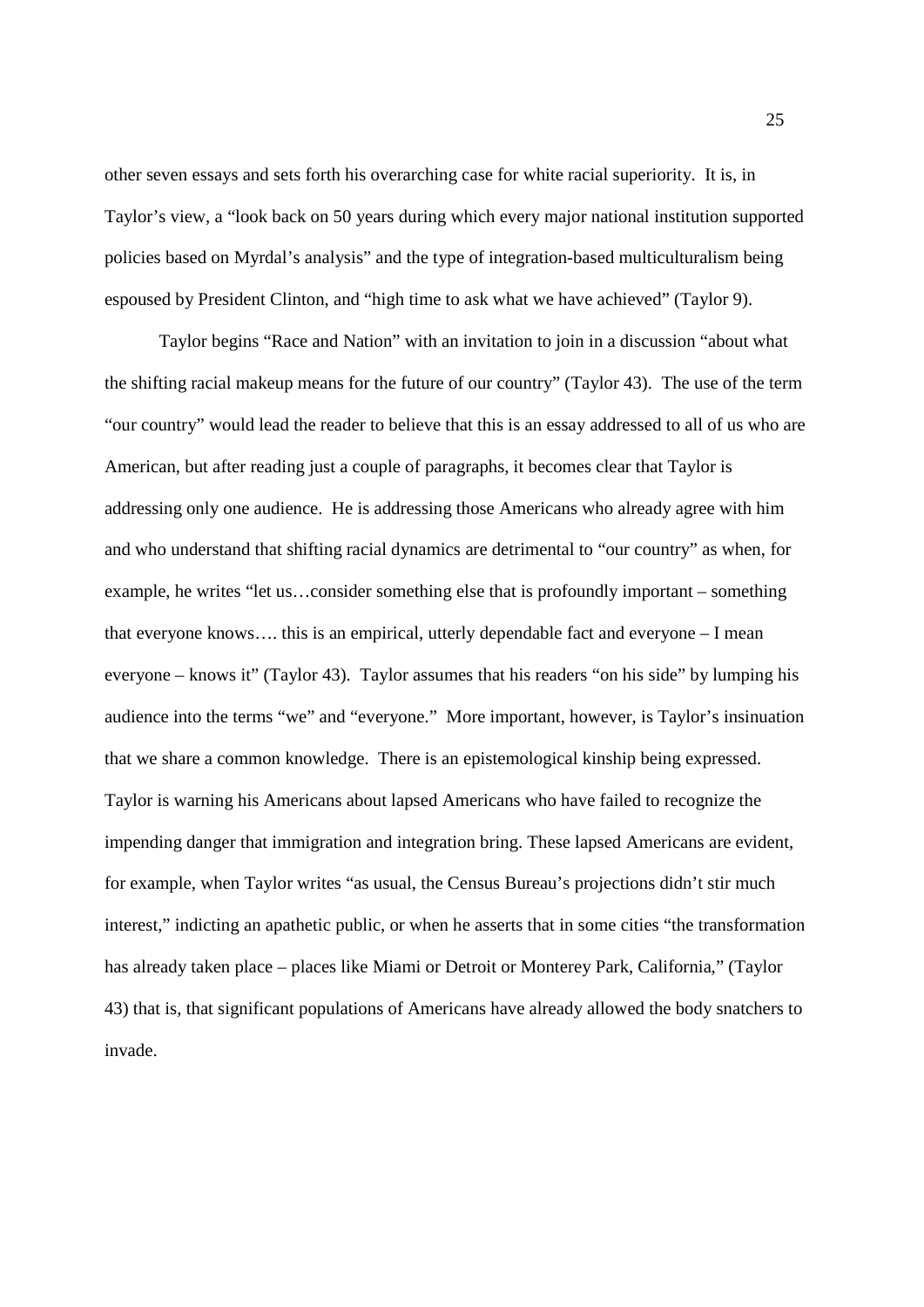#### **Taylor's Portrait of the Lapsed American**

Taylor's lapsed American is not guilty of intentionally forsaking his/her country or race. Taylor claims that the reason the white majority is so easily duped "has to do with the perversion of something that is good and characteristic of whites, and that is their sense of reciprocity, of morality" (Taylor 51). As this passage demonstrates, for Taylor, the lapsed American has dropped the ball as a result of his/her basically good moral character. White Americans are, by nature, moral and reciprocal, and it is the perversion of those characteristics that pushes them to lapse in their duty to protect their own race. That means that, in Taylor's view, the lapsed American is not hopeless. Taylor allows for the possibility of redemption of the lapsed American. In the introduction to part one of *The Prophetic Tradition*, Darsey contends that prophetic rhetoric contains this type of "desire to bring the practice of the people into accord with a sacred principle" (Darsey 16). This is in contrast to the apocalyptic vision that Darsey later attributes to Eugene Debs who "did not attempt to resolve the crisis of his time through restoration of the covenant" (Darsey 129); where the elect are saved and the non-elect are left to be punished. Taylor expands upon the inherent morality of the lapsed American by arguing "…the reason that whites are paralyzed in the face of national, cultural, and racial dispossession is because they are convinced that it would be immoral to resist…It is the same impulse that makes whites want to save the snail darter and the spotted owl, or to protect the ozone layer, or believe so fervently in democracy – it s this impulse that prevents whites from acting in their own legitimate group interests" (Taylor 52-53). This is what makes the situation tragic in the classical sense of tragedy, the noble hero, in this case the American people, has a tragic flaw, in this case our superior sense of morality. In the tragedy, those with an inferior moral sense are able to capitalize on our superior moral sense and to hold us hostage to it.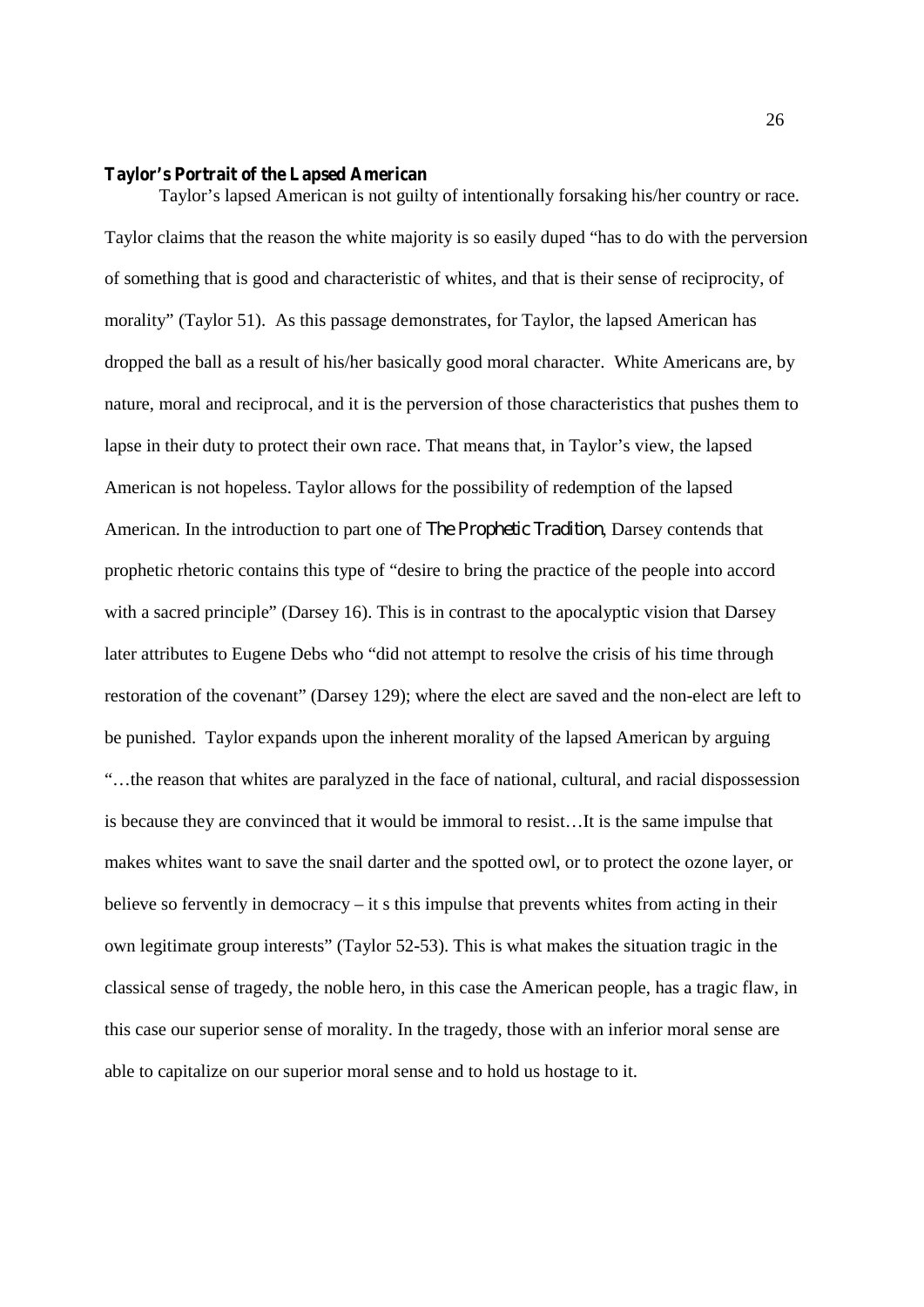Taylor's characterization of lapsed Americans as those who have allowed their inherent morality to be distorted is reminiscent of Robert Welch's defense of conservative Americans against liberalism. Welch argued that conservatives were taken advantage of because of their innate, American individualism (Thornton 1). Similarly, Taylor contends that "when one thinks of the unique characteristics of Western civilization that set it off from other civilizations, many boil it down to a rooted conviction that can expressed in very simple terms: That the other fellow has a point of view" (Taylor 51). Taylor's use of the term "rooted" indicates that this respect for the other person's point of view is a central and deep characteristic of whites. It is the very essence of what they are, that from which the rest of their being grows and is shaped. Not only is respect for the other rooted in white Americans, it is a conviction, denoting a willingness to sacrifice in defense of this principle. So, white Americans are instinctively inclined to sacrifice on behalf of another. This makes them highly moral, yet vulnerable. Taylor's equation of morality with protecting whiteness ran contrary to the prevailing national tendency to embrace the Clintonian ideal of multiculturalism as morally correct.

As Taylor builds his portrait of the lapsed American, a distinctly feminine image begins to emerge. Women, in American thought, have long been held to have a superior moral sense to men, but they have often become the victims of the superior raw power of men. In his depiction, Taylor invokes a metaphor of physical violence to represent the treatment of the lapsed American at the hands of the elites: "The ultimate insult is to expect whites to celebrate diversity…And the astonishing thing is that so many whites have been browbeaten into at least pretending to be happy about this" (Taylor 48). The lapsed American, in this passage is again cast as a victim, but this time Taylor's accusation is complicated. White Americans are being browbeaten. It is a failure of the duty of citizens to remain diligent. Taylor, as a diligent citizen,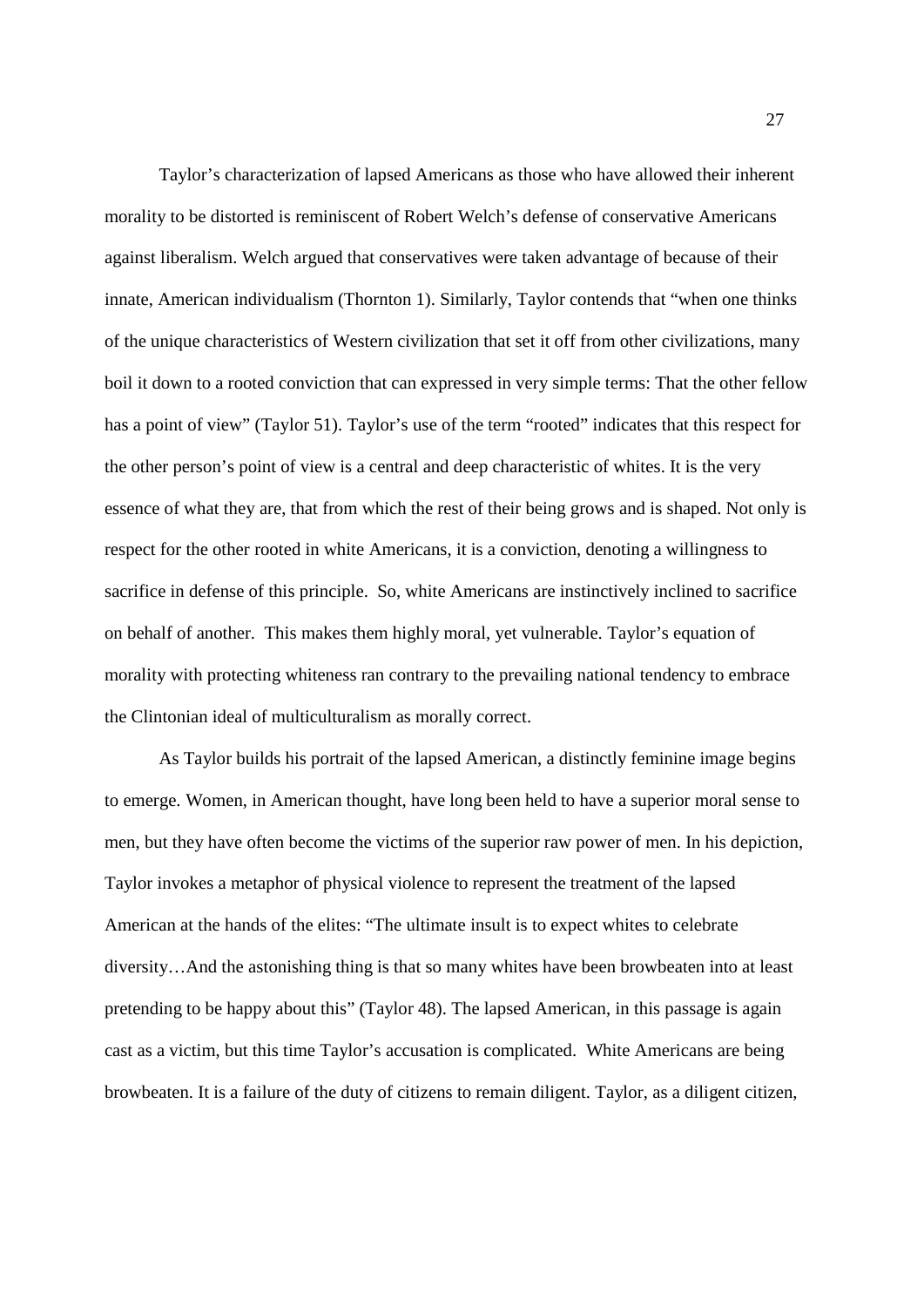is in the minority and is trying to expose the truth to us. Not only is the lapsed American the victim of the intellectual equivalent of physical abuse, he or she may also have been drugged. Taylor sets the lapsed American in contrast to other homogenous groups when he claims that white people are the only ones duped by diversity arguments. He writes:

people are so dazed by the incomprehensible diversity argument that they don't seem to notice that only whites apparently suffer from the awful paralysis of homogeneity and have to be gingered up with a dose of diversity….if racial diversity is such a good thing for the United States, why not for Mexico? Why not for Howard University? (Taylor 48).

Here Taylor uses a word that creates the impression that Americans are more than passive in the face of diversity proponents. He argues that people are so "dazed" by arguments for diversity that they fail to notice the injustice it inflicts on whites. The use of the term "dazed," which is usually used in reference to how a person acts when they are disoriented from a minor head injury or from taking drugs, gives the feeling that these people are under the spell of some greater force. They have been lulled into a state of confusion without knowledge of how dangerous it is to their self-interest.

Taylor depicts lapsed Americans as being in such an altered state that they become easy targets, passive; even acting as their own censors:

Of course, Communism became a secular religion, just like the doctrine of the unimportance of race has become a secular religion. Both have their dogmas, their hysterical reactions to dissidents, and astonishing ability to ignore the obvious, their suppression of all disagreement, their excommunication of heretics. The most remarkable thing, though, is that whereas it took a government apparatus of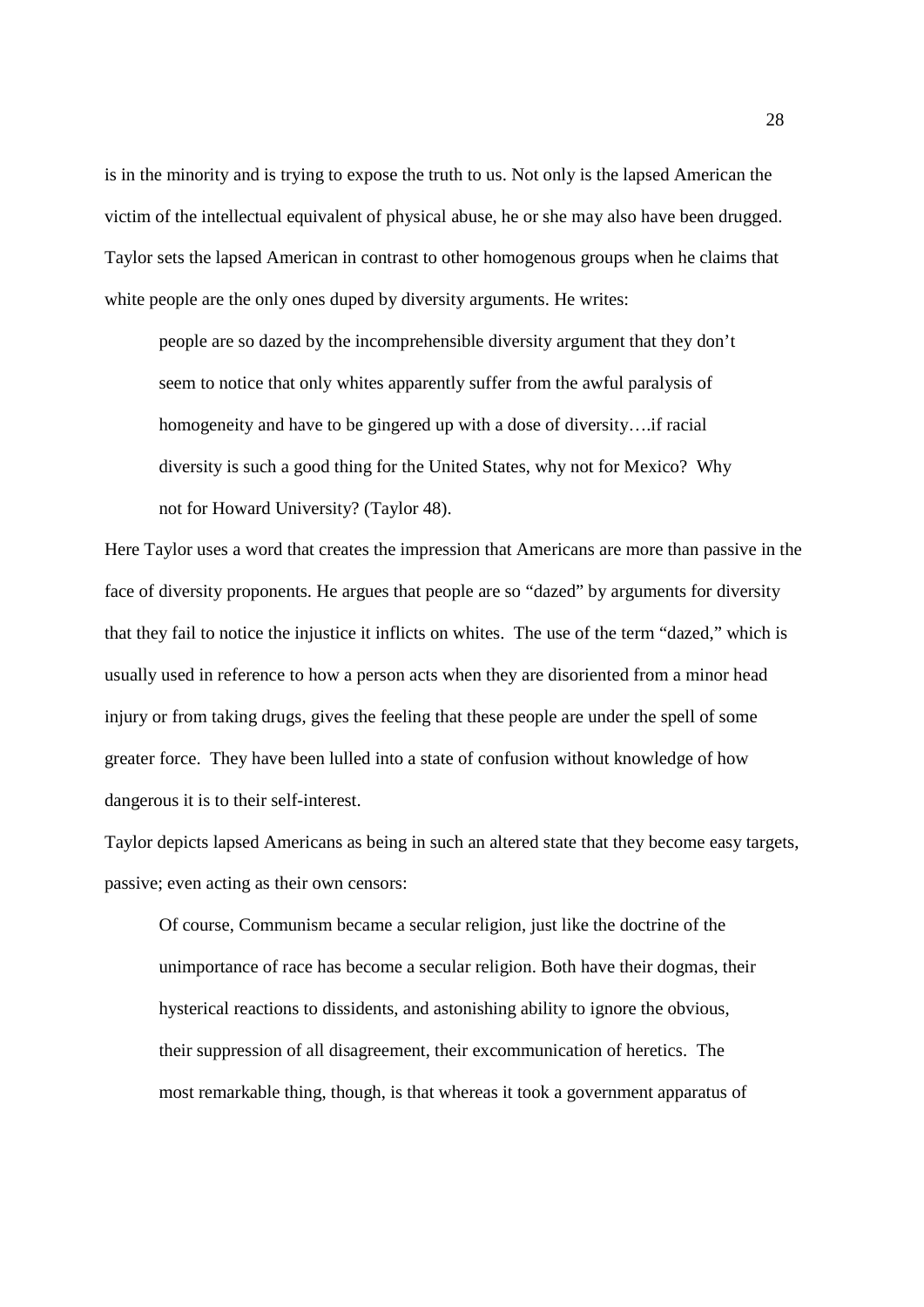repression to force communism on people, in America, every man is his own commissar and censors his own thoughts (Taylor 50).

The lapsed American has not been forced to do anything against his or her will, but instead has, in their daze, accepted the force of diversity and enforced it upon him/herself; he "censors his own thoughts." This is the key to Taylor's characterization of the lapsed American because it goes against American values, especially the idea that we all pull ourselves up by our bootstraps. In the first sentence, Taylor claims that the hypocrisies of the elites are "completely transparent." Using the word "transparent" makes the hypocritical conspiracy an obvious and sloppy ploy instead of a well-masked, well orchestrated maneuver. Thus, the vision of the lapsed American to see the obvious has been clouded. It is also another allusion to a false religion. Taylor refers to the unimportance of race as a "doctrine," which means it is something capable of garnering a following in the name of something greater. Taylor's argument is that the "something greater" is a myth. Whereas most religions have an ultimate payoff: an afterlife, when the lapsed American follows this doctrine they are buying into something with no pay off for them.

More than lacking in an ultimate pay off, Taylor believes that the acceptance of multiracial ideologies by the lapsed American is against their own best interests. Taylor writes that "By increasing the number of non-white residents, the United States has chosen, in effect, to make more and more parts of itself unappealing to whites" (Taylor 44). This tainting of the homeland, making it undesirable, is something that Taylor blames on this hazy passivity of the lapsed American. In this instance the "United States" represents the lapsed American who has ruined the country for the whites, the good Americans. Taylor is making the distinction between the lapsed American and the good American very clear. He could have said that we are making parts of "ourselves" undesirable. He could have framed it as something we are doing to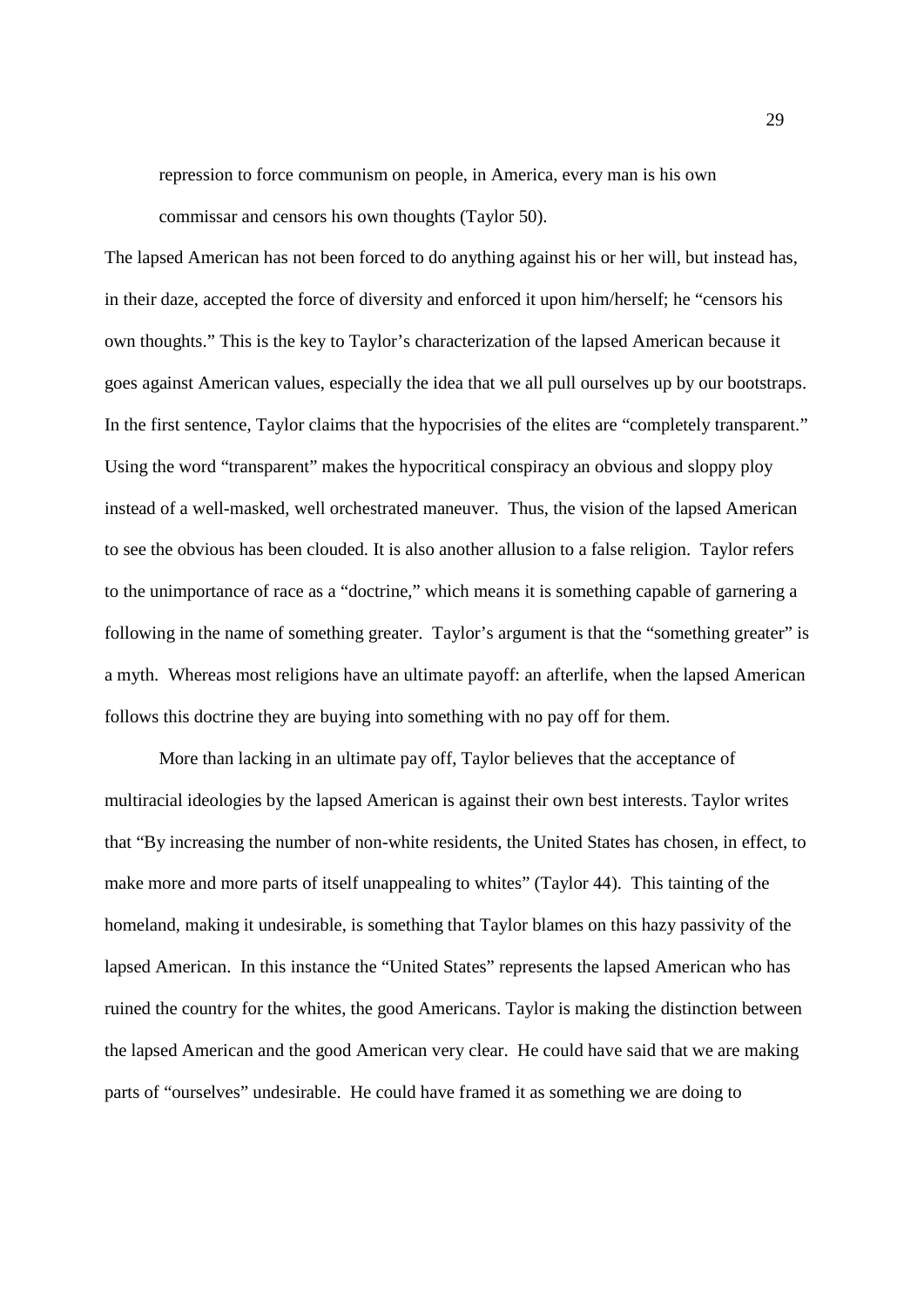ourselves. However, he says that the United States is making "itself" undesirable to good Americans. "Itself" depersonalizes it, to take the blame off of any variety of American and place it on some impersonal force. This framing removes guilt from the lapsed American and makes it so that the lapsed American is not responsible for forcing out the whites / good Americans. So, because of the stupor of the lapsed Americans, Taylor's America is being invaded by alien others; a distinctly racial alien other.

#### **Blacks and Hispanics: Alien Others**

Taylor makes it very clear that his alien other is defined by race. He argues that integration via assimilation will never work because "…race largely governs assimilation" (Taylor 44) and that immigration via our southern border "will transform America because race makes a difference. Race matters" (Taylor 43). The notion that "race matters" is a repetitive theme for Taylor. After every major argument against integration, he reiterates his point with lines like: "Once again, the particulars of what happens don't matter. It is unwelcome, irreversible racial change that matters" (Taylor 45) and "they segregate themselves in social clubs, ethnic dormitories, and all kinds of student activity groups that are defined by race. Race matters…" (Taylor 46).

Although Taylor often uses the general term "non-white" to describe the alien other, he gets specific at several points in the essay. Taylor's alien others are comprised of two main groups: blacks and Hispanics. His main argument against both blacks and Hispanics is that they make living conditions unacceptable for white people, thus spurring the phenomenon of white flight. He argues that "not even the most ardent integrationists are willing to take the obvious, simplest first step to make integration happen, which is to buy a house in a black neighborhood. Or move into a Mexican neighborhood" (Tayor 44) and that "it will be physically possible for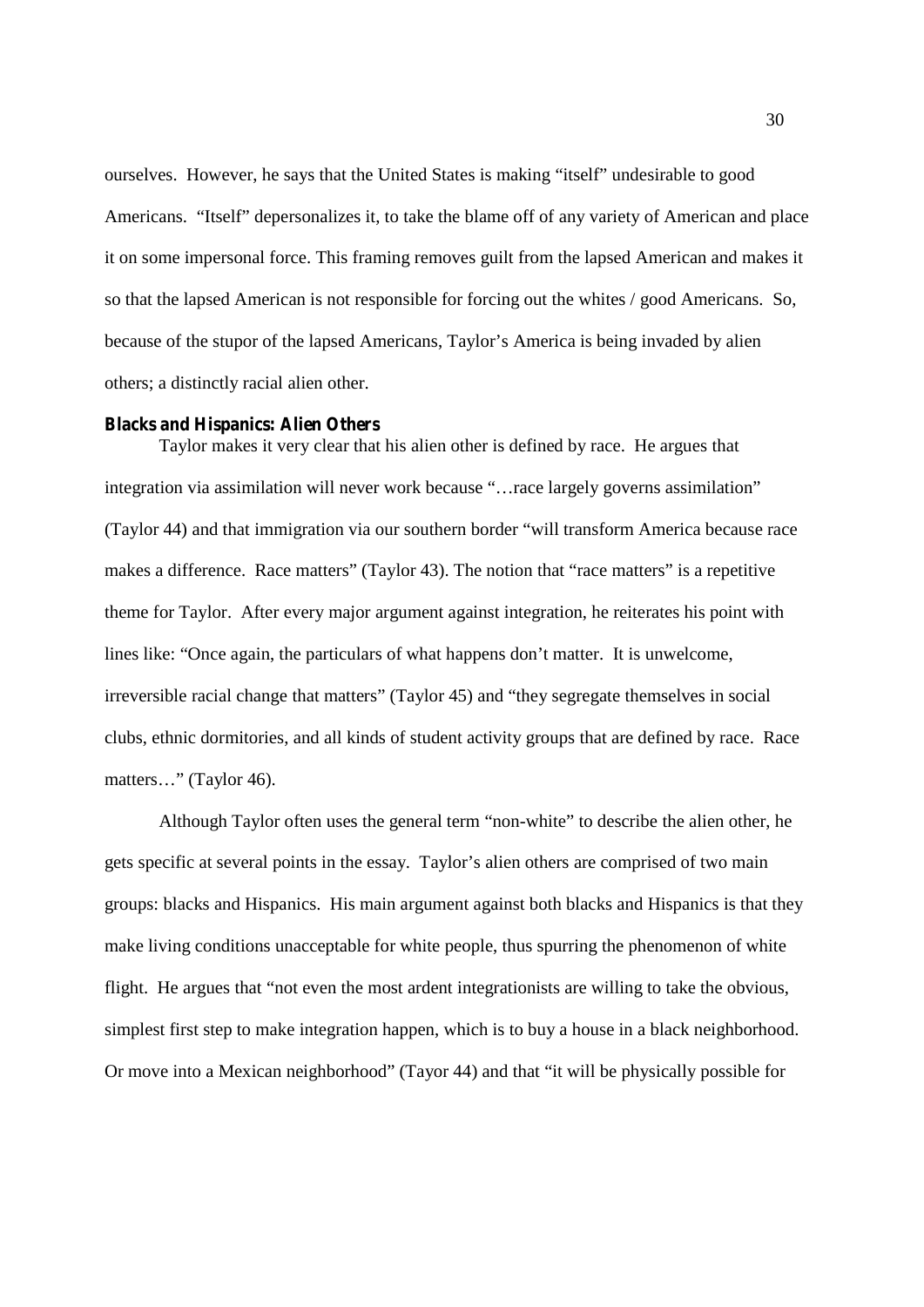them to live with the Mexicans of Brownsville, Texas or the blacks of Camden, New Jersey, but whites will go to great lengths to avoid it" (Taylor 44).

Taylor even goes so far as to compare blacks and Hispanics to other groups of people who are less threatening to the sensibilities and life style of good white Americans. He asks and answers his own question: "What happens when Asians arrive in large numbers? Their effect is different from that of blacks or Hispanics. Some North Asians commit fewer crimes than white, make more money, and do better in school" (Taylor 45). On the other hand, Taylor believes that the presence of blacks and Hispanics is deleterious to any community: "No neighborhood or school has improved by going from white to black or Hispanic…" (Taylor 50). This destruction of white communities at the hand of blacks and Hispanics is not something Taylor believes is perpetrated solely by the alien others. Taylor believes in a larger conspiracy to force multiracialism on white Americans communities.

#### **The Conspirators: Perpetrators of the Multiracial Myth**

Lapsed Americans are not the only group excluded from membership in Taylor's white American group. Guilty in a different way, in Taylor's eyes, are the people who foist the multiracial myth onto the lapsed Americans. Taylor does not immediately give up the culprits. He begins the essay by being very vague about where this conspiracy originated. He claims that "One often hears that today's non-white immigrants will assimilate just as the European ethnics did at the turn of the century. This view is wrong, because it avoids the fundamental question of race" (Taylor 44). Taylor is inferring that most people just "hear" these things. This makes it sound as if the idea that non-whites can assimilate is not grounded in any fact, thus it must be misrepresented. However, he does not assign guilt to any particular party: "One often hears." He casts it as an incorrect belief that is just floating about. He calls it a "fundamental" question. The word "fundamental" means that it is part of the original foundation, in this instance, of our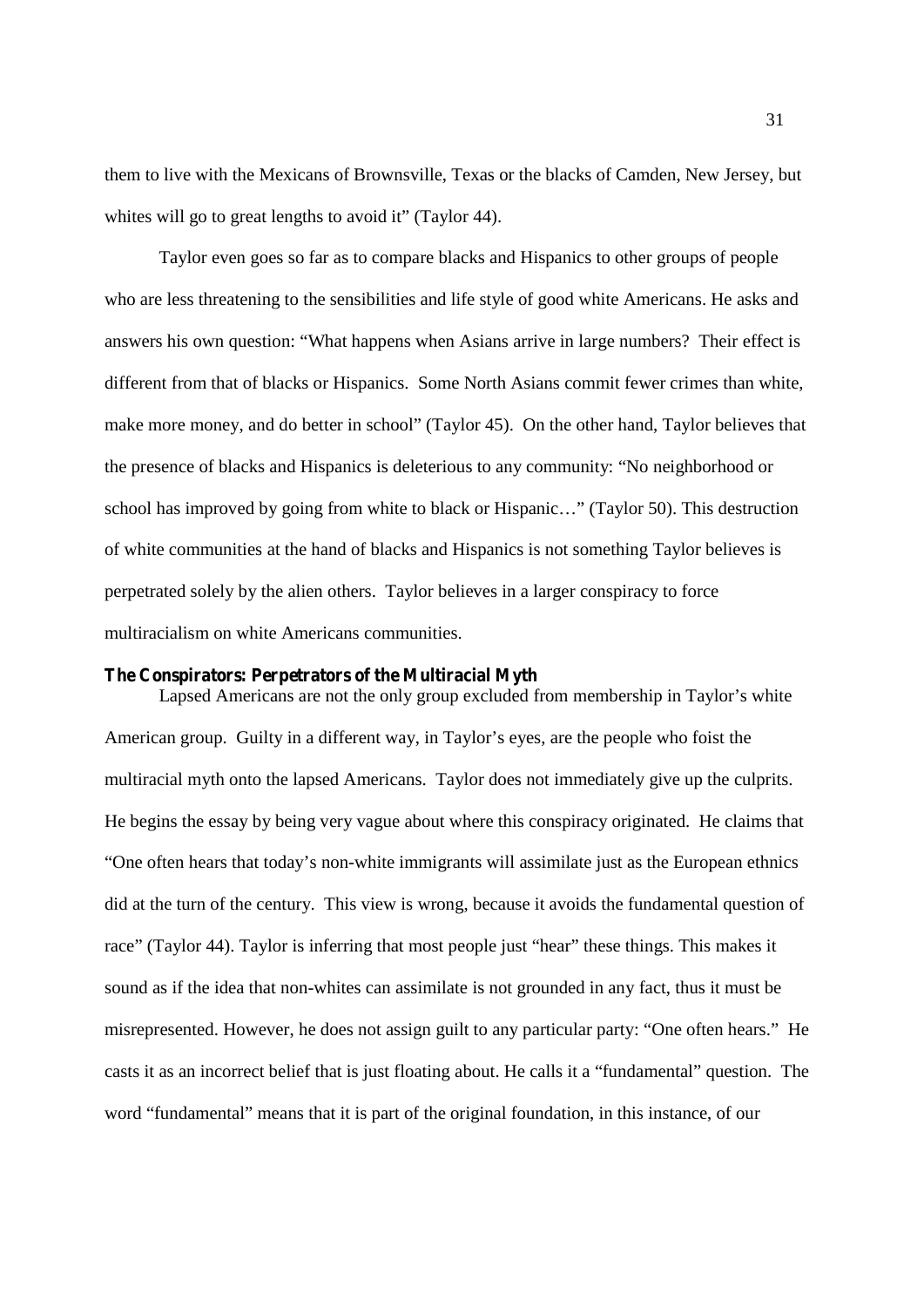country. In Taylor's view race is unquestionable. It is not something that can be overcome by multiculturalism or an arbitrary social construct, it is part of the foundation of our country; it is fundamental and, of course, it matters.

When Taylor does reveal the culprits, the source of the myth of diversity, it is the upper class, elite opinion leaders. Taylor writes of this group:

…these self-righteous, college-educated, properly socialized folks have come up with a whole set of mental exercises for ordinary Americans who don't have the money to live in the suburbs or send their children to private school. The first exercise is to believe that aliens and strangers are bearers of a special gift called diversity. We are not being displaced; we are being enriched and strengthened (Taylor 47).

This is the first time Taylor points out the agent in this nefarious scheme. He claims that the intellectual elites are the perpetrators of the ideology that has duped ordinary working-class Americans. The elites are like drill sergeants. They have developed exercises and are able to punish those who do not perform adequately. They have a disciplinary power that makes them culpable in a different way than the lapsed American. "Our country has established a gigantic, convoluted system of laws, diversity commissions, racial watchdog groups, EEOC officers, and outreach committees as part of a huge, clanking mechanism to regulate and try to control racial diversity" (Taylor 47). These are the people who are the real conspirators.

Whereas Taylor's lapsed Americans are revealed to be working against their own best interests as they embrace multiculturalism as a principle, elites are depicted as hypocrites, Machiavellian manipulators who prescribe a doctrine for others that they do not adhere to themselves: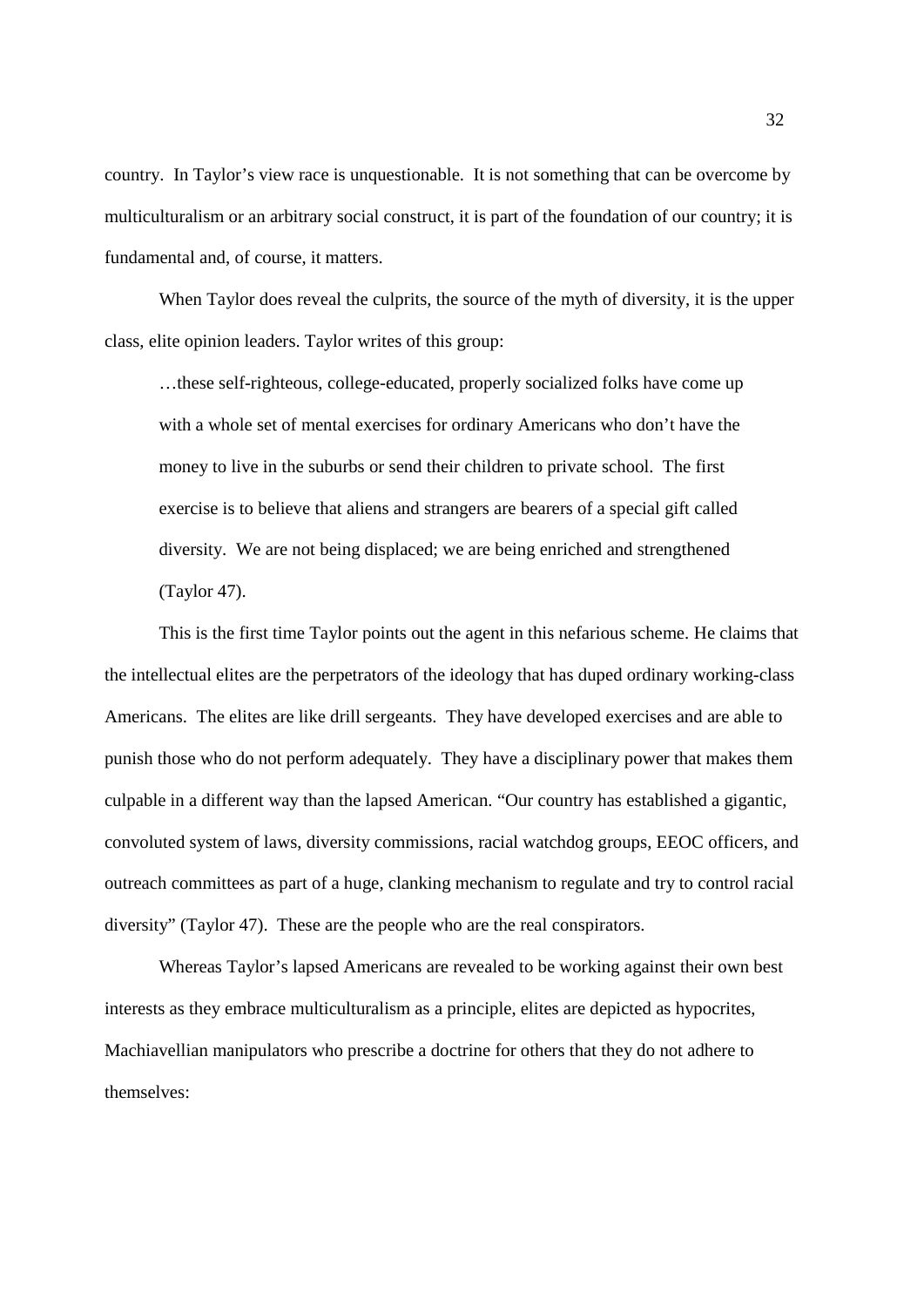The theory is that only ignorant bigots do this (resist multiracialism), but fact is that people with money never have to face the problem. As someone once put it, the purpose of a college education is to give people the right attitudes about minorities and the means to live as far away from them as possible (Taylor 46).

Elite Americans may believe in diversity in the abstract, but they do not want to be the ones to confront it up close and personal. They want to say what sounds the most moral, to chant the right mantra, and then leave poorer Americans, the majority of white Americans, to deal with the consequences. Taylor demonizes the liberal slant of colleges and the people who come away from their education claiming to be enlightened about race, as if there is a conspiracy that originates in college. It is only Taylor and his followers who have not fallen prey to the elites' multiracial scheme.

### **Real Americans: Seeing the Truth that Others Do Not See**

In Taylor's rhetoric, the ones who can so easily see through all the hypocrisy are him and his followers. In "Race and Nation," Taylor moves from blaming the elites to emphasizing his own prophetic position. Endowed with a vision of the sacred, the true, Taylor and the real Americans are at odds with the general public of lapsed Americans, too unaware or brainwashed to resist the invasion and myths perpetuated by the elites. At one point, Taylor claims that

American companies are full of blather about how their workforces that 'look like America' are going to whip the world – and they are constantly being whipped in their own markets by companies with workforces that look like Yokohama. Diversity a strength? It would be hard to think of anything more obviously untrue (Taylor 48)

The use of the word "obvious" highlights Taylor's ability to see the simple truths beyond the smokescreen of ideology created by the elites, a testament to his vision.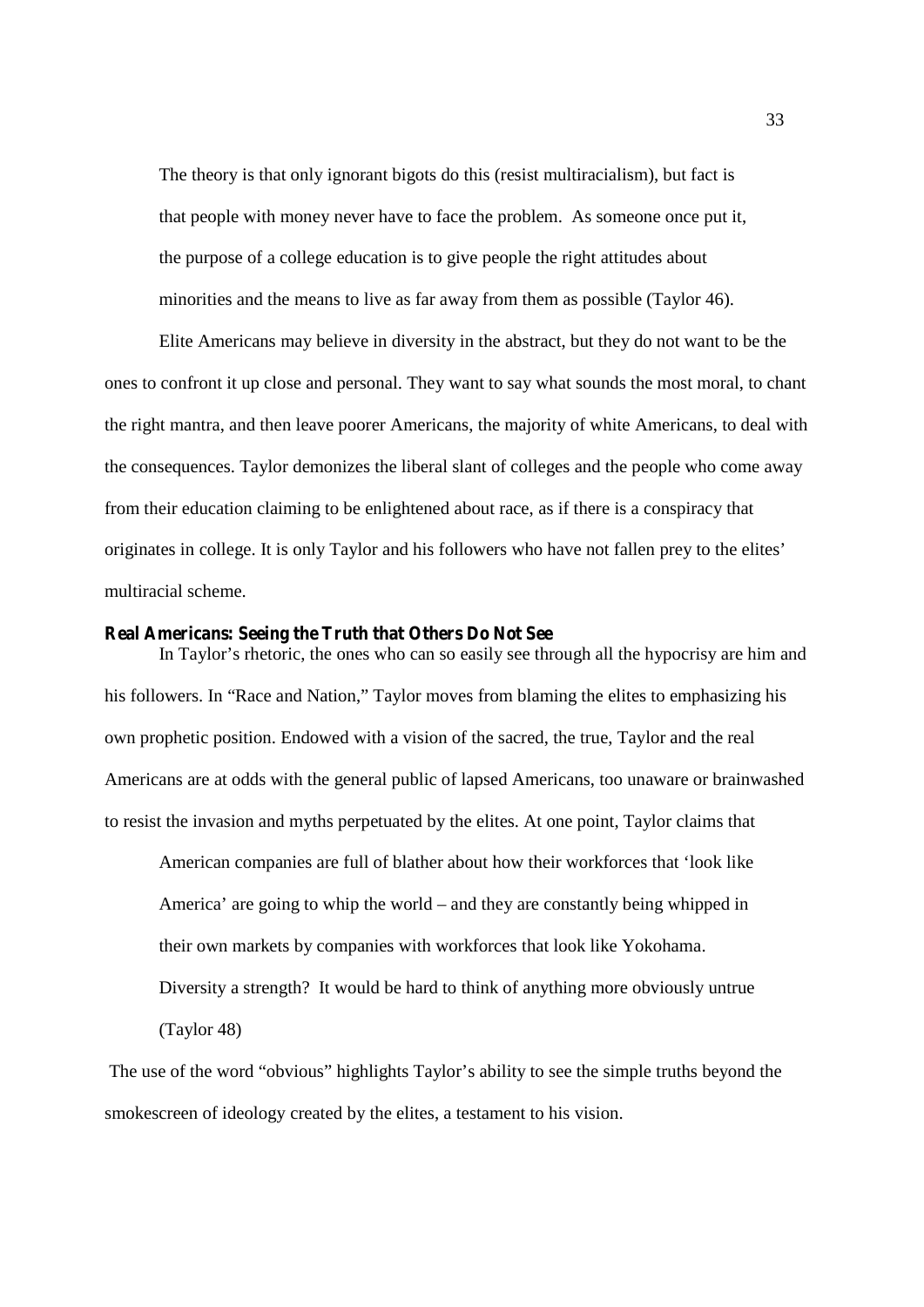Taylor, as the real American, is aware of the true nature of humanity, someone who can apprehend the world of true facts – a world in which race matters prominently. He claims:

The theory – almost always unstated – was that if we work at it hard enough race can be made not to matter. This was something that many people thought noble and idealistic, but it was a misreading of human nature. Race matters. It is a brute, biological fact and wishing will not make it go away (Taylor 50).

*The Bell Curve* preceded Taylor's rise to prominence during a time when scholars had convinced most people that race "does not arise out of biological difference, but is socially constructed" (Hadjor 20). Against social constructionism, Taylor poses biological determinism, an ontology fundamental to Taylor's opposition to the mainstream. Taylor's true American lives in a world of verifiable empirical facts, including the "brute, biological fact" of race at a time when many are seeing race as a construct.

Taylor casts himself, the "real American," as someone who recognizes true or natural law behind the curtain of man-made law and convention. He says that, "Communism, just like multiracialism, was founded on a catastrophic misreading of human nature. It staggered on for 75 years, just as our doomed experiment has staggered on nearly 50 years…" (Taylor 50). Kathleen Jamieson contends that this argument from natural law is one that "haunted man since the inception of civilization." "Since natural law is argued to be unchangeable, the person who evokes such law, according to Robert Frank, 'appeals to self-evident principles that can be known by all humans.' For instance, Thomas Jefferson justified breaking colonial ties to England in The Declaration of Independence by appealing to the 'Laws of Nature…Implicit in Jefferson's argument is the assumption that there exists a necessary connection between law and morality.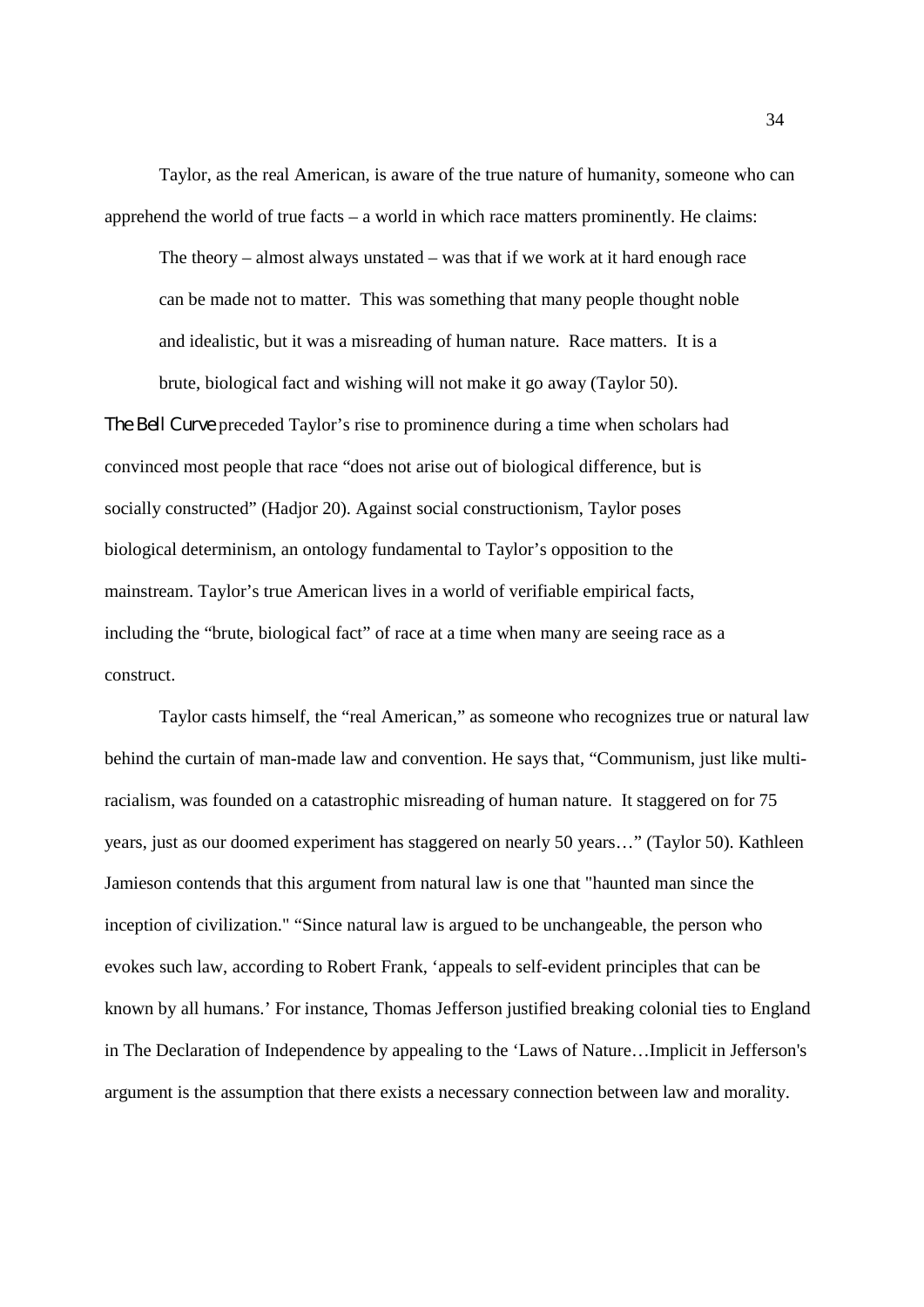Law, which derives from divine order or natural rights, is moral by virtue of its a priori status as part of the inherent order of things (Swartz 69). Clearly, Taylor sees his position as one dictated by "nature."

Taylor is firm in his belief that his argument is one grounded in an inherent morality and natural fact. He writes, "At some point, nature will reassert itself, and whites will decide not to let themselves be pushed aside" (Taylor 54). This rhetoric is reminiscent of Hitler's framing of the superiority of whites which Burke critiqued:

It is in accordance with the laws of nature that the 'Aryan blood" is superior to all other bloods. Also, the 'law of the survival of the fittest' is God's law, working through natural law. Hence, if Aryan blood has been vested with the awful responsibility of it inborn superiority, the bearers of this 'culture-creating' blood must resign themselves to struggle in behalf of its triumph. (Burke 223)

Nature is at the base of Taylor's ontology. One of the ways he sets himself apart is by insisting on a view of nature that the majority no longer accepts. It is indicative of where he sees himself in the larger drama he creates.

# **Taylor's Drama**

The three players in Taylor's drama-- the lapsed American, the elite perpetrator, and the real American—play out their roles in a triangle that complicates Taylor's capacity to create a clear tension between antagonist and protagonist. Taylor resolves this dramatic problem by speaking from and positioning himself as an outsider.

The locution "the lapsed American" is intended to call to mind those who have fallen away from a religious orthodoxy. For Taylor "American" is not merely a political or ethnic designation; it is a religion. An American is someone who believes in and practices Americanism in the same way that a Roman Catholic is one who practices Catholicism, or a Methodist is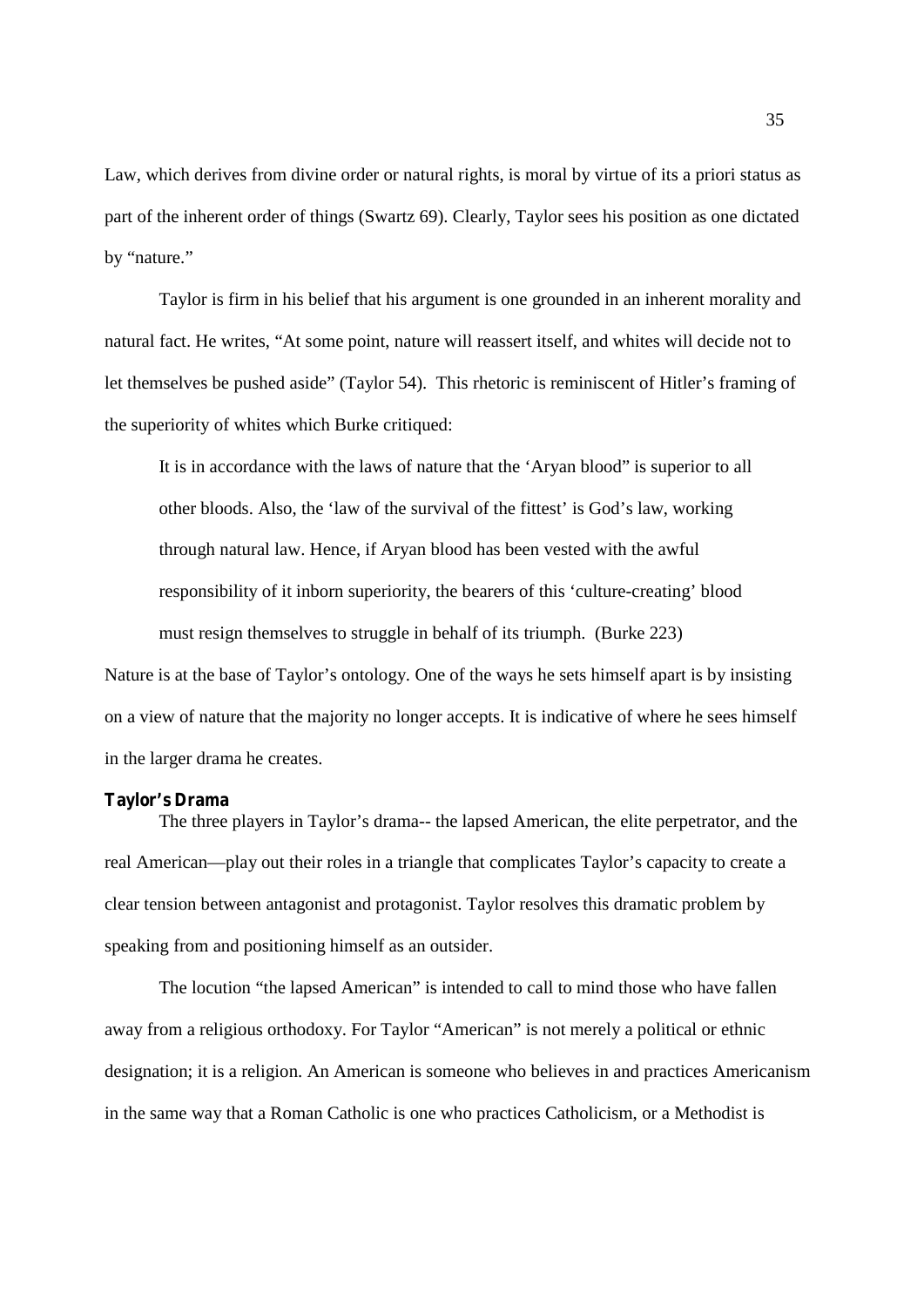someone abides by the tenets of Methodism. Taylor's lapsed American is someone who has lost sight of the true principles of the faith and has been led astray by faddish nonsense as Taylor makes clear in this reflection on multi-racialism:

…the current fad of multi-racialism is only a few decades old. Not one great American ever advocated it. Presumably, we are supposed to believe that Jefferson and Lincoln and John Marshall were great men, but when it came to race they somehow got it wrong. Well, who got it right? Ted Kennedy? Bill Clinton? (Taylor 54)

Taylor invokes the forefathers as "saints" of the American civil religion. He refers to the forefathers as "great Americans." That places them a step above the average American. Great is what we look up to. They are also great in the sense that they can do no wrong. Taylor links their greatness to their ability to avoid blunders in judgment. It is a level of judgment he does not ascribe to modern leaders. There is a sense of invincibility and infallibility that is associated with the forefathers in this sentence. He hopes to call us to the defense of that civil religion by invoking the sacred status of the Founders. This is what makes "lapsed Americans" lapsed in the religious sense, a falling away from the bonds of the sacred, in this case the sacred traditions of nation and race. Traditions which Taylor is still a part of.

Taylor's argument for regaining the purity of the "good ol' days" calls for Americans to be willing to sacrifice their lives in the name of the sacred tradition:

Those parts of the country are lost to Euro-American culture and even nationality. America has therefore given up the very thing nations go to war to preserve, the very thing that they send their young men into battle to die for. The integrity of a people, race, or nation is so important that sometimes millions of men are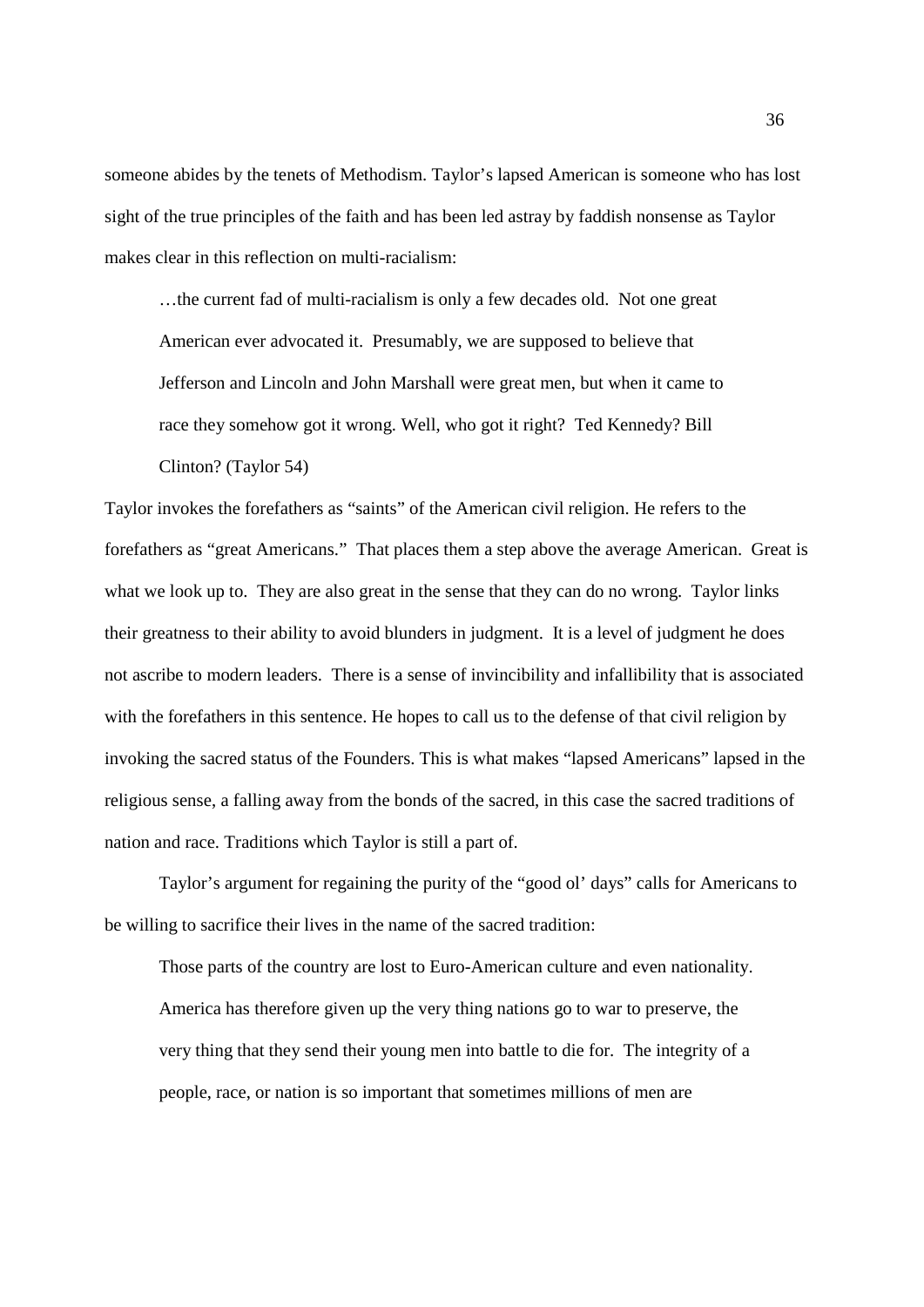sacrificed in their name. Why? Because the preservation of the nation of one's

forefathers is more important than life itself (Taylor 53).

Taylor is using "integrity" as a synonym for racial purity. Integrity is derived from "integer," which means indivisible. Taylor is invoking Kenneth Burke's cycle of order, pollution, guilt, purification, and redemption. "Burke realizes that all people 'order' their lives, but when they find themselves in a situation that contradicts this order, they feel the situation is 'polluted.' Then, their natural response is to assign 'guilt' for the pollution, so that they can choose an act that 'purifies' the situation. This results in a sense of 'redemption,' which allows them to return to a state of order" (Huglen and Brock 20). In Taylor's case, non-white immigrants are the pollutants to the American sacred tradition, to patriotism. Taylor also uses the term "preservation." He laments what has been lost. The sacrifice he refers to for one's nation is the act of redemption. The order, what has been lost, will return when the lapsed American is able to sacrifice for the good of the nation instead of continuing to be duped. In lamenting what has been lost, Taylor is creating an America that exists in some bygone golden age. His orientation to time is not in the now.

Taylor hints that this sacred tradition is tied to racial lineage by naming it his own. Taylor contends:

…the Americans of the past would look with horror upon what we are doing. I am quite certain that my ancestors did not fight for independence from Britain in order for our generations to turn the country over to Mexicans and Haitians. The Founders did not frame the Constitution to celebrate diversity. Americans did not spill their blood at Gettysburg or in Europe or the Pacific for multiculturalism. And yet, we are giving up our country without a struggle (Taylor 55).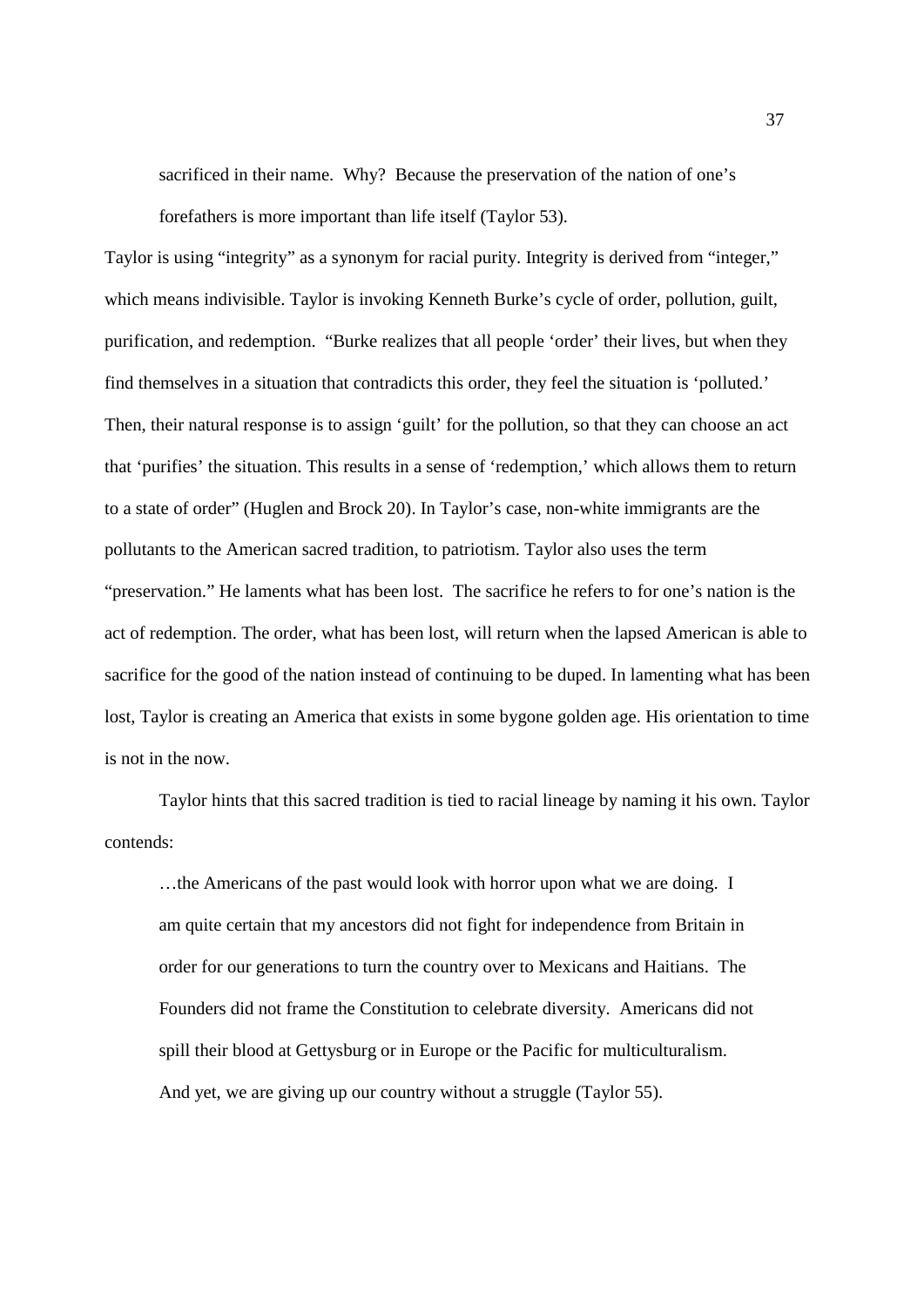Taylor's reference here to "Americans of the past" is more evidence of his orientation in time. He is situating the ultimate goalpost in the past. Also here, Taylor is appeals to a sacred, holy national tradition, a tradition for which blood, white blood, has been shed. He is invoking the same notion of sacrifice that he used previously. Something that is greater than us that we shed blood to preserve. Taylor tosses off the line "I am quite certain that my ancestors …" with an air of authority; he is a member of that group of Americans whose forbearers spilled blood on historic battlegrounds. It is this group who must now fight against the conspiracy of the elites.

What motive the elites have for perpetuating this conspiracy, aside from their passivity towards it due to their distance from the actual effects of it, is something Taylor never addresses. This is a weakness in Taylor's argument, but he pulls it off because he successfully creates the us/them dichotomy. Burke noticed the effectiveness of this rhetorical strategy in *The Rhetoric of Hitler's Battle,* he wrote that "once Hitler has essentialized his enemy, all 'proof' henceforth is automatic" (Burke 213). Once that enemy is created, the question of "why," the desire for proof becomes irrelevant. Once Taylor successfully creates the "us," the "them" is inherently the enemy. It is only the initial uniting of the "us" and the definition of the "them" that matters to the argument. Burke describes this process by saying that "if a movement must have its Rome, it must also have its devil…Men who can unite on nothing else can unite on the basis of a foe shared by all" (Burke 212).

Taylor continuously avoids this question of motive. He contends that "this orthodoxy about racial integration has therefore developed a completely transparent set of hypocrisies" by "these self-righteous, college-educated, properly socialized folks" (Taylor 46-47). Unlike lapsed Americans, who seem to have been duped into believing the diversity myth, Taylor casts the orthodoxy in power not only as guilty parties, but as hypocrites. The fact that Taylor labels their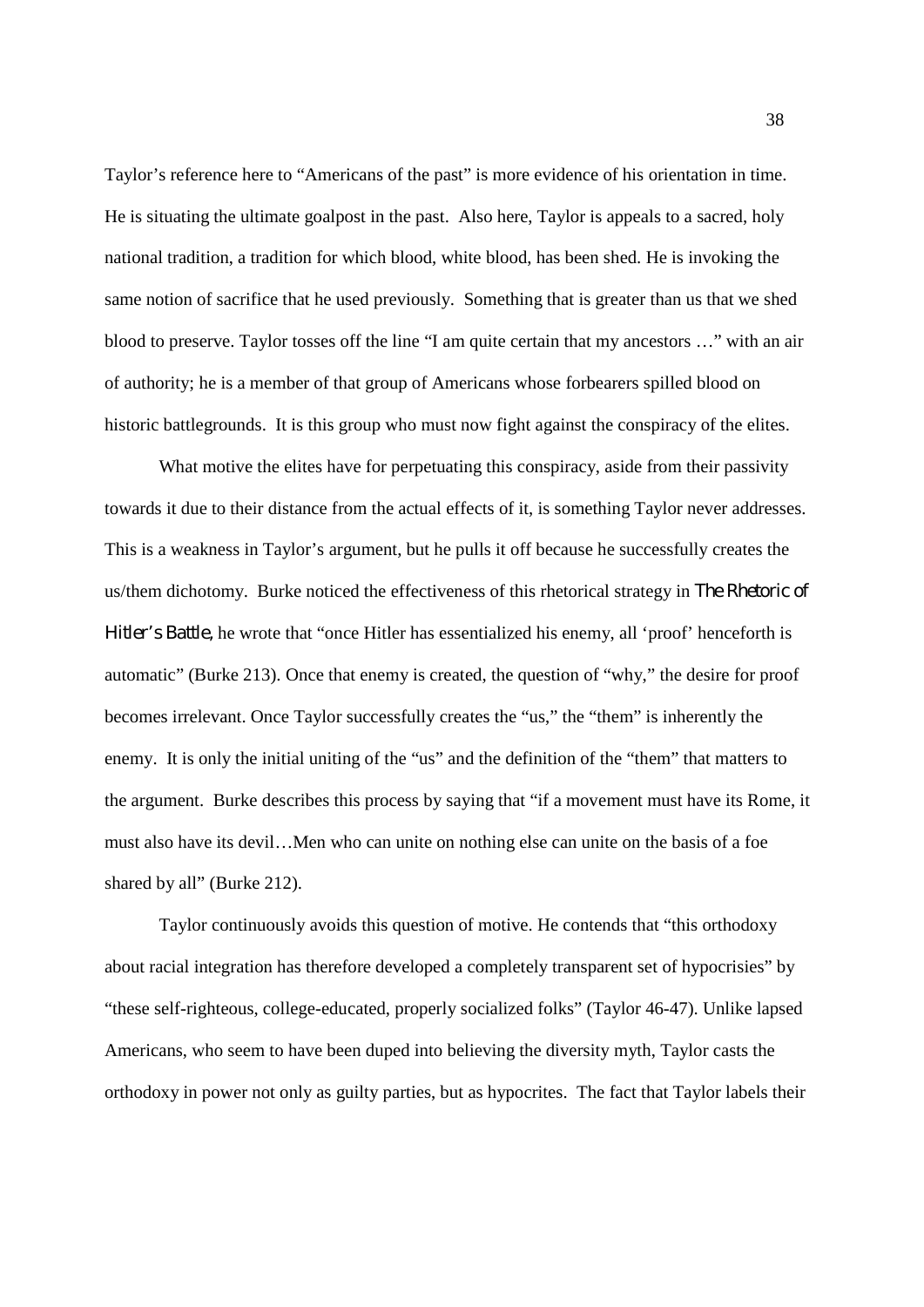dogma hypocrisies reveals the morality of the elites to be inconsistent. It harkens back to them always saying the "morally correct" things, but not putting them into practice in their own lives. It sets him in opposition to the lapsed American because the lapsed American has fallen prey to the elite doctrine of diversity. In Taylor's estimation, there is not even a coherent statement coming from these elites. Taylor easily dismisses claims as "transparent" as if to acknowledge any level of validity would be beneath him. The Anti-Defamation League agrees with this assessment of Taylor's rhetoric. They wrote:

Being careful to couch his language in purported scientific research and academic jargon, [Taylor] often roots his findings in what he describes as predetermined factors, including a lower IQ and higher blood testosterone in blacks. During one of his at least ten appearances on The Political Cesspool, a now-defunct Tennessee-based radio show that often gave a platform to anti-Semites and white supremacists, Taylor said, "Nature has dealt blacks an unfortunate hand when it comes to crime." Blacks, he argued in his 1999 pamphlet "The Color of Crime," are more prone to criminal activity than whites, a position from which he justifies the use of racial profiling in community policing. Taylor also views whites as the lone racial group in America unable to proclaim racial solidarity and calls Latinos more dedicated to "race and homeland" than the United States of America. (ADL)

The Anti-Defamation League highlights Taylor's dependence on empirical "facts," supported by an implicit positivism that privileges that that can be measured—IQ, blood testosterone, correlations between race and crime—however problematic the measures might be. Taylor does not blame black people for their situation—nature is responsible—but his exoneration comes at the price of hopelessness or futility with respect to any possible reform. This is another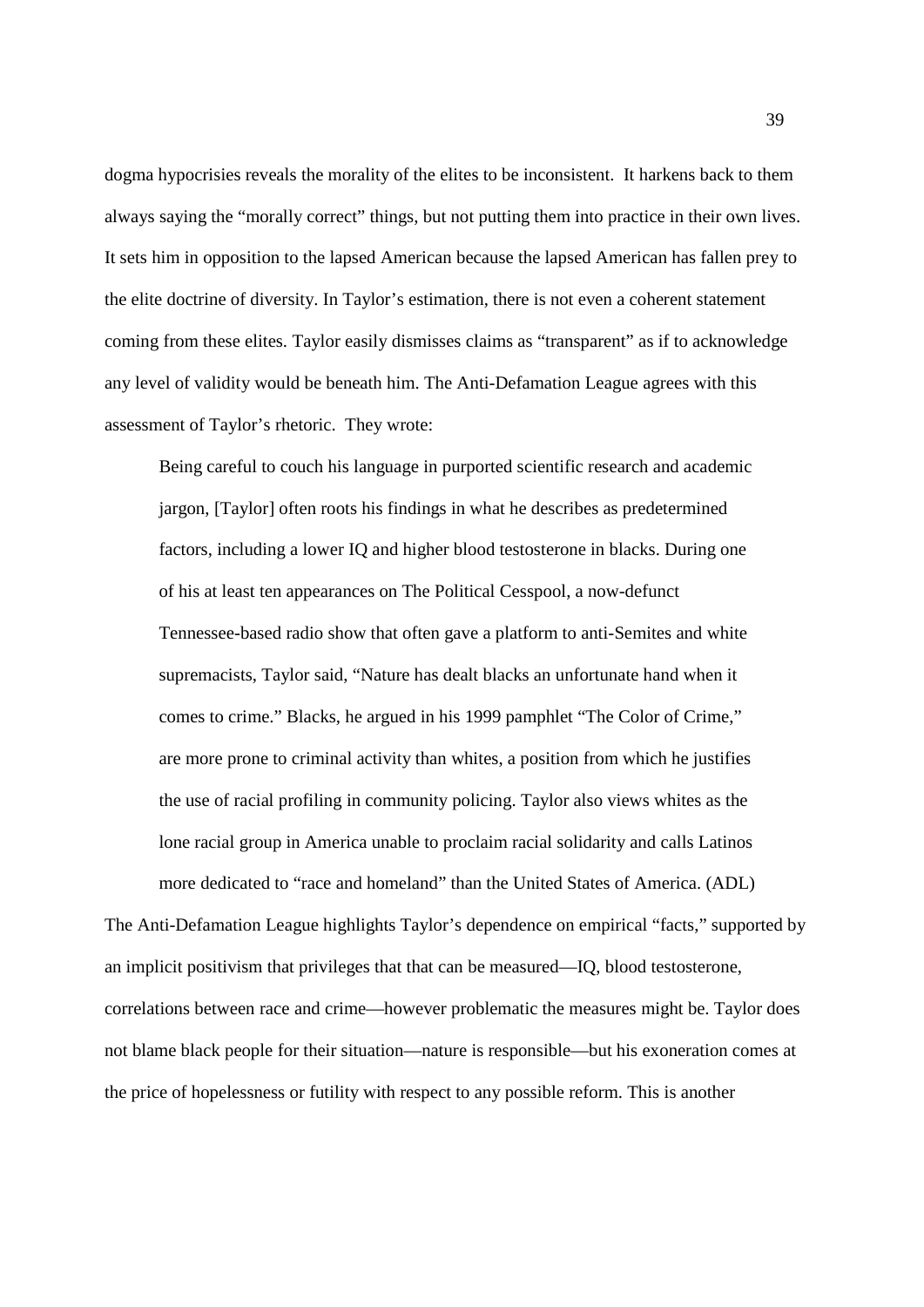indication that Taylor is living in the past somewhere, living with an outmoded view of science and of epistemology generally.

The Anti-Defamation League featured Jared Taylor in its portraits of extremists in America. They wrote of Taylor:

The New Century Foundation, a self-styled think tank known primarily for American Renaissance, a white nationalist journal and companion Website. The journal, which Taylor edits, promotes pseudoscientific studies that attempt to demonstrate the intellectual and cultural superiority of whites and publishes articles on the supposed decline of American society because of integrationist social policies (ADL).

Taylor attacks a late-20th century ideal, the ideal of color-blindness. This is similar to the way in which he attacks diversity. This is part of what defines him as marginal. Taylor argues explicitly against ideas (such as diversity and color-blindness) that are main stream for late-20th-century Americans. Taylor's view of race is one that is largely discredited by the time he is writing, thus positioning him on the margins.

Taylor considers his arguments to be based in science and nature, but they are seen by the mainstream as "pseudoscientific." In 1999, the *Washington Times* called Jared Taylor's work "offensive." He positions himself on the political margins, in opposition to the alien other and the perpetrators of the multiracial myth; and superior to the lapsed American. He does so by clinging to an ontology that is dismissed by the general public. Taylor espouses the antiquated notions of biological determinism espoused by Murray and Herrnstein.

As the outsider, Taylor is trying to instigate the majority to recognize and act upon its opposition to the perpetrators of the myth – the elites. He is trying to mobilize the white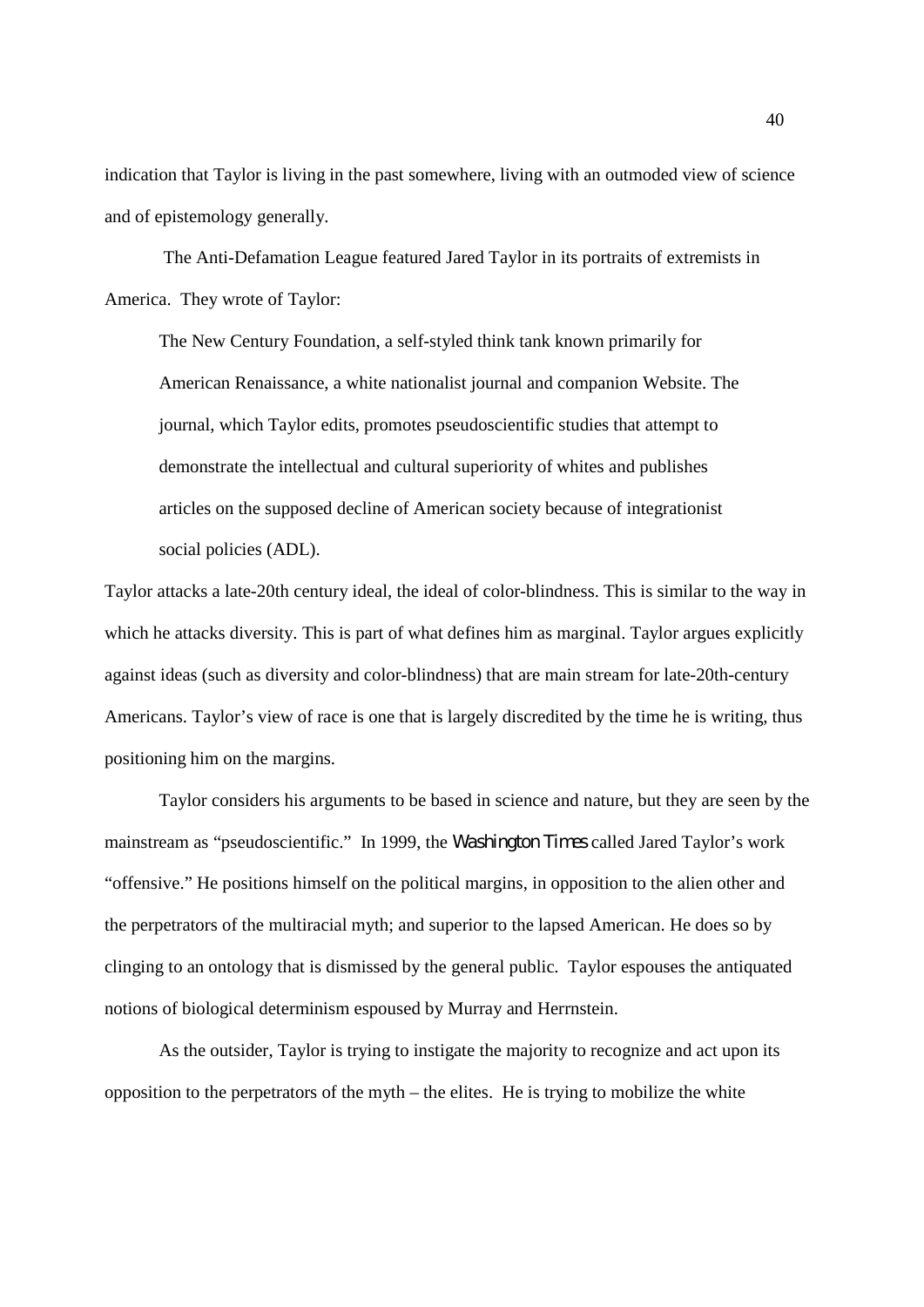majority against the intellectual elites by framing the conspiracy as an insult to the majority. He tells the true Americans they are labeled "ignorant bigots" for simply acknowledging the legitimate problems that integration and immigration have caused. He is making a clear split here between lapsed Americans and the conspirators with malign intent. If the American people are the noble heroes then the intellectual elites forwarding the diversity message, are the villains. He not only positions himself in opposition to the elites as he characterizes them, he positions himself against the prevailing sentiment of the time.

In "A Conspiracy of Science," Darsey theorizes that motive is often precisely the missing or flawed element in conspiracy theories. Darsey writes:

One who claims that things are not as they appear to be assumes the burden of proof; a strong prima facie case is required before appearances need to be seriously interrogated. Conspiracy argument exploits and reverses this normative presumption, making lack of evidence into evidence transmogrifying surfaces from their pedestrian status as the most visible outward manifestation of reality into veils and masks (Darsey 470)

The missing motive in Taylor's narrative is evidence of this practice of turning lack of evidence into evidence. Taylor places the burden of proving innocence on the intellectual elites as if their failure to agree with him makes them guilty. It is demonizing of elites that makes Taylor's triangulated dialectic more complicated than the simple dialectic Buchanan will illustrate. It is also what makes Taylor an outsider. At the time of the publication of "Race and Nation," most of America was trying to expunge the scourge of racism that has plagued us since the inception of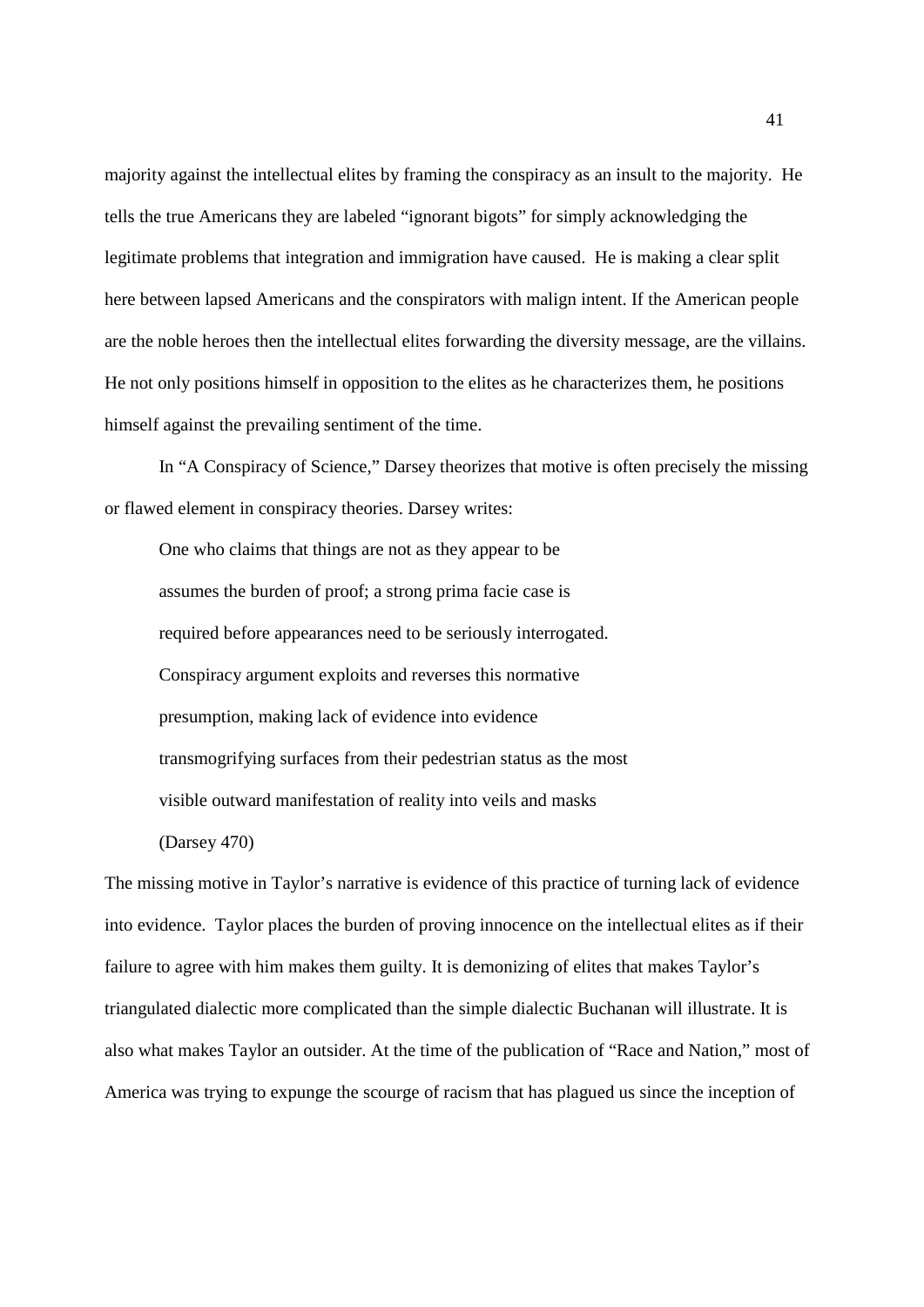our nation. Taylor considered that majority lapsed Americans. "Outside of a handful of extremists, Americans of the 1990s would not think or say that blacks were an inferior race" (Hadjor 2). Taylor's rhetoric was panned outside small, extremist circles and Taylor himself was labeled an extremist.

## **Conclusion**

Taylor's lapsed American exists somewhere in the space between the guilty elites and the aware real Americans. It is an awkward space, because Taylor is blaming lapsed Americans for falling prey to the myths perpetrated by the elites and of being negligent in their duty as citizens, yet he is not holding them to the same level of culpability that he holds the intellectual elites. The lapsed American, to Taylor, is someone who has bought into a scam, is chanting the mantra of a false religion. The lapsed American is guilty by virtue of their ignorance and inherent morality. That makes the lapsed American blameworthy, tainted by the multiracial orthodoxy of the elite. They are people who had the potential to be real Americans, but were derelict in their duty.

The elites on the other hand, are guilty in a more nefarious way. For Taylor, elites are the masterminds behind this whole plan. They are shoving off the horrendous effects of integration and multiracialism on the lapsed Americans and the real Americans. They selfishly insist on perpetrating a false religion because they do not have to suffer the consequences. In Taylor's eyes, they are the polar opposite of the real American; while the lapsed Americans exist in awkward in awkward tension against both the real Americans and the elites.

The real American, in Taylor's rhetoric, is the prophet. The real American sees what is happening and is trying to sound the alarm bells. The real American is working in direct opposition to the elites. The real American wants to debunk the myths of the elites in order to stop more Americans from becoming lapsed. It is a heavy burden, to be working to save a population that is not willing to save itself while also working to fight the direct enemy. That is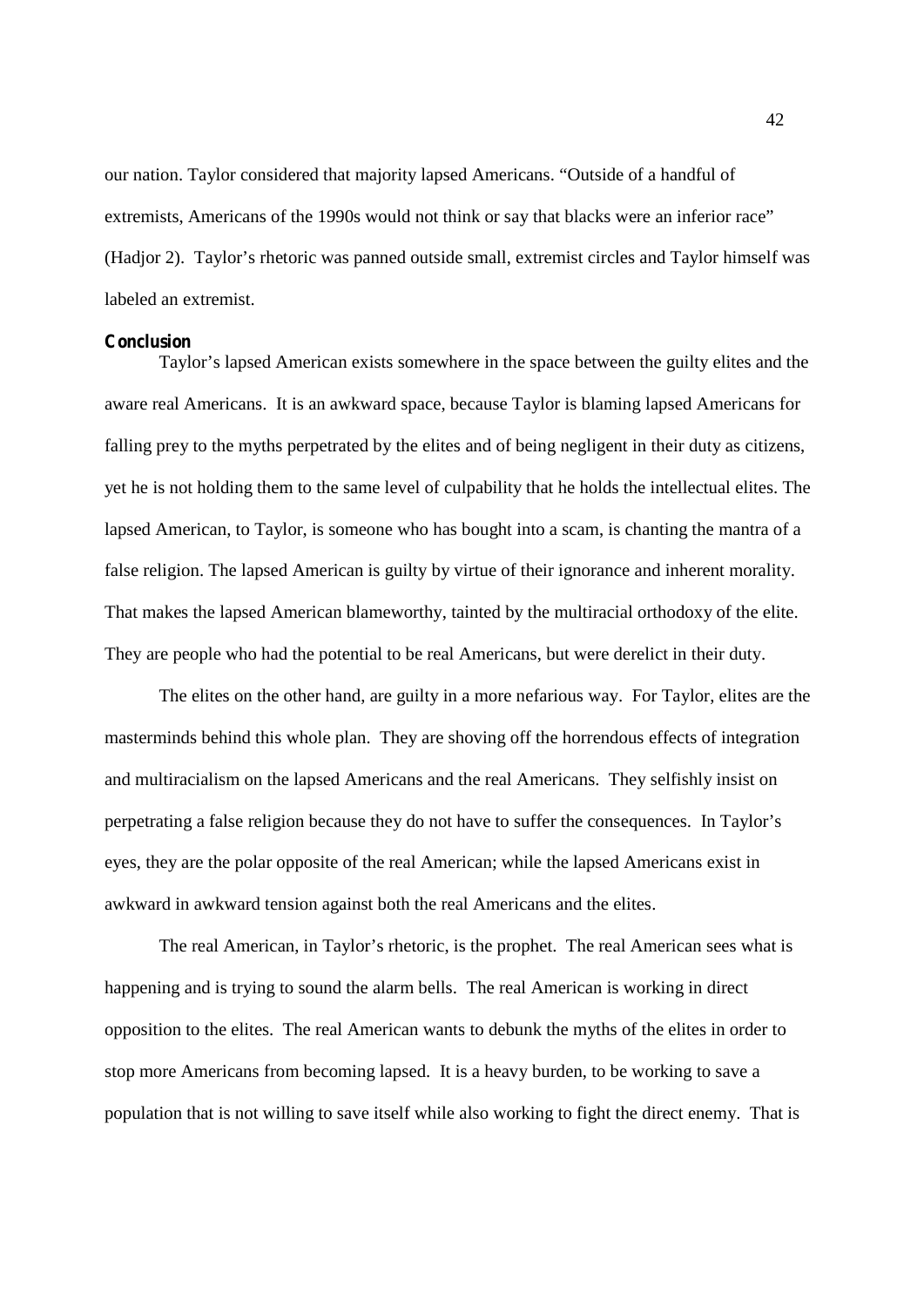Taylor's role, the one who sees all and is burdened with the knowledge of the truth. He is a real American because he chooses not to ignore that truth as he believes so many others have.

That belief that he, and his small group of followers, is the sole possessors of the truth is what places Taylor at the margins. He is a true outsider in the sense that his message does not resonate with mainstream America and because he defines himself, through his rhetoric, in opposition to mainstream America. His rhetoric is viewed as racist, because he is delivering a message of biological determinism at a time when that has been universally denounced in favor of viewing race as a social construct. He clearly defines himself outside of that larger group who think anti-racism initiatives like Bill Clinton's are, at least in theory, a good idea. He is the one who is not duped, not willing to worship at the altar of multiracialism for the sake of appeasing the masses. Instead, he considers himself to be interested in the larger, more long-term goal of preserving the white America he deigns the real America.

The tension in Taylor's drama is triangular with the true Americans relegated to the political and cultural margins. All of this will be in contrast to Buchanan's drama, which is dyadic and one in which white supremacists play a central role, working from the political center.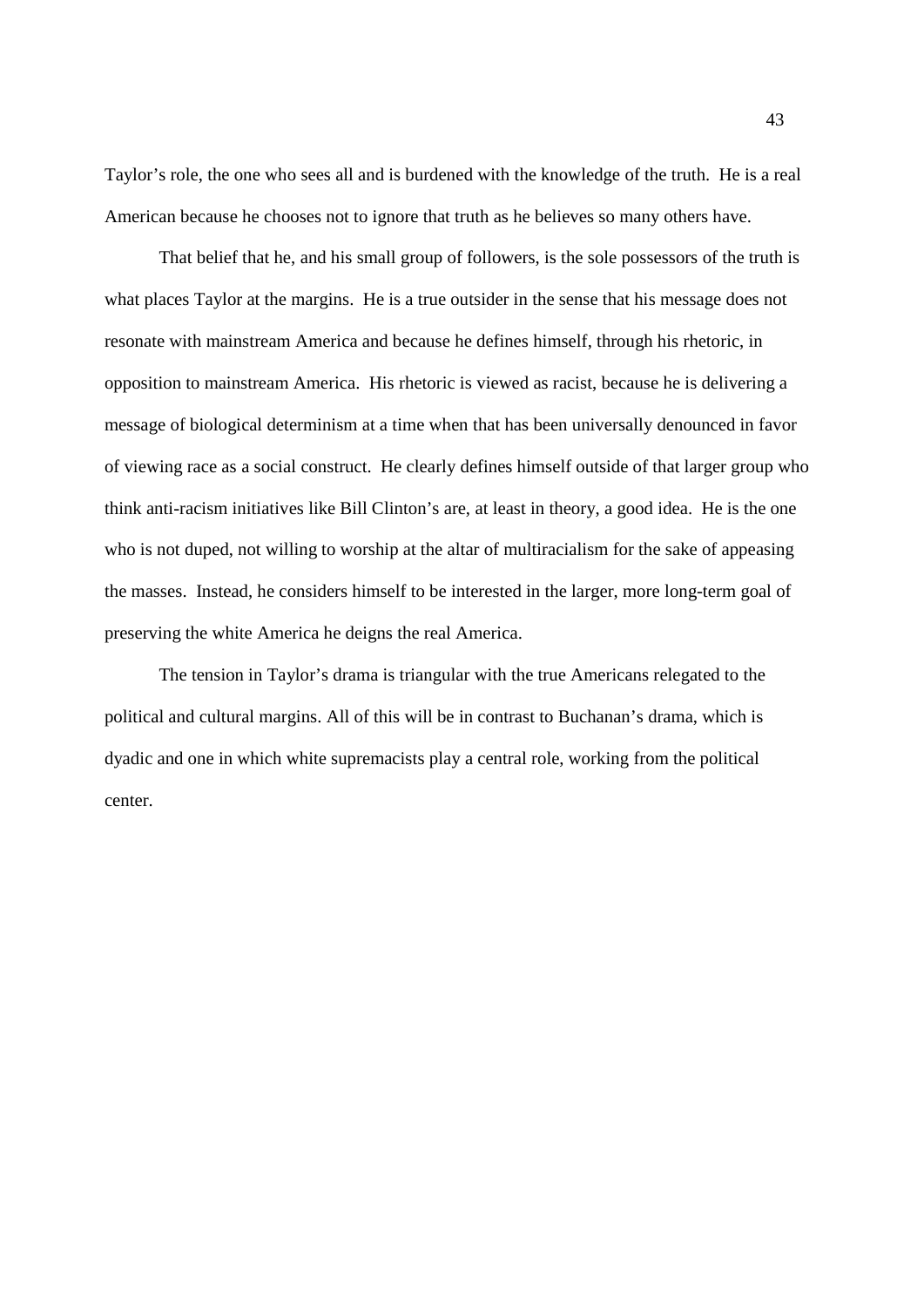# **DIALECTICAL RELATIONSHIPS IN POST-9/11 WHITE SUPREMACIST DISCOURSE: THE CASE OF PATRICK BUCHANAN**

On September 11, 2001 the United States experienced the most devastating terrorist attacks in its history. The Airline Industry Information service issued the following description of the events within hours:

Four commercial airlines have crashed in a series of massive terrorist attacks against the United States of America. Thousands of people are feared to have been killed and many thousands more injured in the various incidents which have paralyzed the country.The country has been rocked by a series of attacks which began at 0845 EDT when a hi-jacked aircraft crashed into one of the two towers at the World Trade Center in New York. Eighteen minutes later a second aircraft crashed into the World Trade Center's second tower, hurling debris onto those who were being evacuated from the area at the time. At 0943 EDT an aircraft crashed into the Pentagon, the country's central military complex, in Washington, DC causing serious damage…at around 1010 EDT a United Airlines aircraft crashed in Somerset County in Pennsylvania, about 80 miles southeast of the major city of Pittsburgh (AIF 1).

Clearly, this was a unique moment in history. It would change not only the course of U.S. foreign policy, but the hearts and minds of U.S. citizens. On the one hand, it united a country that was, just moments earlier, deeply entrenched in partisan political battles, a country that had, just a year earlier, been divided an astoundingly contentious presidential election. In the wake of the 9/11 attacks, an overwhelming sense of patriotism swept across the nation. As one citizen writing in the *St. Petersburg Times* wrote on September 12, 2001, "United we stand and after the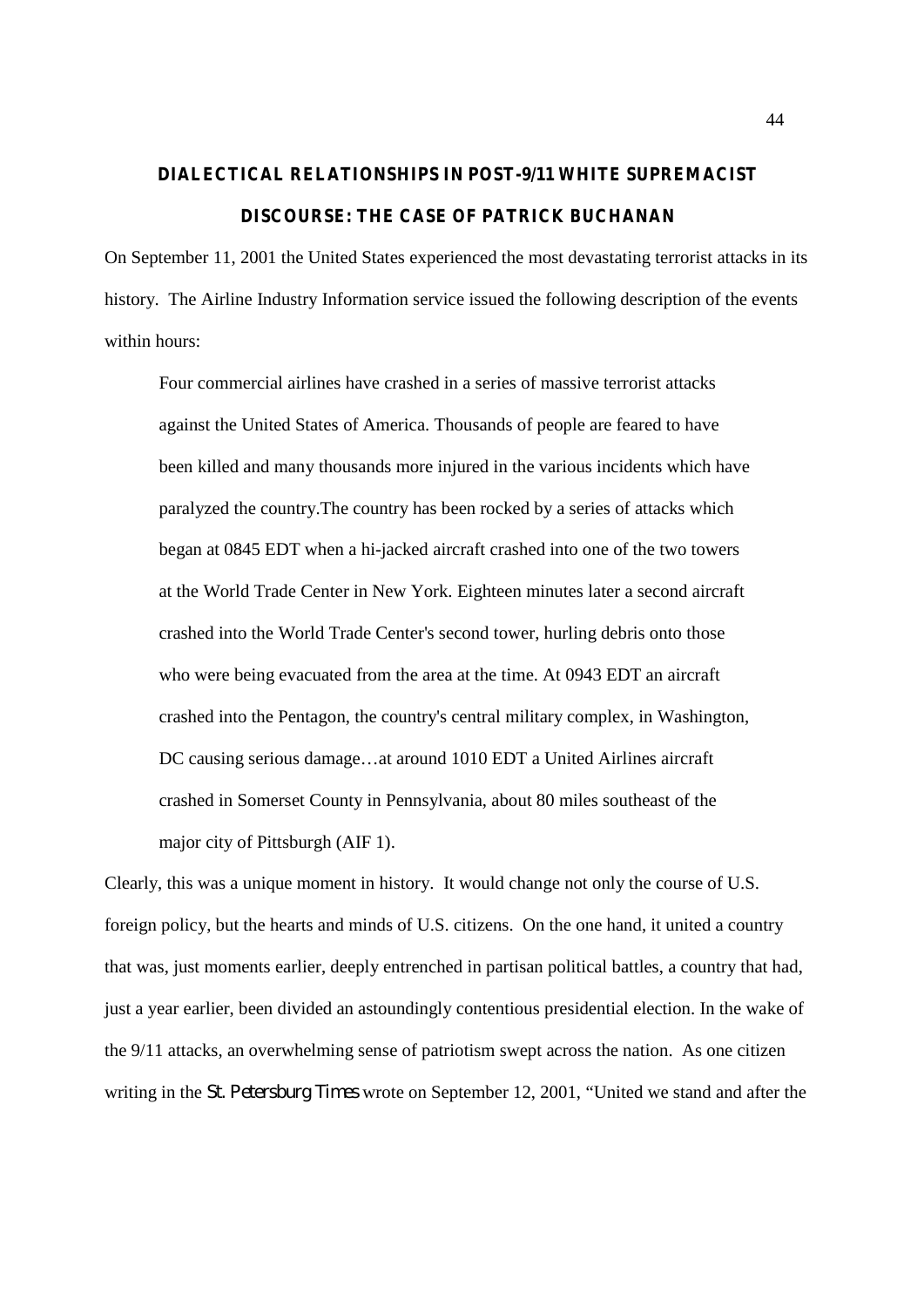months of political chaos in the United States, it is now clearly evident that we need to push that aside and focus as one nation on seeking out justice" ("Letter writers respond to terrorist attacks on America" 29A). Across the country, citizens felt a sense of unity in the grief-stricken wake of 9/11. "Even as we grieve, even as we rage, Americans are uniting in a stirring combination of patriotism and humanitarianism, from college students flocking to donate blood to kids offering the take from their lemonade stand sales to firefighters' funds" (Kloer 1M). The *Milwaukee Journal Sentinel* described the phenomenon as a rekindled love affair: "Americans have rediscovered their love affair with Old Glory. The flag has been plastered over everything -- Tshirts and jackets, cars and sport utility vehicles, office buildings and shops. Some neighborhoods look as though it's Flag Day 24 hours a day" ("The True Test of Patriotism is Harder than Just Waving a Flag" 3B).

With this sense of unity came some other overwhelming sentiments: nationalism and fear of outsiders. These feelings played out in bills such as the Patriot Act; violence, especially against those perceived to be of Middle Eastern origin; and a renewed call to close U.S. borders. The violence, although denounced in the mainstream media, was widespread. For example, on September 19, 2001, the *St. Louis Post-Dispatch* reported the following:

A gas station manager in St. Louis said he was beaten and hit on the head with a tire iron in a melee with a man and woman who cursed his Middle East heritage and told him to leave the country. "It's crazy, I tell you, I love this country," the 31-year-old immigrant from Jordan said Tuesday, back on the job at an Amoco station in south St. Louis. It is one of eight gas and convenience stores his family owns, three in St. Louis and five in California

(Bryan 1).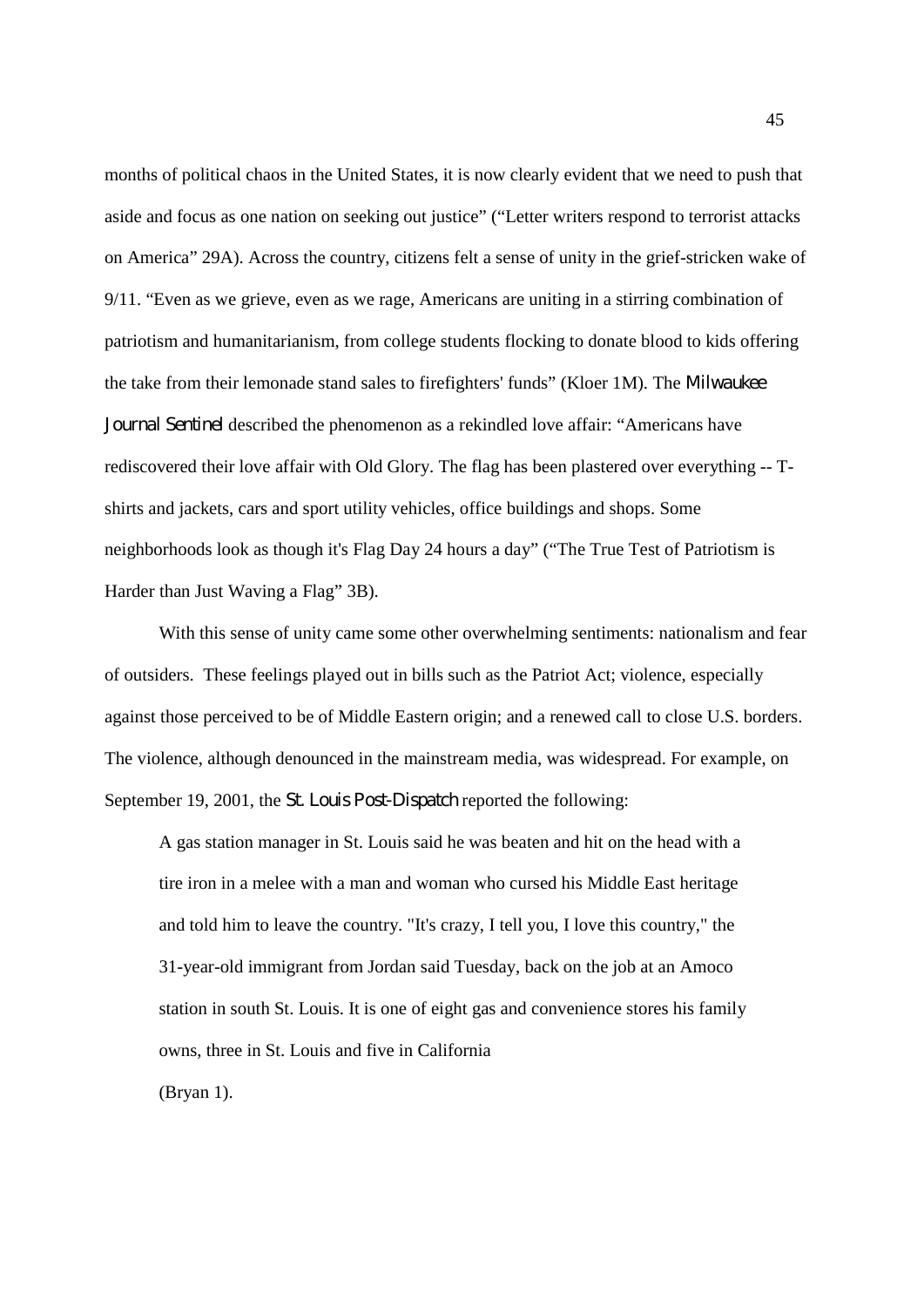The push to close the borders began moments after the attacks. The Federation for American Immigration Reform (FAIR) led the charge:

The heinous terrorist attacks in New York and Washington, D.C. yesterday that cost the nation many lives demonstrate anew the need to defend our country better by stopping the easy entry into our country by terrorists" said Dan Stein, executive director of FAIR. "The nation's defense against terrorism has been seriously eroded by the efforts of open-borders advocates, and the innocent victims of today's terrorist attacks have paid the price." It will take time to identify the perpetrators of these mindless, bloodthirsty actions. Only then will we learn how they entered the United States. Initial evidence, however, indicates that foreign terrorists perpetrated this horrible crime against our nation. Past experience has shown that foreign terrorists take advantage of our lax border enforcement, gaping holesin our legal immigration laws and our political asylum process (US Newswire1).

The Federation was not alone in its call for tighter borders. Members of congress quickly introduced their own versions of border control bills to assuage the growing public sentiment against immigration:

Already lawmakers are introducing a rash of bills in Congress to tighten immigration procedures and provide for better tracking of those who come here. Possibilities include requiring special data cards that could be swiped by computers. Immigrants would have to produce them in different situations ("Special Report: U.S. considers tightening borders in wake of attacks" A1)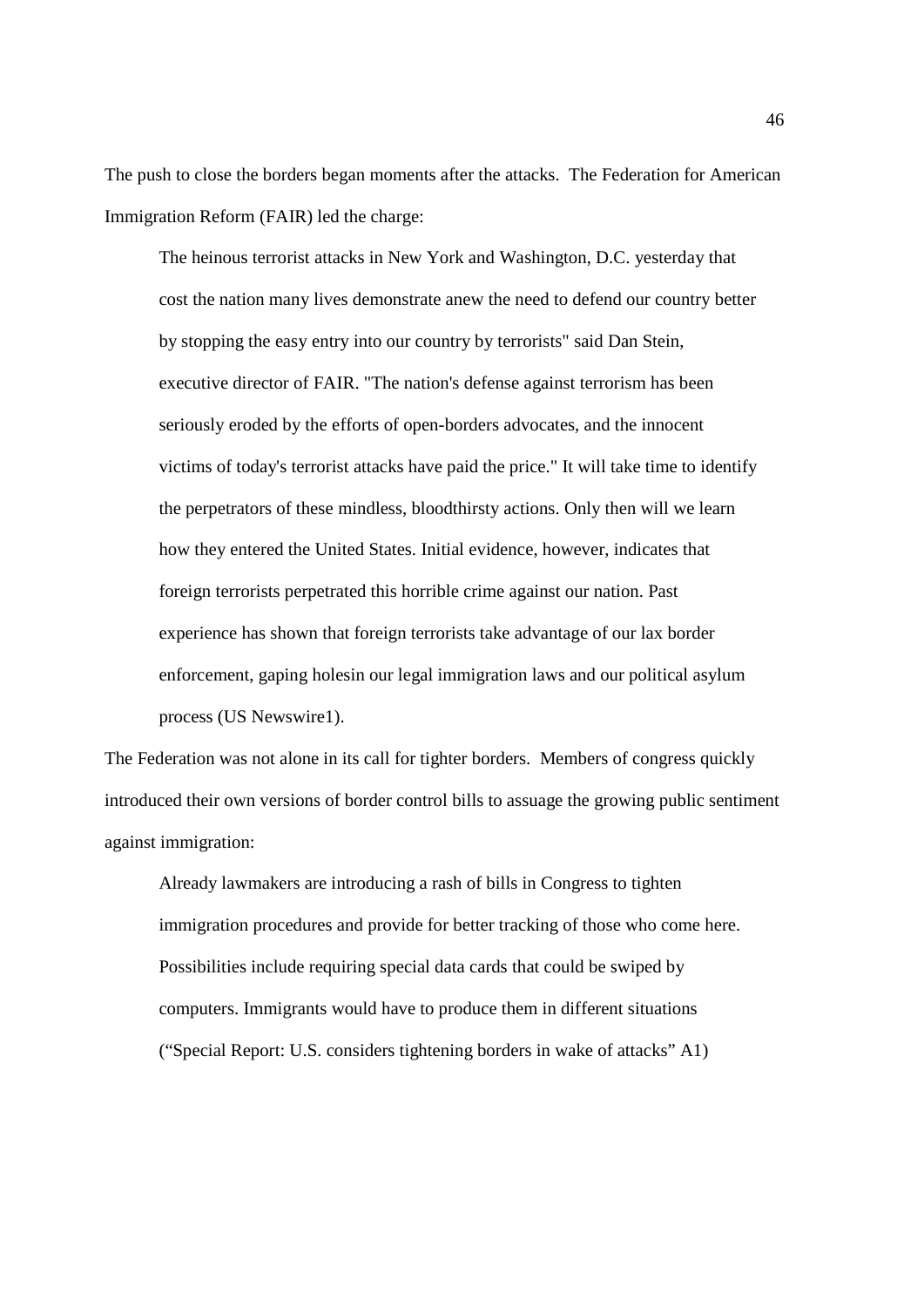Other proposals are brewing to significantly lower the number of people allowed to immigrate to America:

The proposals come as numerous polls show Americans supporting tighter immigration restrictions, including some targeted specifically at Muslims. In a poll released Wednesday, Wirthlin Worldwide reported that 80 percent of Americans would favor more restrictions on the number of Muslims allowed to come to the United States. Another 58 percent favored tighter controls on Muslims already in the country ("Special Report: U.S. considers tightening borders in wake of attacks" A1)

# **Buchanan's State of Emergency**

Pat Buchanan's book, *State of Emergency: the Third World Conquest of America*, was published five years after that fateful day in 2001. The patriotic sentiment spurred by the events of 9/11 still lingered. Buchanan's book was written and published at a time when the entire nation was looking beyond race to embrace a singular national identity, the idea of a border fence was being seriously pondered, and the public was receptive to supremacist sentiments under the guise of nationalism.

An MSNBC poll released in the summer of 2005 revealed that September 11, 2001 had been a pivot point in U.S. patriotism:

We tracked patriotism, spirituality and religion, and giving to charities and volunteerism right after 9/11," Silvers said. "All three popped up. Within about nine months, volunteering was down and so was religion, but what has stayed with us is patriotism, and it's obviously fueled by a couple of things. The shift point was 9/11. (MSNBC)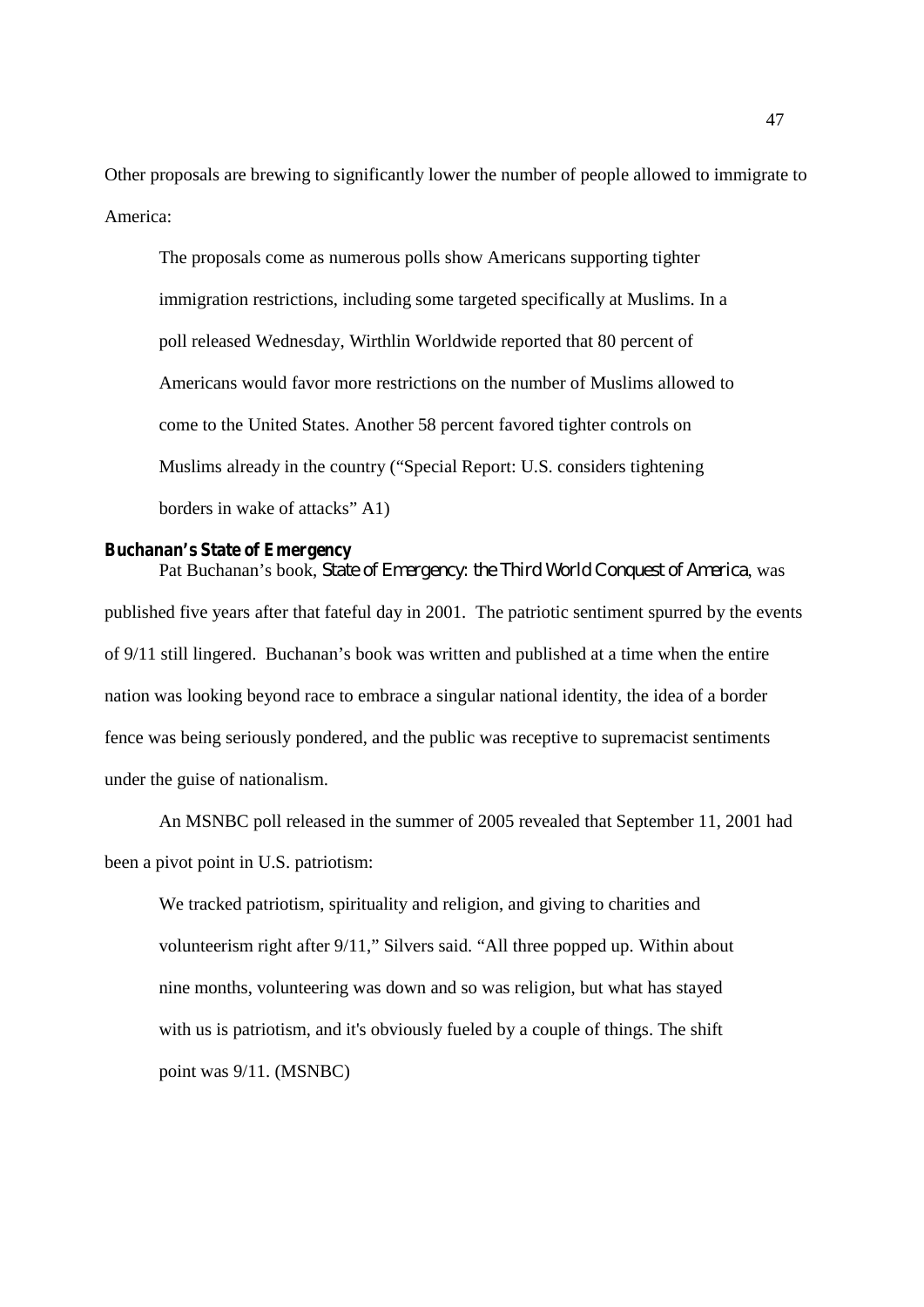That study found that four years later that sense of patriotism did not fade; leading the researchers to conclude that it may be a long-lasting or even permanent remnant of 9/11. Even more importantly, the 9/11-induced patriotism crossed racial boundaries in a way never seen before. The survey found that "eight in 10 Americans of all ages and income groups, from all regions of the country, say patriotism is in" (MSNBC).

It was also during this time period that anti-immigration sentiment was rising. In 2006, Congress was debating the Secure Border Fence Act of 2006. The act authorized hundreds of miles of "fencing along our Southern border… barriers, checkpoints, and lighting to help prevent people from entering our country illegally" and "…aerial vehicles to reinforce our infrastructure at the border" (Whitehouse.gov). The bill had some issues in Congress, but none of the disagreement was over whether or not we should stop illegal immigration. The discord was only over how to most effectively curb the waves of immigration. The bill was signed by President Bush. It was against this backdrop that Buchanan was able to adopt a white nationalist, yet centrist, position.

The book capitalized on and played to the nationalist sentiment lingering in the midst of America's desire to right the wrong of 9/11. Buchanan's book spent several weeks atop the *New York Times* bestseller list. The Southern Poverty Law Center's Alexander Zaitchik marveled the book's mainstream success in 2006: "Pat Buchanan's latest book is a white nationalist screed. But that hasn't stopped it from climbing the best-seller charts" (Zaitchik 1). It was something Jared Taylor could never have imagined in pre-9/11 world. Buchanan was able to create and capitalize on a shift in white nationalist rhetoric that happened after the fateful events of 9/11. After 9/11, Buchanan was able to position himself, as a white nationalist under the guise of a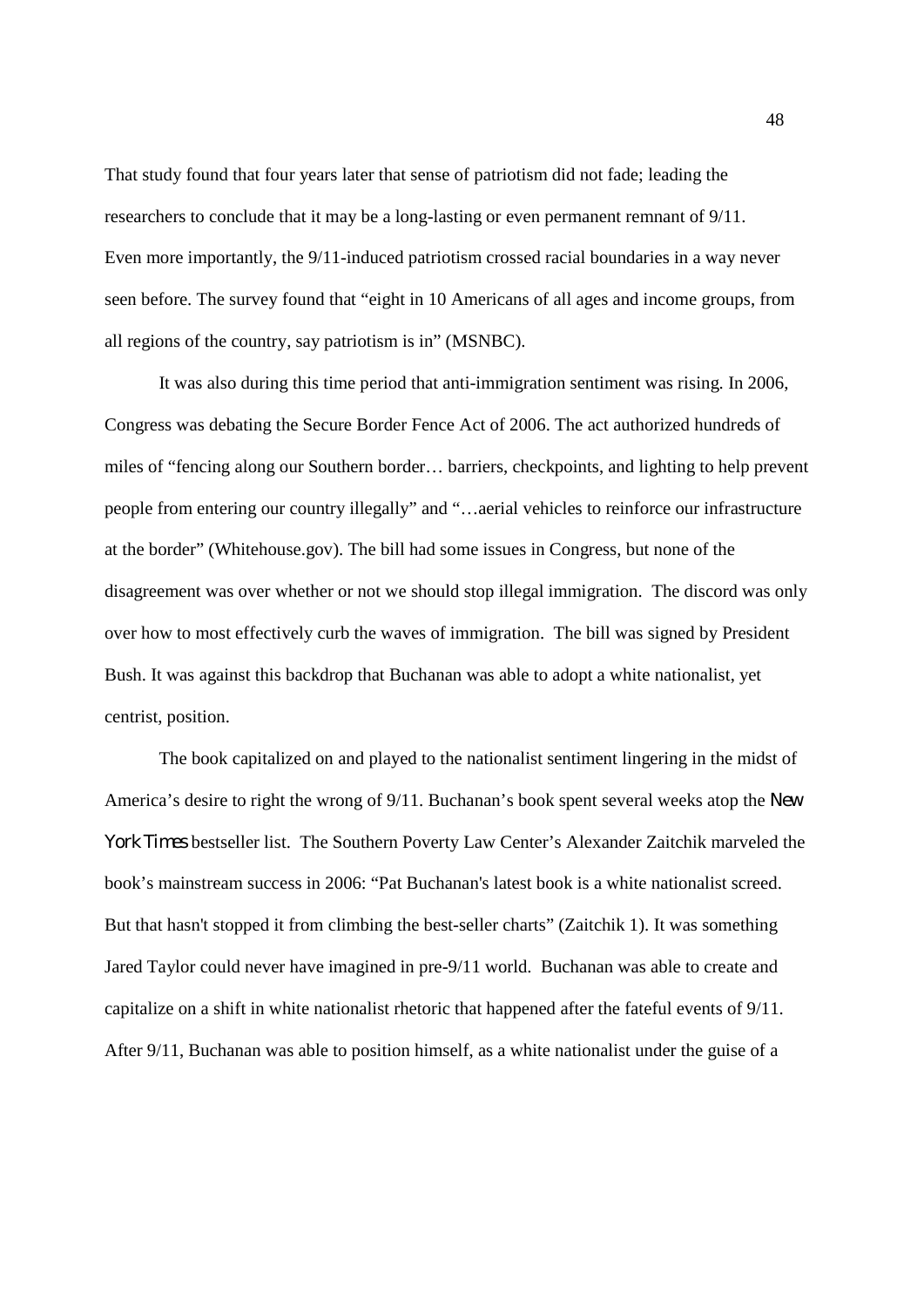more general nationalism, in the mainstream instead of in the margins of society where Taylor's rhetoric resided.

How did Buchanan accomplish this? Buchanan actively rejected the complicated triadic narrative established in pre-9/11 white nationalist rhetoric. Where Taylor's narrative placed the "[true] American" in opposition to both the lapsed American and the alien other, intellectual elites, with the elites occupying a clear role as antagonist and the lapsed American occupying a more problematic role, almost a damsel in distress whom the protagonist is attempting to rescue from the clutches of the antagonist, Buchanan opts to create a simple dialectic in which all genuine Americans are collapsed into one big American family standing against infection by the alien other Among the consequences of Buchanan's differences from Taylor are that Buchanan presumes to represent the majority opinion and does not position himself as marginal or as an outsider.

Buchanan used some distinct rhetorical strategies in order to accomplish this repositioning. In his attempt to define the real American, Buchanan first shifted the defining characteristic from racial or ethnic markers to markers based on beliefs. Second, he actively incorporated blacks into his definition of "American," and his third strategy was to engage in some revisionist history to create the feeling that we have always been united. Of course, in Buchanan's rhetoric there is still an alien invader. But, given his redefining of the American, this alien invader is not overtly characterized by race.

# **Buchanan's Alien Other: Not a Race Issue Anymore**

Buchanan's us/them dialectic defines immigrants outside of our own systems. He is very careful to set them up as outside of us legally, culturally, economically, and intellectually. For example, he starts describing immigrants as people who come simply to leech off Americans very early in the book. He says that "Because the vast majority of immigrants, legal and illegal,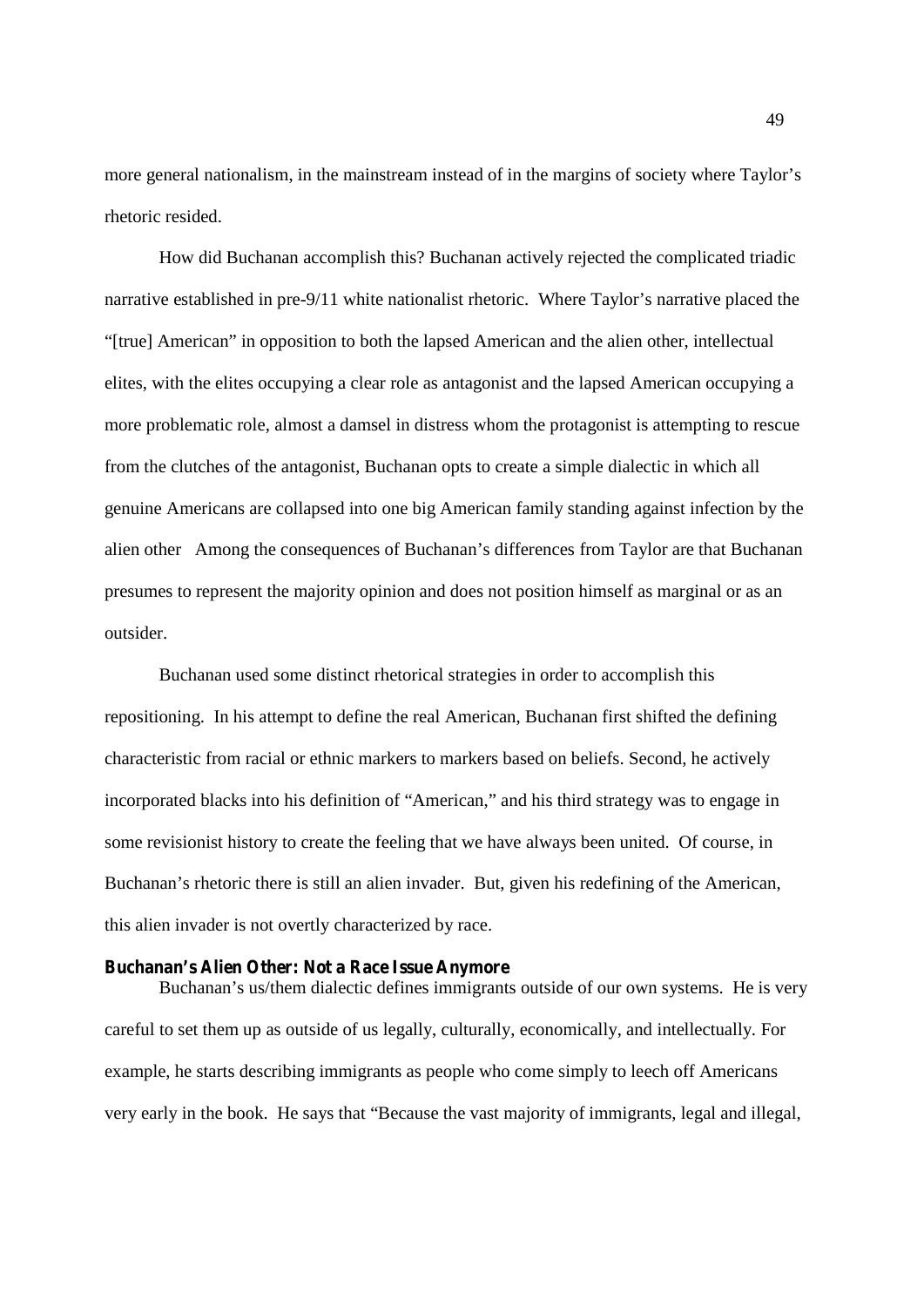now come from rural areas, towns, and cities of the most impoverished nations of the hemisphere, where sanitation is often poor and health care nonexistent, they impose other costs upon the American people" (Buchanan 29). Here is a clear example of the us/them dialectic, based on an attitude. "They" come not to become American, but to leech. Buchanan's aliens are identified not by the color of their skin or their country or origin, but by their attitude toward America: it is not that the invaders come from foreign lands; it is that they "bring no allegiance to America," that they "remain loyal to the lands of their birth;" it is not that, by birth, "they are not part of our family," but that they "do not wish to be." He leaves open the possibility for anyone to join the ranks of true Americans, but it is the choice of the individual.

Buchanan executes a similar rhetorical strategy later in the book by comparing today's immigrants to immigrants of a century ago. He says that "Unlike the immigrants of a century ago, who bade farewell to their native lands forever when they boarded the ships, for Mexicans their mother country is only hours away. Millions have no desire to become Americans or to learn English. Why should they? Mexico is their home" (Buchanan 135). This defines today's immigrants as those who actively chose to not be a part of our family. They will always be tied to their home, which makes them dangerous to ours. Obviously there's some revisionist history here. "The hyphenated American" was a huge problem early in the 20th C, and many of the complaints leveled at immigrants today are the same complaints made 100 years ago. It is with this skewed sense of history and insistence upon a non-racialized alien other that Buchanan is able to define his true American as the American Patriot.

#### **Buchanan's True American: The Patriot**

Buchanan, like Taylor, argues that patriotism is one of the key defining elements of a real American. Buchanan writes that "Patriotism is the soul of a nation. It is what keeps a nation alive. When patriotism dies, when a nation loses the love and loyalty of its people, the nation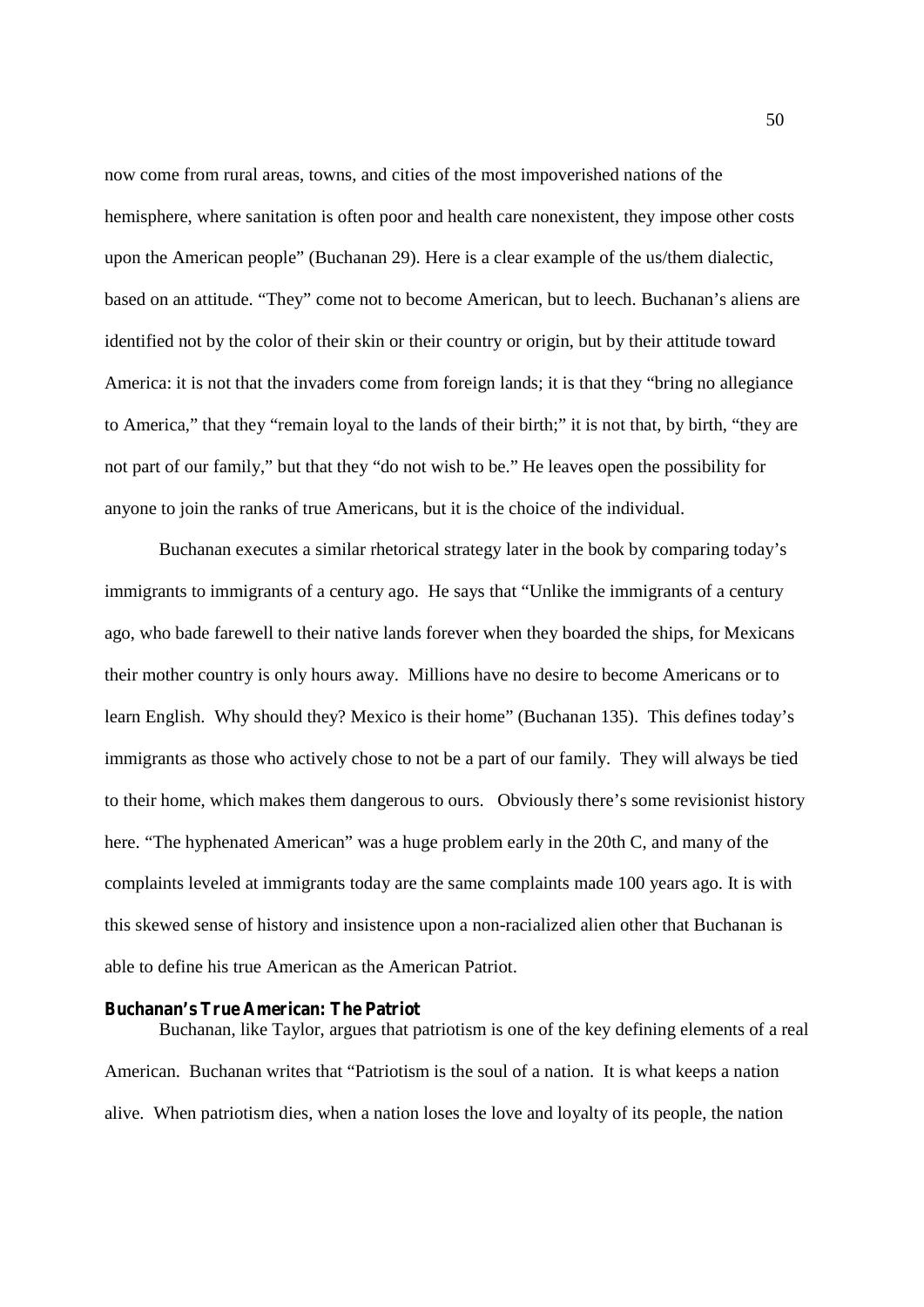dies and begins to decompose" (Buchanan 139). Buchanan differs from Taylor, however, in that Buchanan does not overtly tie patriotism to whiteness. In introducing his treatise, Buchanan suggests a test for Americanism that is not racial or ethnic. He writes, "Millions bring no allegiance to America and remain loyal to the lands of their birth. And they occupy more and more rooms in our home; they are not part of our family. Nor do they wish to be. They are strangers, millions and millions of strangers in our midst" (Buchanan 13). For Buchanan, one's patriotism is measured by their commitment to the U.S rather than their ethnic heritage. Taylor uses words like "racial" and "white," but Buchanan uses "allegiance" and "loyal" to describe the essence of the true American.

"Patriotism is not nation-worship, such as we saw in Europe in the 1930s," Buchanan writes elsewhere. "It is not that spirit of nationalism that must denigrate or dominate other nations. It is a passionate attachment to one's own traditions, culture, and customs" (Buchanan 139). This passage is an excellent example of Buchanan's detachment of race from patriotism. Buchanan lists traditions, culture, and customs, but mentions nothing about race or ethnicity. He is talking about American culture, and American customs. By doing this, he is positioning himself within the mainstream in a way that his predecessors, specifically Taylor, could not. Buchanan appeals to the patriotism that was permeating the nation, that sense of togetherness, that was present immediately post-9/11.

Buchanan's rhetoric is, on the surface, very open about the fact that ethnicity is not a factor in his calculation of what it means to be American. For example, he writes that "to be a nation, a people must believe they are a nation, and that they share a common ancestry, history, and destiny. Whatever ethnic group to which we may belong, we Americans must see ourselves as of a unique and common nationality – in order to remain a nation" (Buchanan 142). Note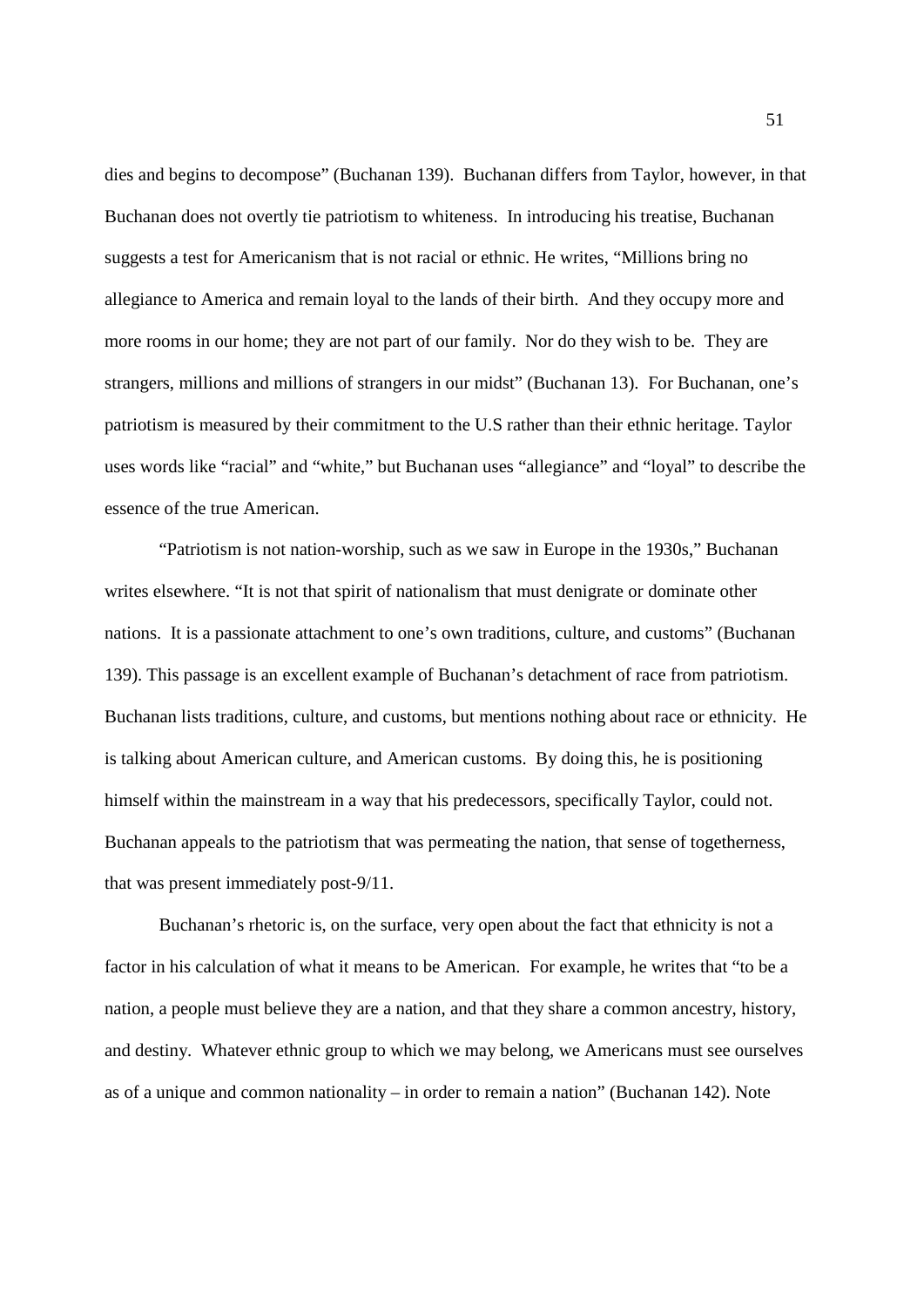Buchanan's allowance—"Whatever ethnic group to which we may belong"—and the phrasing of this in the first-person plural; Buchanan himself is part of an ethnic group; he draws attention to our multi-ethnic heritage, piercing through the conceit that some of us are no longer ethnic, but are "true Americans." Again, Buchanan puts the emphasis on belief or attitude.

#### **Black Americans**

One of Buchanan's favored rhetorical strategies for reconciling his white nationalist tendencies with his open invitation for anyone to subscribe to an American identity is incorporating blacks into the definition of a real American. This is his most overt attempt to position himself in the center. One of Buchanan's oft-used tactics to accomplish this is to point to instances where a black person has agreed with him. For example, he happily recounts his encounter with a black man who agreed with his proposal to build a fence along the southern border of the United States:

Following a debate at NBC in Washington, as I walked to my car, a black worker drove up beside me and rolled down his window. 'Mr. Buchanan,' he said, and edge in his voice. 'Did I hear you say we need a fence on our border?' 'That's right,' I replied, 'across all two thousand miles.' 'We don't need a fence,' he shot back, 'we need a wall!' (Buchanan 69)

This passage accomplishes two things. First, it paints Buchanan as someone who actually speaks to black people. This may seem trivial, but it is something that makes him quite distinct from Taylor and the rhetoric of pre-9/11 white nationalism. Buchanan finds black people worthy of his time and willingly engages them in conversation. Second, this paragraph leads the reader to believe that black people listen to and support Buchanan's message.

Buchanan even quotes famous black leaders who gave no indication in their life time that they were interested in Buchanan's larger agenda. In a blatant attempt to appeal to the non-racist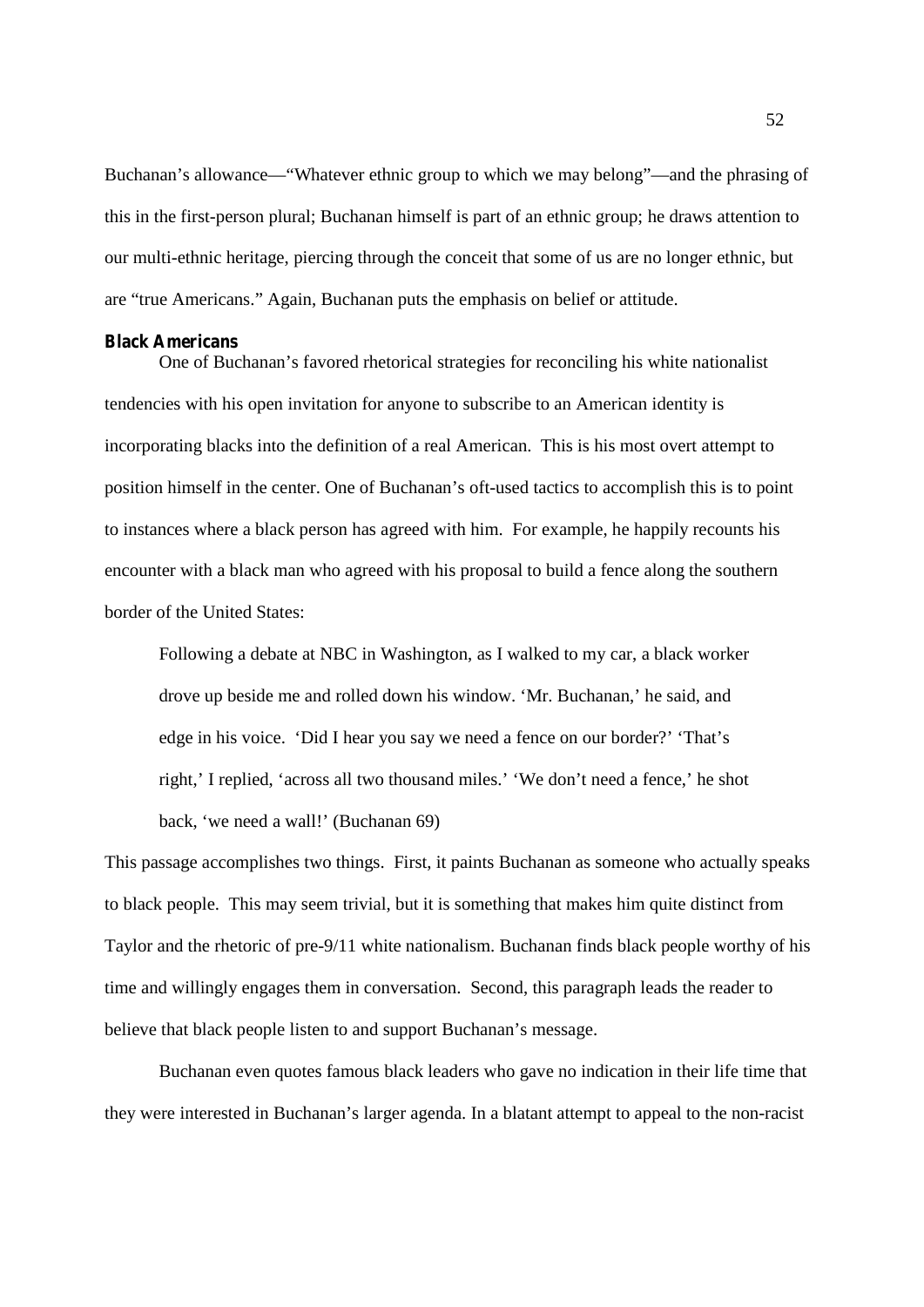masses, Buchanan actually quotes Dr. Martin Luther King, Jr. who said that "There is nothing more dangerous than to build a society, with a large segment of people who feel that they have no stake in it; who feel that they have nothing to lose. People who have a stake in their society, protect that society, but when they don't have it, they unconsciously want to destroy it" (Buchanan 42). Of course, King was referencing the need to for the government to embrace and empower minority groups. King wanted the government to give people a reason to have stake in their country. Buchanan's message is: do not allow people in who do not have a stake. With a little bit of revision, Buchanan spins Dr. King's message to align with his own.

Buchanan gives blacks a stake in the immigration debate. He does this by creating a dialectical opposition between African-Americans and immigrants. He writes, "Is it any wonder African-Americans, millions of whom are forced to compete with immigrants for jobs, are the most forceful in demanding that the government get control of the border and halt the invasion?" (Buchanan 35). Buchanan here takes up the cause of the African American, who is, at least, a species of American, whereas the immigrant is the outsider. By taking up the cause of a minority group, Buchanan has positioned himself once again with a liberal cause while at the same time beating the nationalist drum for his conservative followers.

Buchanan continues in this vein by quoting Booker T. Washington's speech to the Atlanta Cotton States and International Exposition. He shares Washington's plea to new industrialists hiring for their factories and writes, "Do not wait, said Washington, for 'those of foreign birth and strange tongue and habits.' Take my people first" (Buchanan 231). Again, Buchanan's strategy is to represent blacks in alliance with whites against the alien other, 'those of foreign birth and strange tongue and habits,' thus incorporating African Americans into the fold of true Americans. Washington's speech had a very strong segregationist strain in it, but

53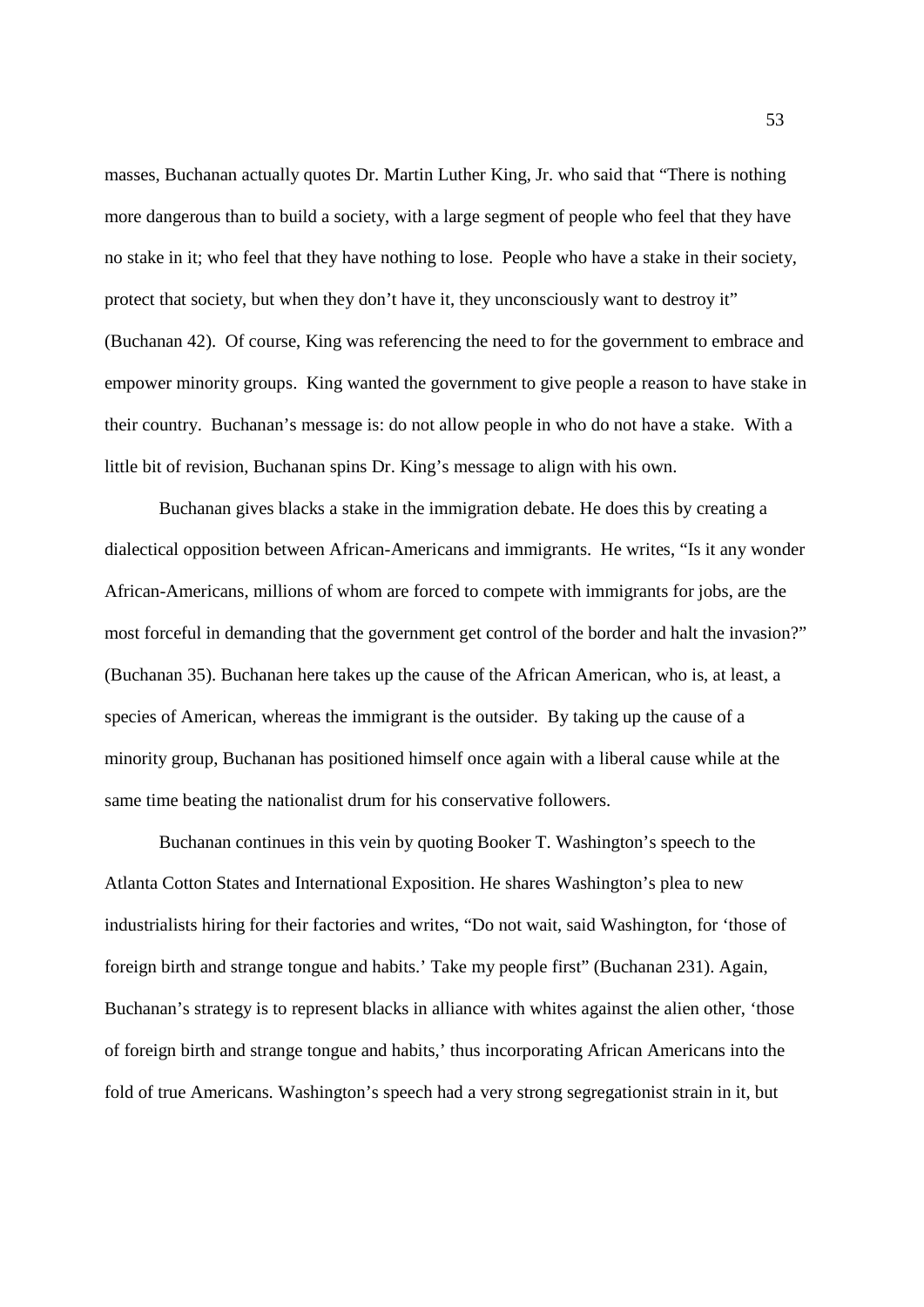Buchanan uses this particular selection to make it seem as though Washington were pleading with industrialists to use black people first because they were a part of America, true Americans. Buchanan goes on to say "America did not listen" (Buchanan 231), as if the situation was true Americans (including blacks) against the immigrants instead of blacks against whites and immigrants, which would be more historically accurate.

Buchanan's view of the American is broad and inclusive. Buchanan writes that, "In almost every opinion survey, majorities of Americans say they want to stop illegal immigration, even if it means troops on the Rio Grande and a barrier fence from Brownsville to San Diego" (Buchanan 247). Here and elsewhere, Buchanan makes sure to position the majority of Americans as real Americans. Buchanan forwards the idea of the majority as if that is all that matters. Buchanan uses opinion surveys as a way to rhetorically include Americans across ideological boundaries as well. He points specifically to groups that have not always been considered truly American (such as women and African Americans) by virtue of being defined outside out our legal systems and to groups widely identified as liberals (such as Democrats) to prove that no real American has lapsed. Buchanan says that "Zogby found the greatest hostility to illegal aliens among African-Americans, Democrats, women, and workers earning less than \$75,000. These are the Americans directly impacted socially and economically by 12 million illegal aliens willing to work for wages below what an American family needs to survive" (Buchanan 69). So, instead of defining these people outside of the true American identity, as Taylor did, Buchanan actually defines them as almost the epitome of real Americans because they stand most strongly against the anti-American. He is using the logic of "The enemy of my enemy is my friend" to create a common bond among various racial, ethnic, and ideological groups, to find everyone under the umbrella "American" by virtue of their common opposition to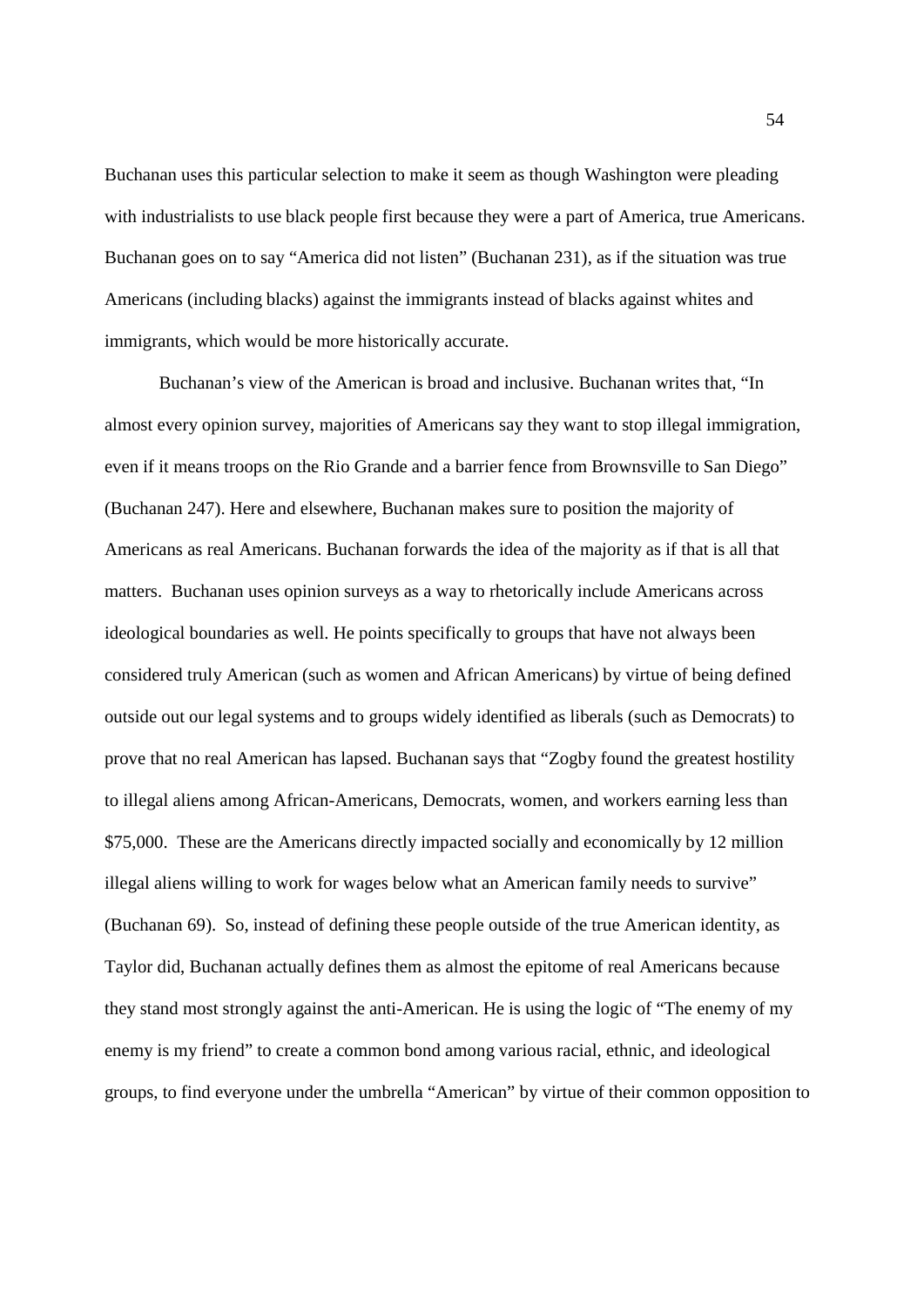the alien other. He is also trying to make this not an issue of white, male, Republicans. He is trying to thrust white nationalism onto traditional Democratic and liberal constituencies. He is undercutting the liberal arguments against his protectionist ideas by appealing to African Americans, a group that is often the target of liberal causes. This is a kind of reluctant testimony, which allows him position himself as part of the majority.

Buchanan's next rhetorical move in his effort to include blacks in the definition of a real American is to acknowledge that blacks have been mistreated by whites in the past. Of course, he fails to enter into a discussion of any maltreatment today or even acknowledge that racism could still exist. Instead he just says that "Slavery was a great moral evil and we condemn it. The unequal treatment of our fellow Americans of African descent for a century after Appomattox was a grave injustice and historic wrong" (Buchanan 159). This passage, again, illustrates Buchanan's magic. He is able to situate himself in the mainstream by acknowledging the historical injustices perpetrated against blacks, while completely ignoring any current manifestation of racism. The implicit message in his choice not to acknowledge modern racism is that it does not exist. Racism was something that happened in the past. This appears a bold move by a white nationalist (and one that removes him from the margins of society). Buchanan apologizes for racism in the past, solidifying his relationship to African-Americans, and he ignores racism in the present, simply pretending that we're all one, big, happy family. Buchanan is espousing the mainstream belief that slavery was morally wrong. In doing so, he is again positioning himself in the middle. However, he stops short of indicting current racism which helps him paint the picture that we are all one big happy family.

Buchanan's final rhetorical strategy for including blacks in the category of true Americans, instead of lapsed Americans or alien others, is to engage in some more revisionist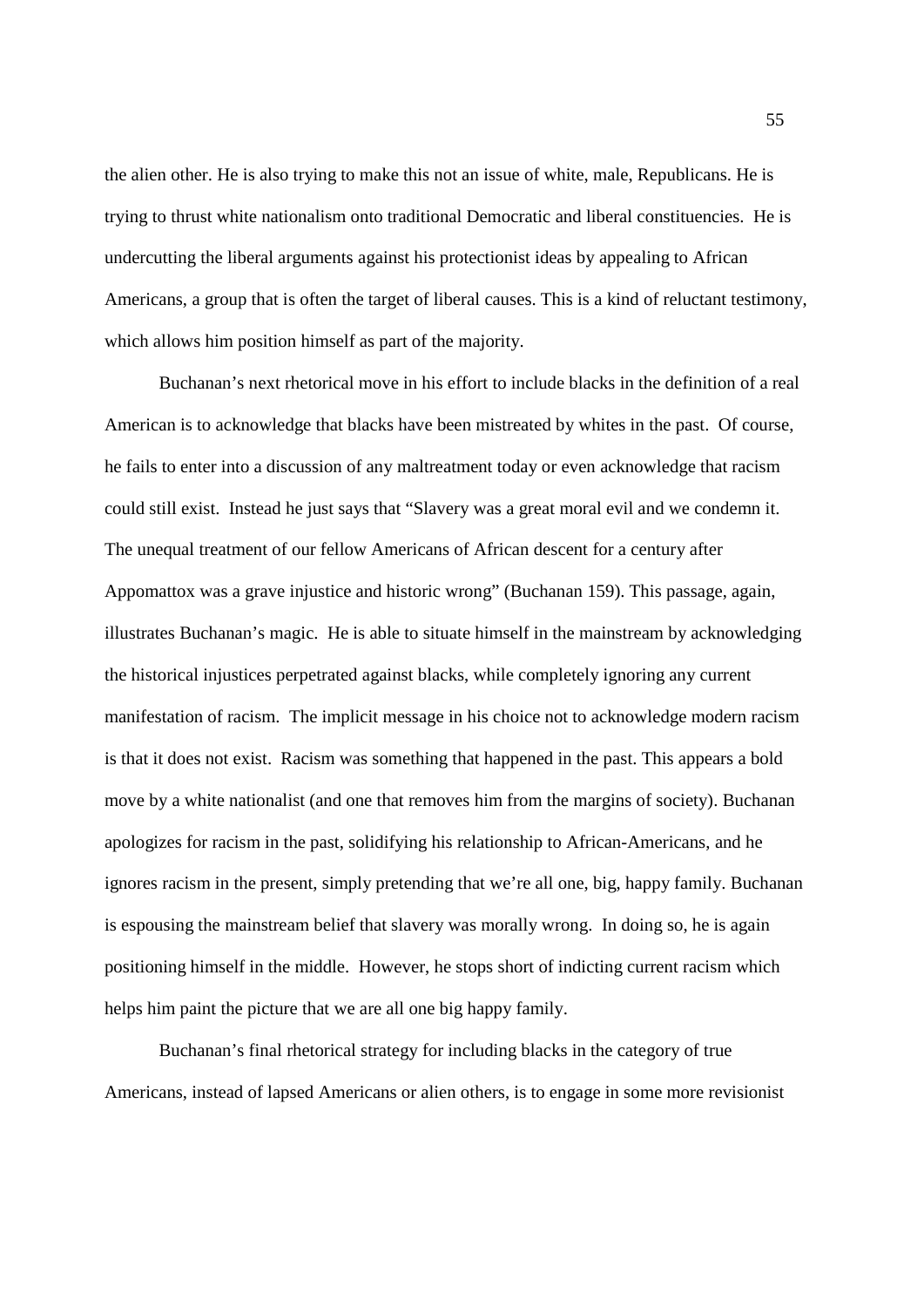history. He paints a picture of racial harmony prior to this recent invasion of non-white immigrants. In describing the past, he says, "Though of two races, we were of one nationality. We were all Americans. We worshipped the same God, studied the same literature and history, honored the same heroes, celebrated the same holidays, went to the same movies, read the same newspapers and magazines. We had endured the same Great Depression and war. Though the South remained segregated, culturally, we were one people" (Buchanan 36). Here, Buchanan has again set the litmus test for being a real American as one of nationality, not race. So, any racial discord becomes a family fight. And, despite family quarrels, family will always come to one another's defense against an outsider. This is a clear example of how Buchanan is inaccurate in trying to gloss over contemporary racism. Though, it might work for some given that the move is to include those who had, in the past, been excluded.

The rhetorical purpose served by this rewriting of history is that Buchanan appeals to a fiction that present day Americans can now hold of their own ancestors as people who wanted to come here, learn the language, and be "American." If Buchanan were honest about his history, he would have to recognize that many of our grandparents were the same people that Buchanan is excoriating today, and that could be divisive (more along the lines of Taylor's rhetoric). Barnes and Nobles' editorial review of Buchanan's book substantiates this view of history spun by Buchanan. They write that "Conservative political commentator Patrick J. Buchanan insists that America's melting pot has been shattered beyond repair, that the assimilation and Americanization of immigrants that we once took for granted no longer occurs" ("Editorial Reviews: State of Emergency" 1).

# **Buchanan's Drama**

Buchanan's dialectic also differs greatly from Taylor's in that Buchanan does not focus on the majority of the American public as lapsed or even mildly lacking in awareness of the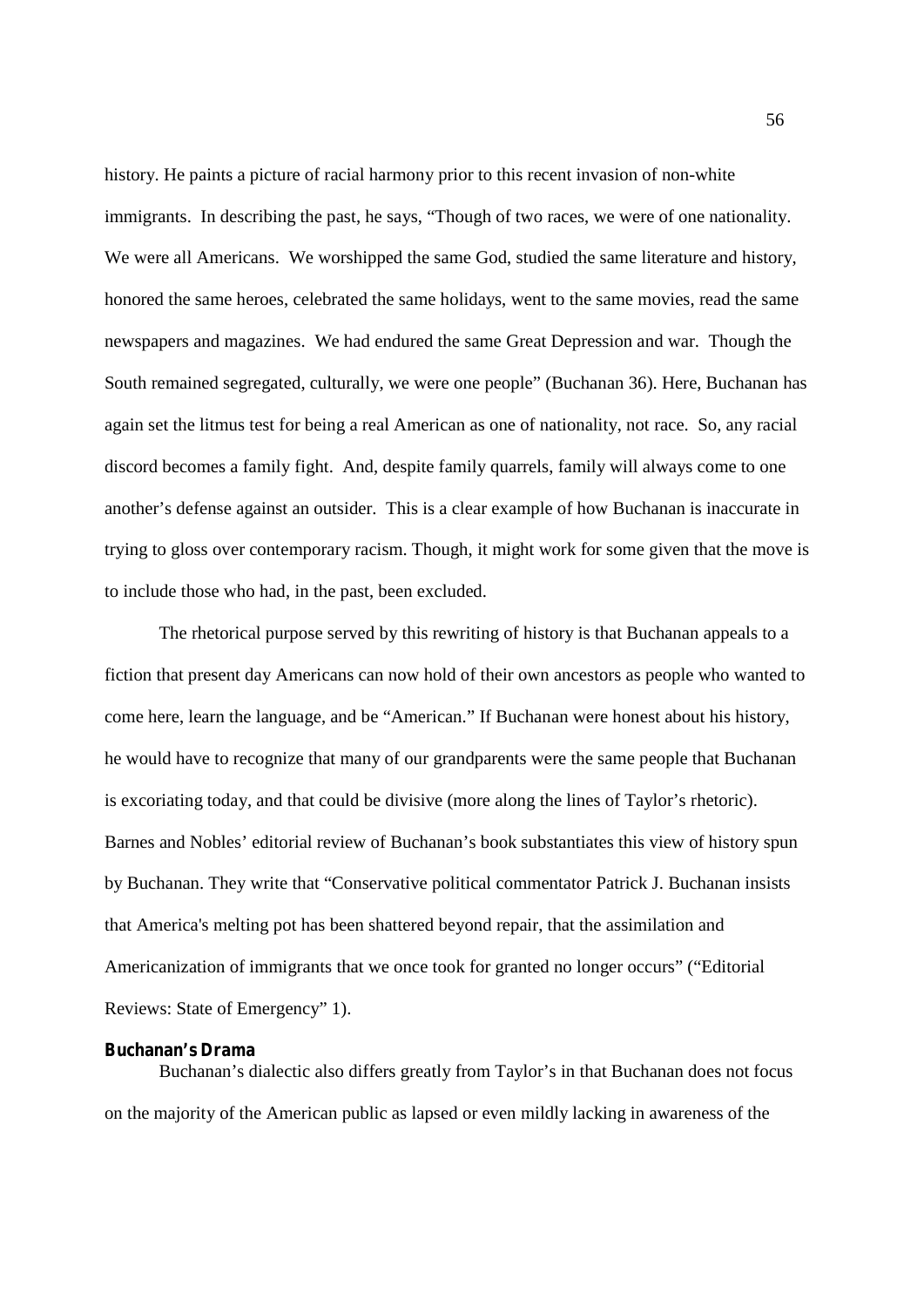threat non-white immigrants pose. Buchanan is instead careful to point out that the influx of non-white immigrants is happening against the will of the majority of Americans. Buchanan consistently claims to represent the majority of Americans, not a sacred remnant, a small community of the faithful existing on the fringes of society. For example, as a part of his ominous opening, Buchanan writes: "Against the will of a vast majority of Americans, America is being transformed" (Buchanan 5). This line sets up dialectic between most Americans (who are also true Americans) and an onslaught of immigrants who are not only invading our country, but transforming it. The word "transformed" on its own does not necessarily carry negative overtones, but when done against the will of someone, or in this case a group, transformation feels more like a violation. It is an unwelcome, nay resisted, change.

This appeal to such a central figure of the Civil Rights movement is not only an attempt to position himself as a centrist, but it also allows him to historicize his claim in a way that makes it feel more legitimate. This is a rhetorical marker of centrism. By the time Buchanan is writing, MLK, Jr has moved into the center of American thought. He is now beatified in the American pantheon, in a way that he was not always, and is almost universally admired, at least officially. Even President Bush, when visiting King's memorial library, remarked that "Martin Luther King is a towering figure in the history of our country. And it is fitting that we honor his service and his courage and his vision" (Whitehouse.gov). Buchanan is using a very centrist rhetorical marker when he invokes King.

Buchanan contends specifically that we, as Americans, should set aside our notions of ethnicity in order to form a strong protection force against the continuing invasion. This passage, again, reveals a key feature that distinguishes Taylor from Buchanan. Taylor adheres to an outmoded, almost nineteenth-century idea of race as innate and immutable, while Buchanan is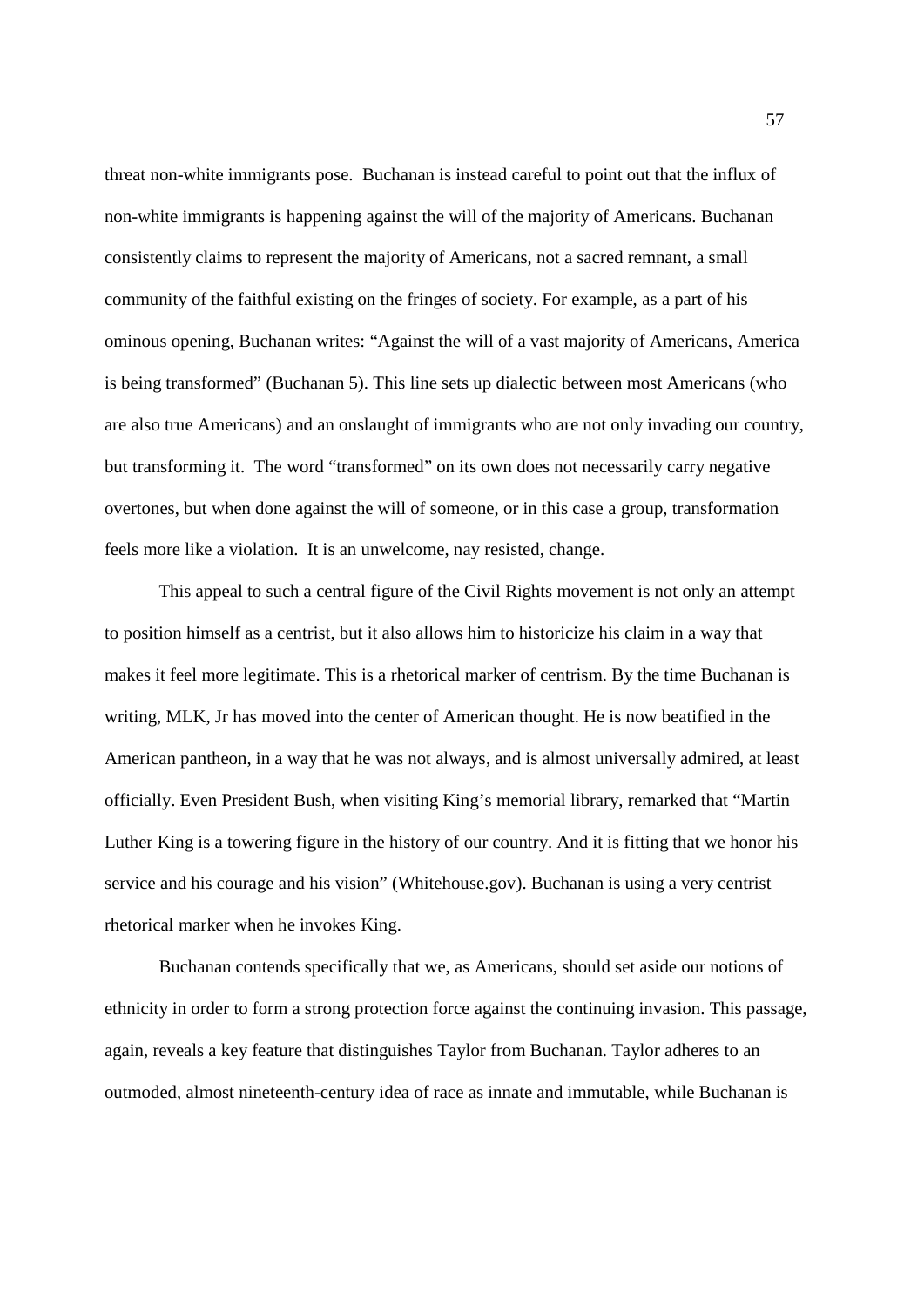suggesting that Americaness is evolutionary and ideological. That ideology is tied to a historical notion of whiteness, but without the label of "race."

The climate proved to be particularly receptive to Buchanan's rhetoric and solidified his position as a centrist. The reviews of the book were overwhelmingly positive. Of course, there were a few reviews that called Buchanan out as a racist or fear-monger. However, a perusal of the reviews on the most popular book-seller sites reveals that most Americans considered Buchanan's rhetoric to be reasonable and justified. One reviewer on Amazon wrote "Well written and reasoned. Of course there will be a few open border types who will slam the book based on their socialist political views (probably without really reading it!). Those of us who desire to live in a safe, sovereign nation understand the difference between sensible immigration policies and racism." After publishing the book, Buchanan was offered a job as a political analyst on MSNBC, a network that is home to mostly liberal political commentators. He joins the panel of almost every show on almost every day of the week. Despite espousing many of the same ideas as Jared Taylor, Buchanan's successful realignment has earned him a spot as a mainstream media pundit.

# **Conclusion**

The rhetoric of Buchanan substantiates the claim that after 9/11, white supremacists began to see themselves as part of the ideological center. This move away from the margins can be seen in one key aspect of Buchanan's rhetoric: the replacement of a racial definition of American with one based on history, heritage, and values.

Buchanan invokes the same sense of patriotism that made Taylor's rhetoric so appealing to white nativists, yet removes race from the equation in order to position him in a different place ideologically. Taylor presents us with the alien other, lapsed Americans, insidious elites, and true Americans. Buchanan has a much simpler drama according to you: Americans v. the alien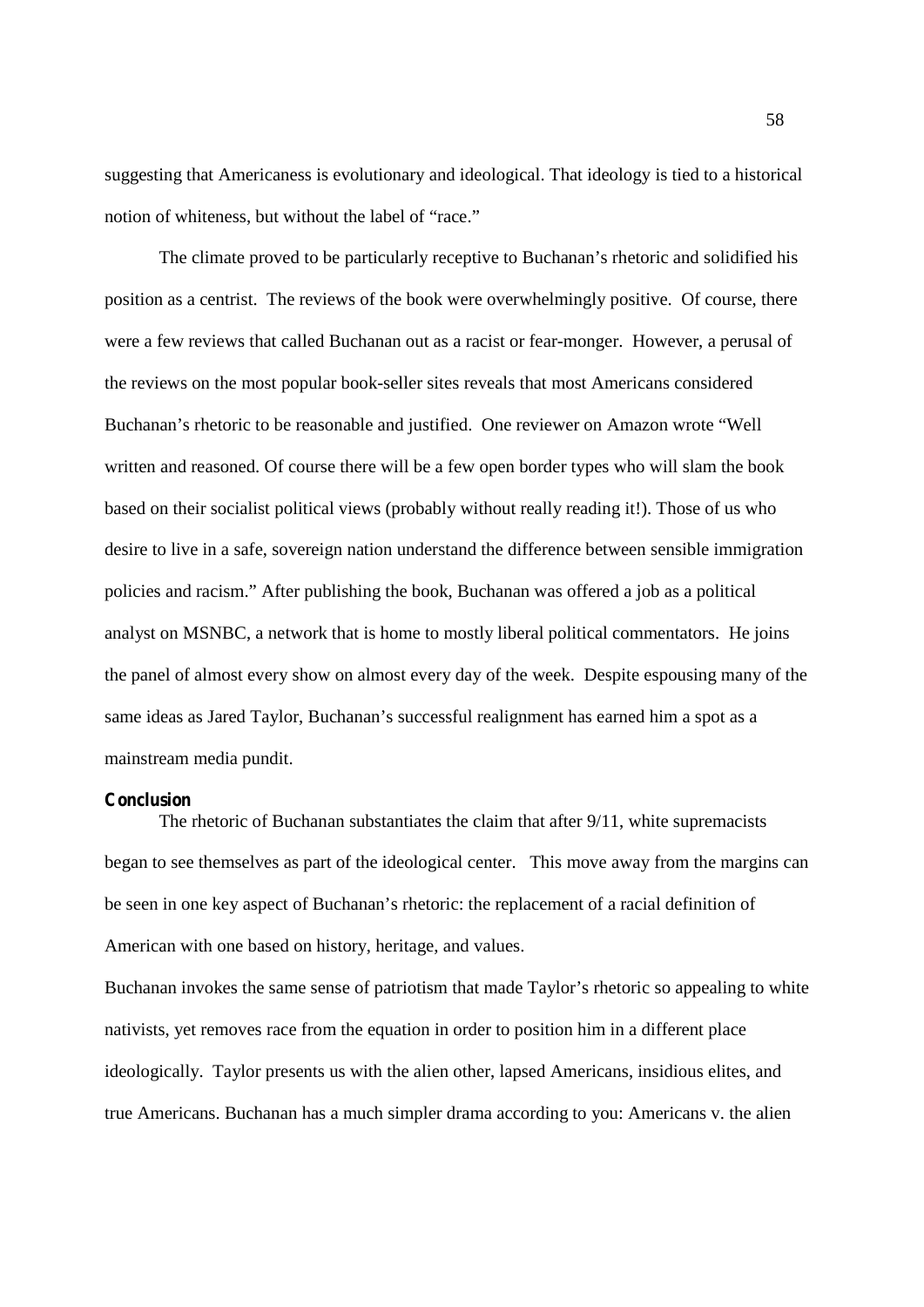other. Buchanan masterfully appeals to the mainstream of American society, while leaving open the door for his white nativist base to draw the same conclusions they drew from Taylor's rhetoric. This move towards "unity" in Buchanan's rhetoric plays upon the sense of togetherness that has pervaded the nation as whole since the attacks of 9/11. It is under the cloak of this "unity" that Buchanan is able to re-position white nativist rhetoric as something that is, ironically, not so racist.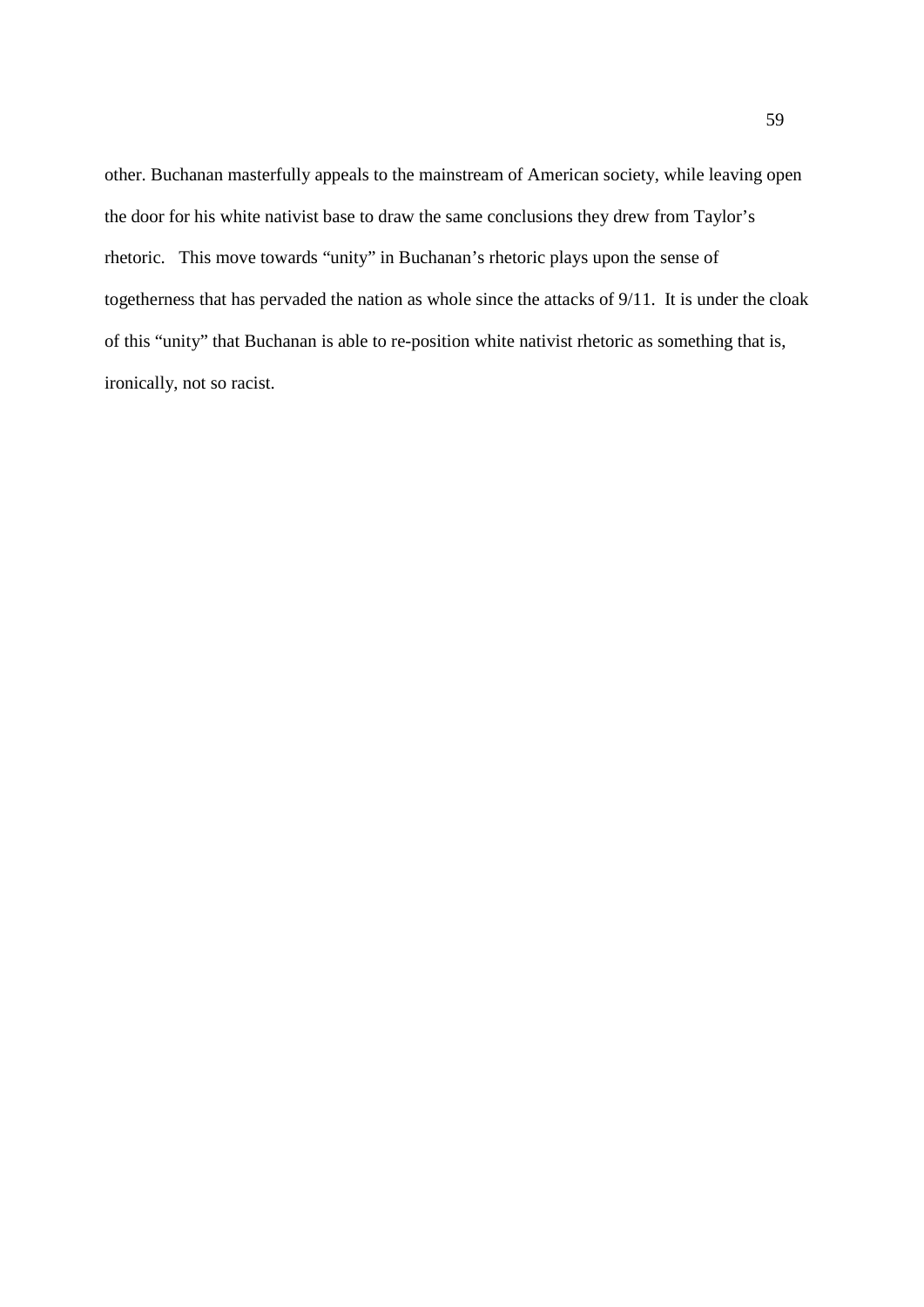## **FROM 'YOU JUST DON'T GET IT' TO 'UNITED WE HATE'**

What a difference a decade makes. Many of the arguments Jared Taylor makes in the late 1990s are reiterated by Patrick Buchanan post-9/11. Content-wise, both Taylor and Buchanan forward the notion that the American majority should protect itself against "invasion" by foreigners. However, Taylor was (and still is) labeled a racist and there is something that makes Buchanan's message palatable to the general public in a post-9/11 world: positioning. Buchanan's choice to position himself within the mainstream (while echoing many of Taylor's arguments) allows Buchanan to move from outright white supremacy to a more specific and acceptable brand of white supremacy: white nationalism. Loretta J. Ross, Executive Director of the National Center for Human Rights Education, explains white nationalism as a form of white supremacy:

It propagates the ideas of white supremacy while denying its racist and xenophobic roots. White supremacists believe in biological determinism: that the white race is genetically, culturally, and economically superior to all other races of people. White nationalism has a vested interest in denying the privileged position of whiteness because this would belie their claim to victimhood status, relieving whites of responsibility for racism and xenophobia. Yet white nationalists remain obsessed with identity borders, conflating race with nation. The central question for them is maintaining white dominance, and non-white immigrants threaten their power (Ross 1).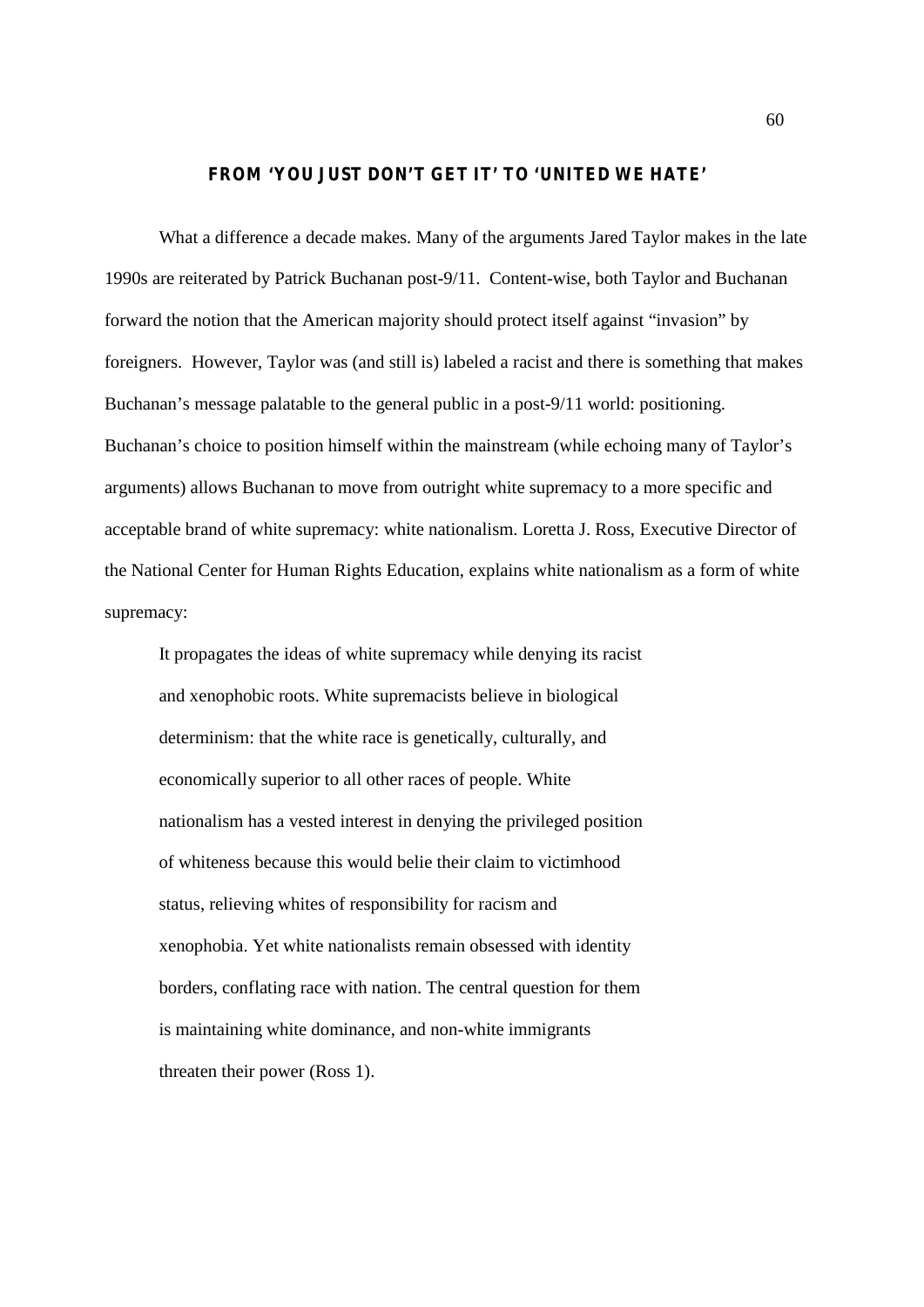The differences between straight-up white supremacy and white nationalism illuminated by Ross are evident in both Taylor and Buchanan's rhetoric. Post-9/11 the white nationalist spin of Buchanan's rhetoric allowed him to position himself as part of "us" instead of at the margins looking in and critiquing "us."

Jared Taylor was a strong advocate for the antiquated notions of biological determinism that were largely discredited by the time of his writing, making him an outsider. One of the key distinctions between Buchanan's rhetoric and that of his predecessor, Taylor is Buchanan's argument that identification trumps genetics when determining who is a real American. Taylor relied heavily on notions of biology to determine Americanism. Taylor argued that "race matters," that it is a brute "biological fact" that cannot be trumped by other characteristics. Buchanan clearly takes a step away from that. He stays away from words like "race" and "ethnicity" which would have put him in Taylor's camp and positioned him outside of the mainstream. Buchanan believes that the true American can transcend material, genetic difference and embrace multitudes (in this case, the multiculturalism that Taylor rails against). Taylor, on the other hand, opted for the purging of difference.

This has important implications for where each man may position himself vis-à-vis the public at large. Taylor's view is a bit like Calvinism or Presbyterianism; there's a heavy element of predestination in it. Buchanan's religion, in contrast, seems to be based on conversion and belief. In Buchanan's view, if you are not a part of that shared history, there is still an opportunity for you to make the right choice (by abandoning the traditions and heritage of your homeland and adopting the ideology of an American). It is a defining characteristic of Buchanan's rhetoric that allows him to exist in the middle and places Taylor on the margins. Buchanan focuses on the here-and-now, who we are now. He still argued that non-white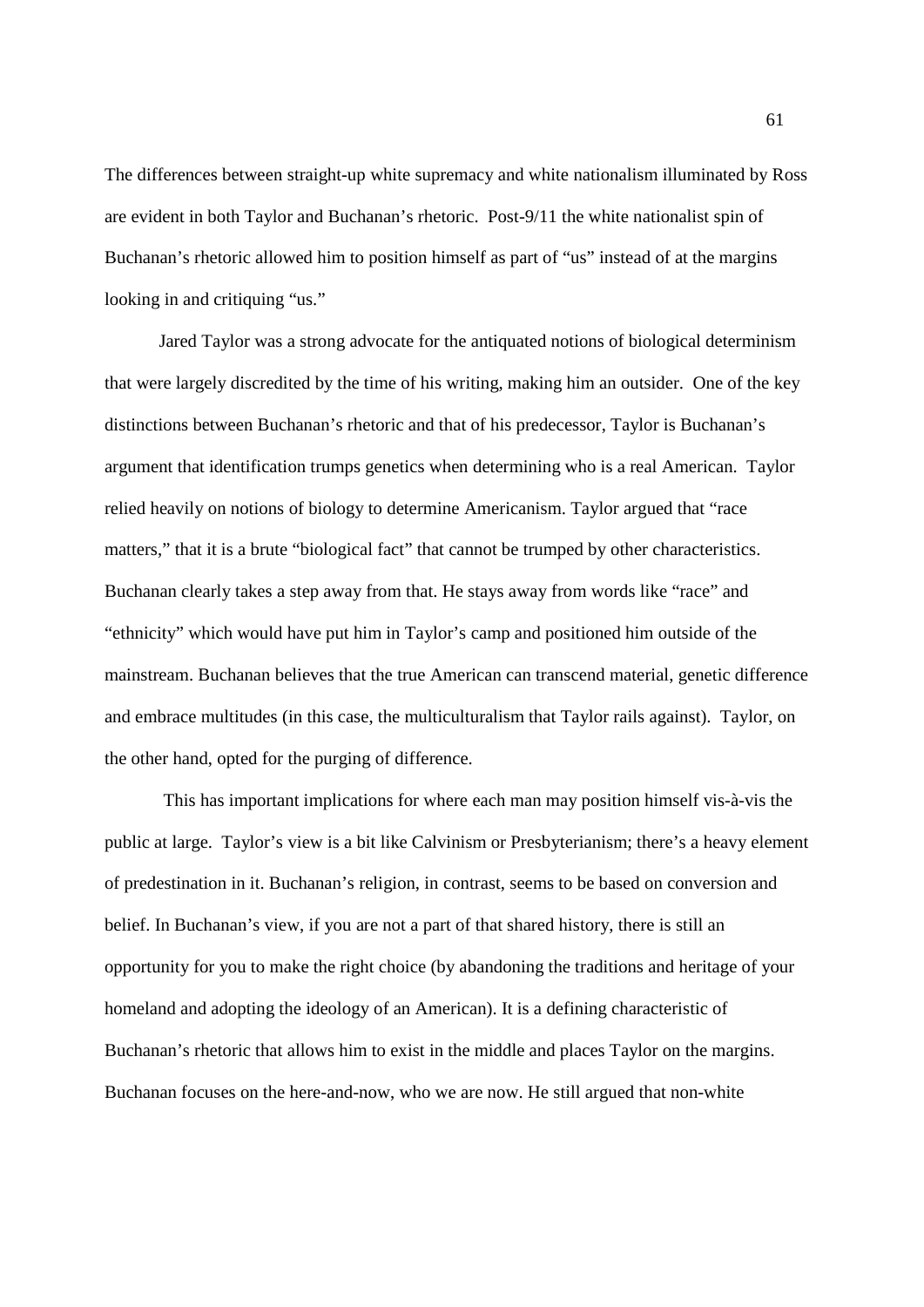immigrants were threatening the vitality of the nation, but he couched it in nationalist terms instead of racial terms. This choice allowed Buchanan to make arguments similar to Taylor's with a mainstream, legitimate voice.

While defining immigrants as the alien other, as the anti-American, Buchanan goes to great rhetorical lengths to make sure that his definition of American includes ethnic groups who were left out of Taylor's ideal American. The strongest point of agreement between Taylor and Buchanan is the existence of an alien invader who is destroying American society. Of course, because they define American differently, the alien also morphs into something quite different in post 9/11 rhetoric. For both, the immigrant is a foreign invader. For Taylor part of what made the alien foreign was their lack of whiteness. However, for Buchanan, it is simply their lack of an American national identity. For example, California is considered a diverse state. This is something that Taylor would have identified as a weakness, as a sign that Californians are lapsed Americans. Buchanan, on the other hand, identifies Californians as real Americans who just happen to be losing the battle. He asks, "Did Californians vote for this future?" and then answers his own question with, "Never. They saw it coming and resisted as best they could" (Buchanan 50). By positioning California in this way, Buchanan is able to perform some more of his rhetorical sleight-of-hand. He casts California as a "lost" state in which immigrants are obliterating all that is truly American. Yet, he does not alienate Californians by accusing them of being anything less than American. Buchanan positions himself on the side of the Californians. He casts them as noble resisters, as opposed to Taylor's lapsed citizens. This sets Buchanan apart from Taylor, because Taylor categorized areas that were losing the white majority as being comprised of lapsed Americans.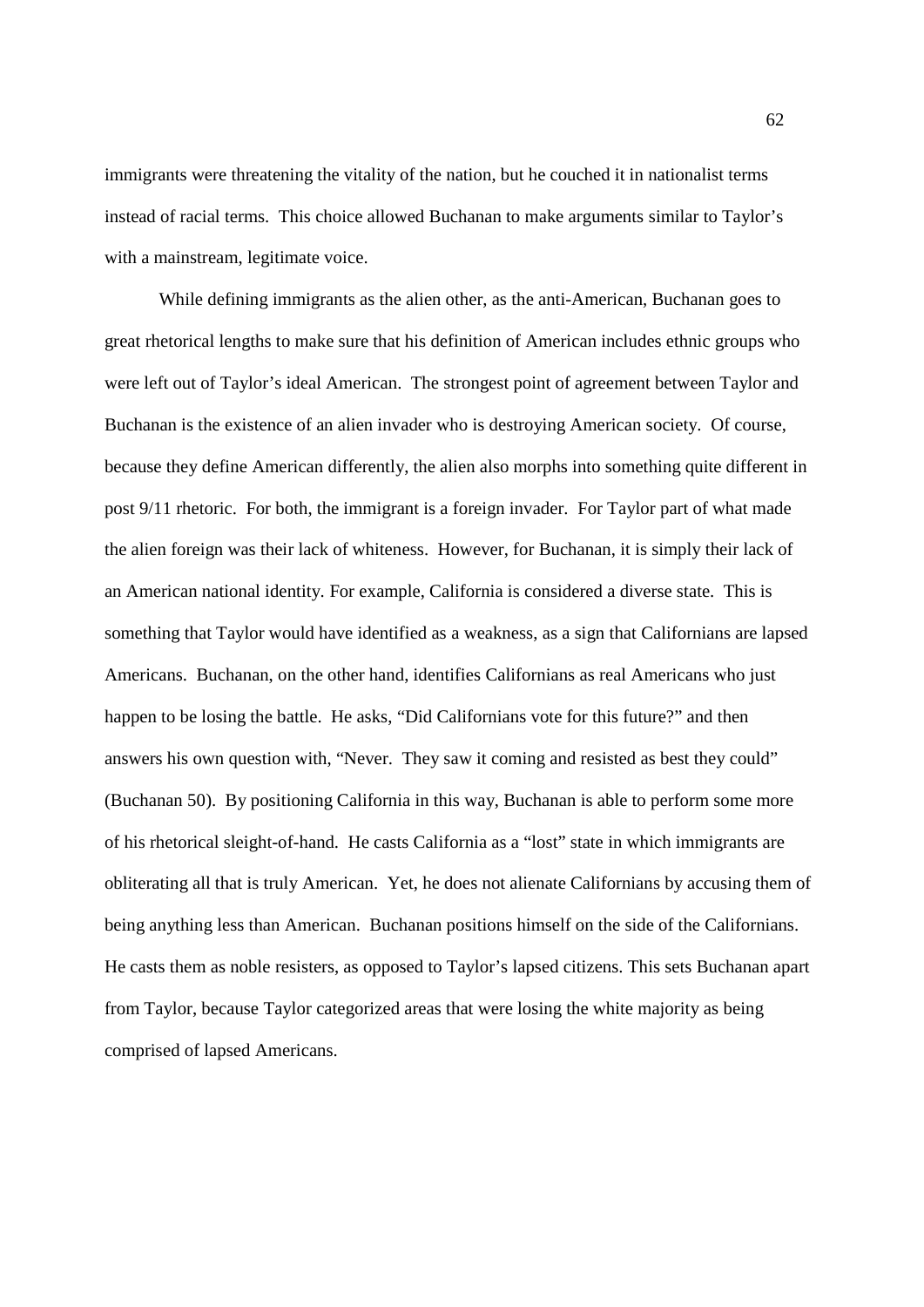Whereas Taylor was very careful to identify those Americans who did not understand, whether in the majority or minority, Buchanan positions the majority of Americans as if they constitute all Americans. In Taylor's rhetoric the majority does not get it. The clear counterpoint to the majority is a minority. In Buchanan's rhetoric it is the majority that gets it and the minority that does not.

Taylor's scapegoat was the lapsed American. It was the lapsed American who had failed to protect America from the non-white invaders. In Taylor's rhetoric, the lapsed Americans comprised the majority of Americans. Taylor was part of a select group of real Americans that was witnessing the effects of this failure from the outside. Taylor set himself in opposition to the majority by defining himself in opposition to those who could not see through the sham of diversity. Buchanan, instead, defined himself as a part of the majority. In Buchanan's rhetoric, the majority was in the know. He did think that there was a failure, but that we were all aware of it and participating in the process of fixing it.

Both Buchanan and Taylor used rhetoric that harkens back to the good ol' days when America's forefathers made the right decisions for the country. They both invoked the founding fathers in a sacred way, as people to be worshipped and followed as part of the path to becoming a real American. They were notable white Americans whose traditions must be followed. Both men idealized whiteness. The difference, however, is that Buchanan argued that it is a path open to any willing takers and Taylor argued that it is a path only truly available to whites.

Buchanan's characterization does dovetail with Taylor's in another distinct way. Buchanan's analysis is done in economic terms. This economic analysis, by nature, presents itself as irrefragable, dispassionate, and scientific. Taylor, also appealed to science to create distinctions between his version of "them." For Taylor, however, the third-person (they, them,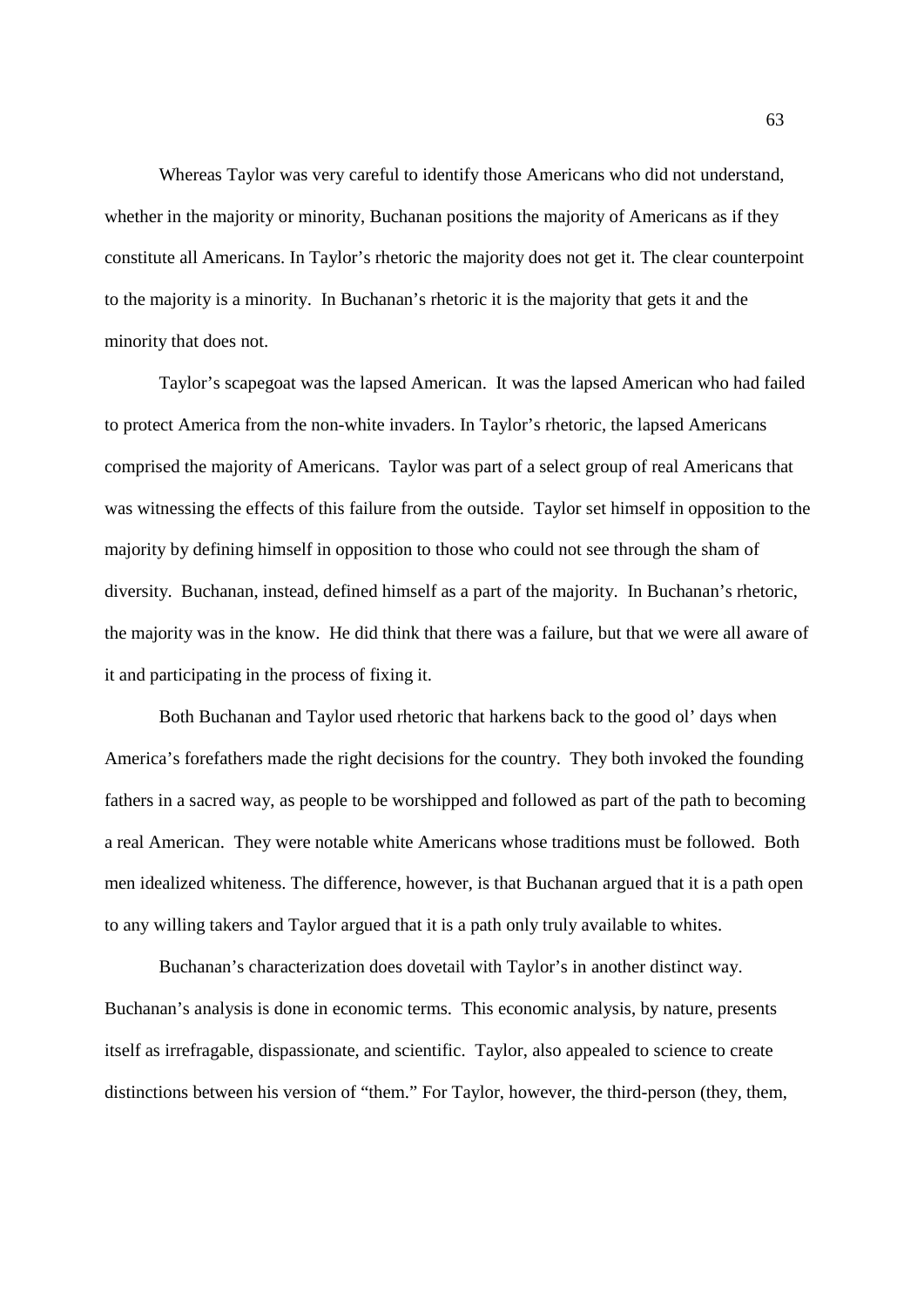those people) is the non-white and the first-person (we, us, our) is white people. For Buchanan the third-person is solely the immigrant and the first-person is white people.

James Kirchik of The New Republic recently asked "How is it that Pat Buchanan enjoys so much mainstream credibility as of late (he is a near-constant appearance on MSNBC)? (Kirchik 1). This question becomes all the more perplexing once one realizes that the meat of Buchanan's arguments are very similar to the arguments made by white supremacists like Jared Taylor about a decade ago. The answer, however, is simple: Buchanan considers himself one of us. Taylor cast himself as the outsider and it is always easier to brush off an outsider than it is to cast aspersion on one of your own.

The potential implications of the mainstream acceptance of post-9/11 white nationalist rhetoric like Buchanan's are enumerable. At a time when race relations are being tested by the nation's first black president, national acceptance of Buchanan's rhetoric could incite discord at a time with great potential for unity. This was evident in during the tail end of the 2008 presidential election, when Senator John McCain and his running mate, Governor Sarah Palin, made a habit out of identifying real Americans. Like Buchanan, they defined those real Americans implicitly (as those Americans who emulated the founders and were from majoritywhite parts of the country) and explicitly stated that anyone could be a real American...if they were willing to adopt the ideologies of real Americans. The racial component McCain and Palin's appeals to real Americans, like Buchanan's, should have been obvious. They spoke to almost always all-white crowds and riled up the crowds with talk of anti-Americanism hurled at the black candidate. However, as disturbing as that image should have been, it was rarely, if ever, questioned. When Georgia Congressman and civil rights hero, John Lewis recognized the racial bent of the McCain/Pailin rallies and accused McCain of fostering "a mood not unlike the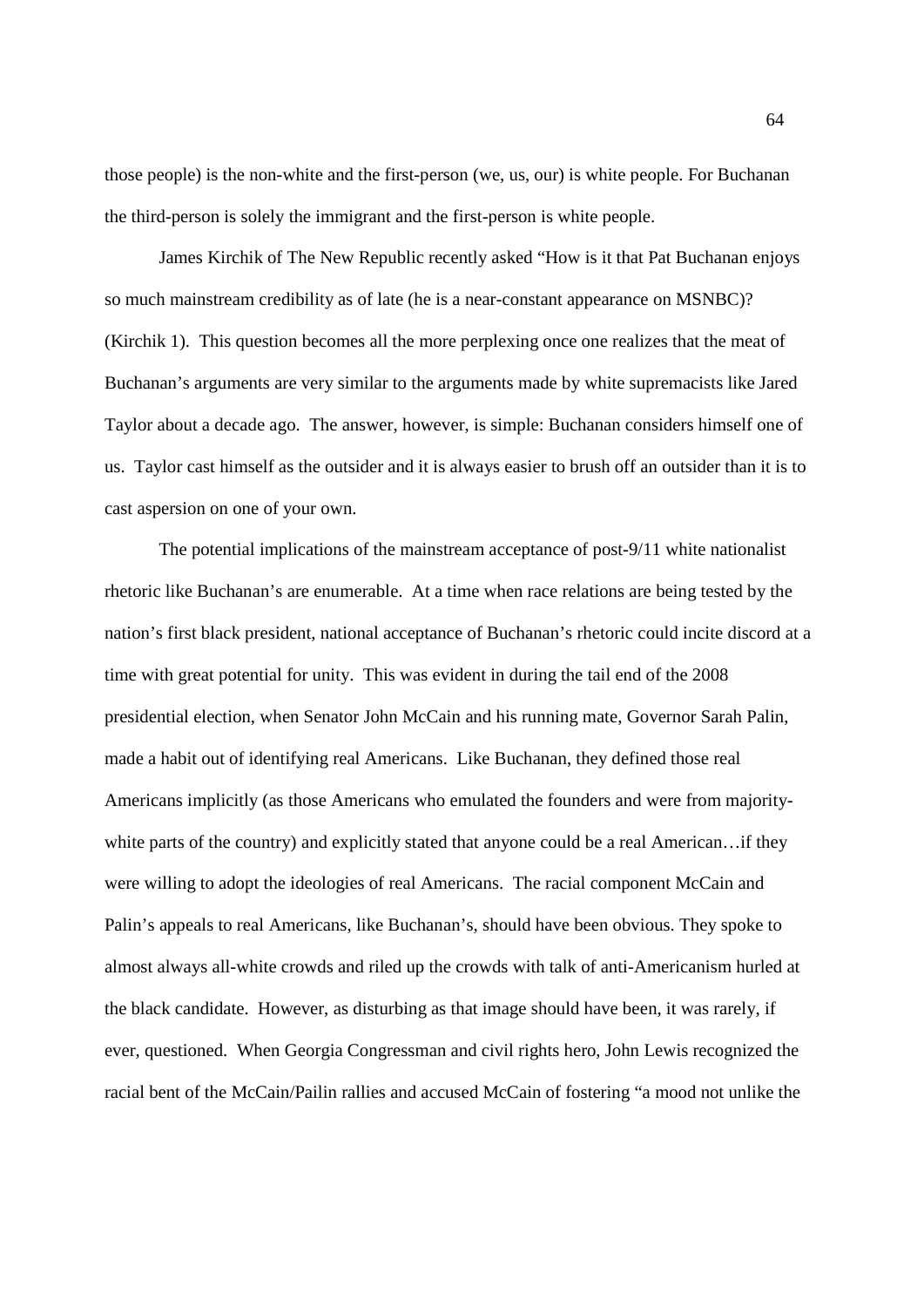one created by George Wallace, the former segregationist governor and presidential candidate" (Huffington Post), he was maligned by the mainstream media. The example of Lewis' is demonstrative of the mainstream acceptance of Buchanan-style rhetoric post-9/11.

In June of 2008, Matthew Bigg wrote that "Obama's race will complicate his White House bid, Americans say in both interviews and a poll showing that nearly a third of them acknowledge feeling racial prejudice…showing that race relations in the United States were improving but problems persist" (Bigg 1). This is what makes Buchanan's rhetoric even more dangerous than Taylor's. Taylor was more easily dismissed by the mainstream as a fringe extremist. But Buchanan's arguments are about national identity and, even if racial connotations lie directly beneath the surface, it is a safe shield for those with a racist agenda to hide behind.

Taylor and Buchanan both promote white supremacist ideologies, but Buchanan's nationalist twist has allowed him to slither his way into the mainstream without the baggage of his pre-9/11 counterparts. That he has flown under the radar in a sense is both indicative of the nationalist sentiment that gripped the nation post-9/11 and a cause for concern about the future of race relations in the United States.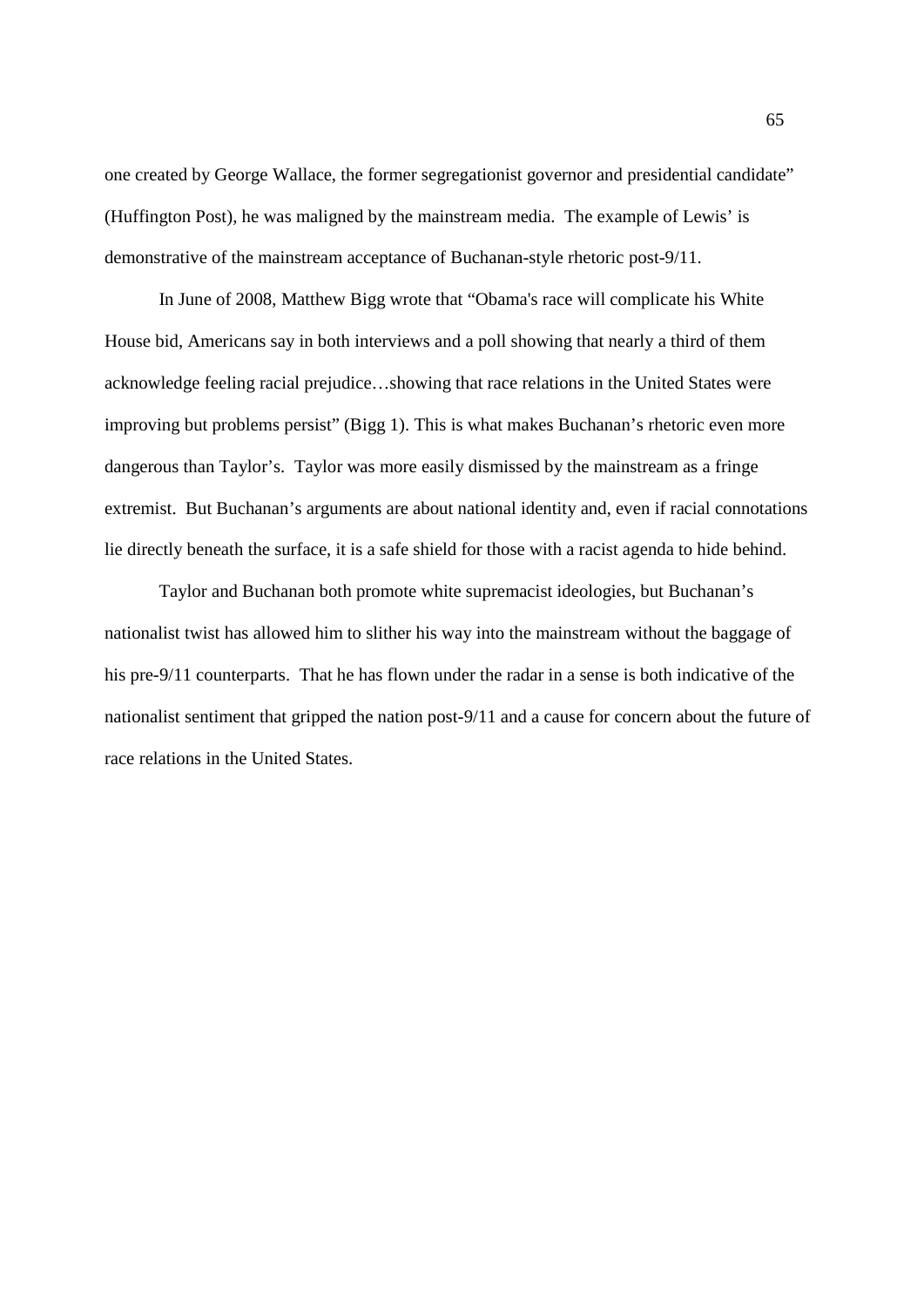## **BIBLIOGRAPHY**

Primary Documents

- Buchanan, Patrick J. State of Emergency: The Third World Invasion and Conquest of America. New York: St. Martin's Press, 2006.
- Duke, David. "America at the Crossroads." Documents of American Prejudice. Ed. S.T. Joshi. New York: Basic Books, 1999. 45-50.
- Mather, Increase. "The History of King Philip's War." Documents of American Prejudice. Ed. S.T. Joshi. New York: Basic Books, 1999. 226-228.
- Simms, William Gilmore. "Slavery in America." Documents of American Prejudice. Ed. S.T. Joshi. New York: Basic Books, 1999. 273-279.
- Taylor, Jared. "Race and Nation." The Real American Dilemma: Race, Immigration, and the Future of America. Ed. Jared Taylor. Oakton, Virginia: New Century, 1998.

Secondary Sources

- Archdeadon, Thomas J. Becoming American: An Ethnic History. New York and London: The Free Press, 1983.
- Atton, Chris. "Far Right Media on the Internet: Culture, Discourse, and Power. New Media and Society 8.4 (2006): 573-587.
- Augoustinos, Martha and Danielle Every. "The Language of 'Race' and Prejudice." Journal of Language and Social Psychology 26.2 (2007): 123-141.
- Barlow, Andrew L. Between Fear and Hope: Globalization and Race in the United States. Lanham, Boulder, New York, and Oxford: Rowman & Littlefield Pulishers, 2003.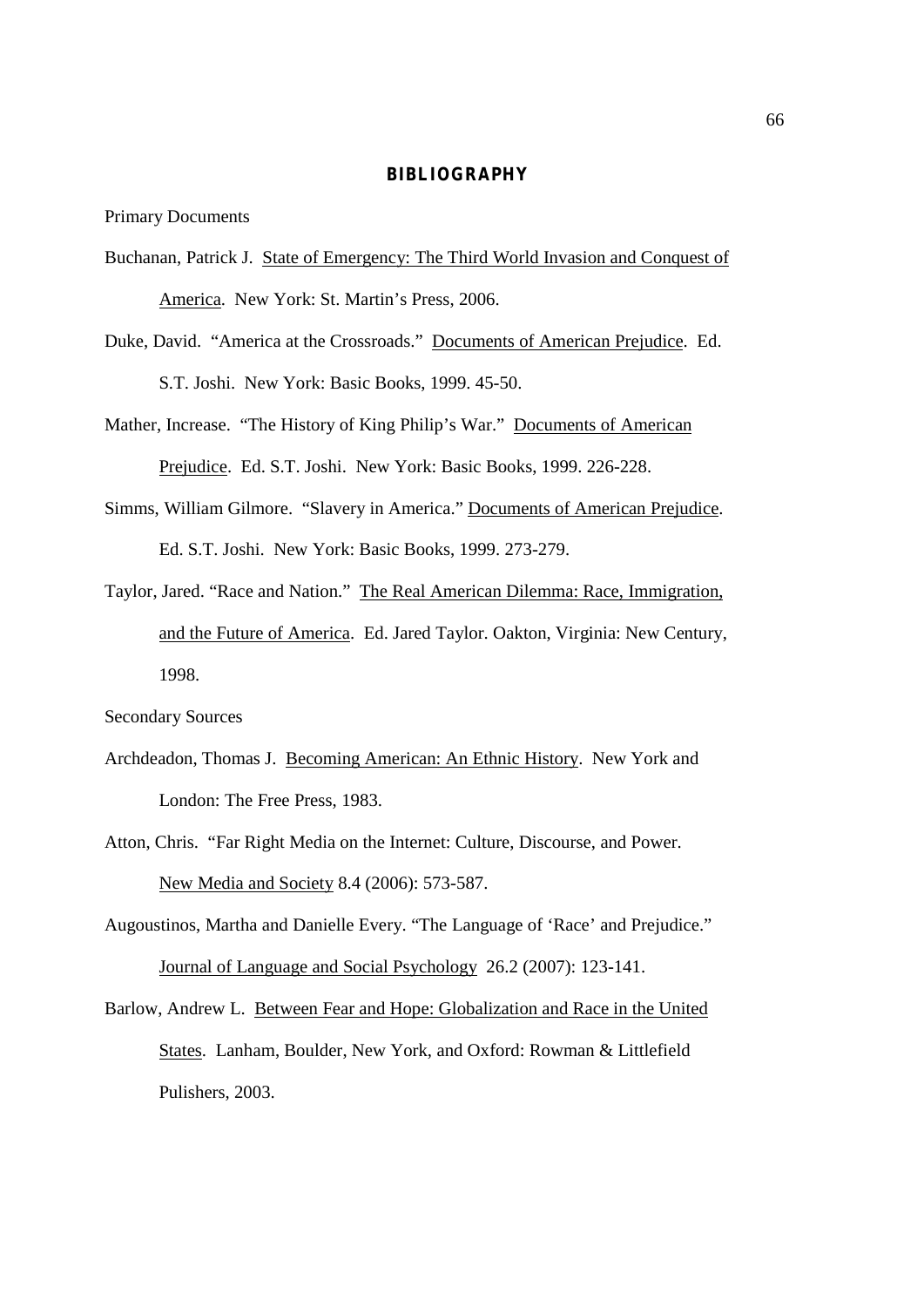Behdad, Ali. A Forgetful Nation: On Immigration and Cultural Identity in the United States. Durham and London: Duke University Press, 2005.

- Bell, Daniel. "The Dispossessed." The Radical Right. Ed. Daniel Bell. New York: Anchor Books, 1964. 1-46.
- Bennett, David H. The Party of Fear: From Nativist Movements to the New Right In American History. Chapel Hill and London: The University of North Carolina Press, 1988.
- Berbier, Marie-Claude. Racial, Ethnic, and Homophobic Violence: Killing in the Name Of Otherness. England and New York: Routledge-Cavendish, 2007.
- Berlet, Chip and Matthew N. Lyons. Right-Wing Populism in America: Too Close For Comfort. New York and London: The Guilford Press, 2000.
- Billig, Michael. "Humour and Hatred: The Racist Jokes of the Ku Klux Klan." Dicsourse and Society 12.3 (2001): 267-300.
- Billings, Charles E. Racism and Prejudice. New Jersey: Hayden Book Company, 1976.
- Blauner, Robert. Racial Oppression in America. New York: Harper & Row, 1972.
- Blauner, Bob. Still the Big News: Racial Oppression in America. Philadelphia: Temple University Press, 2001.
- Burke, Kenneth. Counter-Statement. 2<sup>nd</sup> ed. Los Altos, California: Hermes Publications, 1953.
- Burlein, Ann. Lift High the Cross: Where White Supremacy and the Christian Right Converge. Durham and London: Duke University Press, 2002.
- Burr, Clinton Stoddard. America's Race Heritage. New York: Arno Press, 1977.
- Bushart, Howard L., John R. Craig, and Myra Barnes. Soldiers of God: White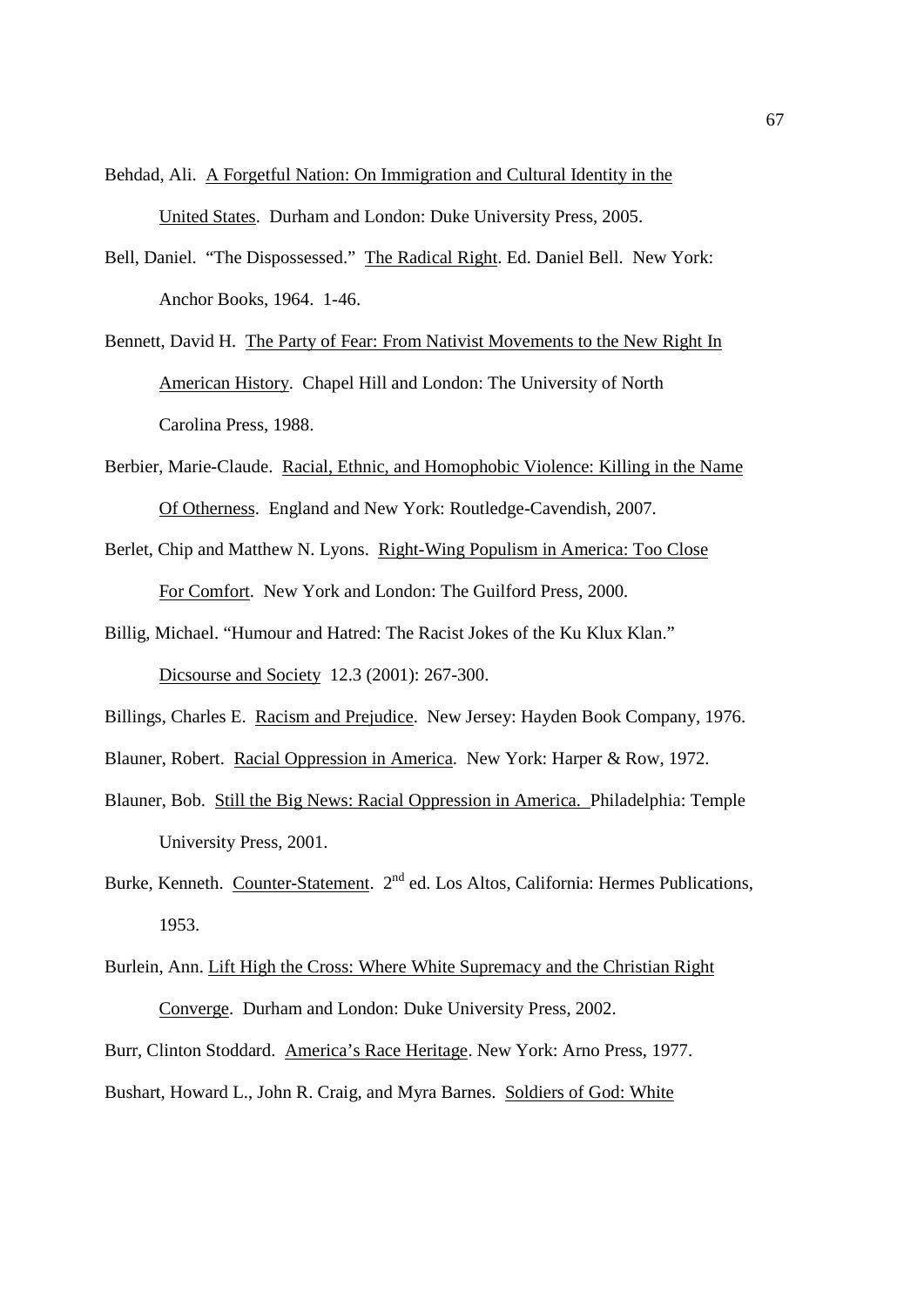Supremacists and Their Holy War for America. New York: Kensington Books, 1998.

- Campbell, Alex. "The search for authenticity: An exploration of an online skinhead Newsgroup." New Media and Society 8.2 (2006): 269-294.
- Carlson, Lewis H. and George A. Colburn. In Their Place: White America Defines Her Minorities, 1850-1950. New York, Sydney, London, Toronto: John Wiley & Sons, 1972.
- Cheng, Vincent J. Inauthentic: The Anxiety over Culture and Identity. New Brunswick, New Jersey, and London: Rutgers University Press, 2004.
- Cobb, James C. The Brown Decision, Jim Crow, and Southern Identity. Athens and London: The University of Georgia Press, 2005.
- Daniels, Roger and Harry H. Kitano. American Racism: Exploration of the Nature of Prejudice. New Jersey: Prentice-Hall, 1970.
- Darsey, James. "From 'Gay is Good' to the Scourge of AIDS: The Evolution of Gay Liberation Rhetoric, 1977 – 1990." Communication Studies. 42/1 (1991): 43-66.
- David, Thomas J. Race Relations in America: A Reference Guide with Primary Documents. Westport, Connecticut: Greenwood Press, 2006.
- Dinnerstein, Leonard, Roger L. Nichols, and David M. Reimers. Natives and Strangers: A Multicultural History of Americans. New York and Oxford: Oxford University Press, 1996.
- Dobratz, Betty A. and Stephanie Shanks-Meile. 'White Power, White Pride!' The White Separatist Movement in the United States. New York: Twayne Publishers, 1997.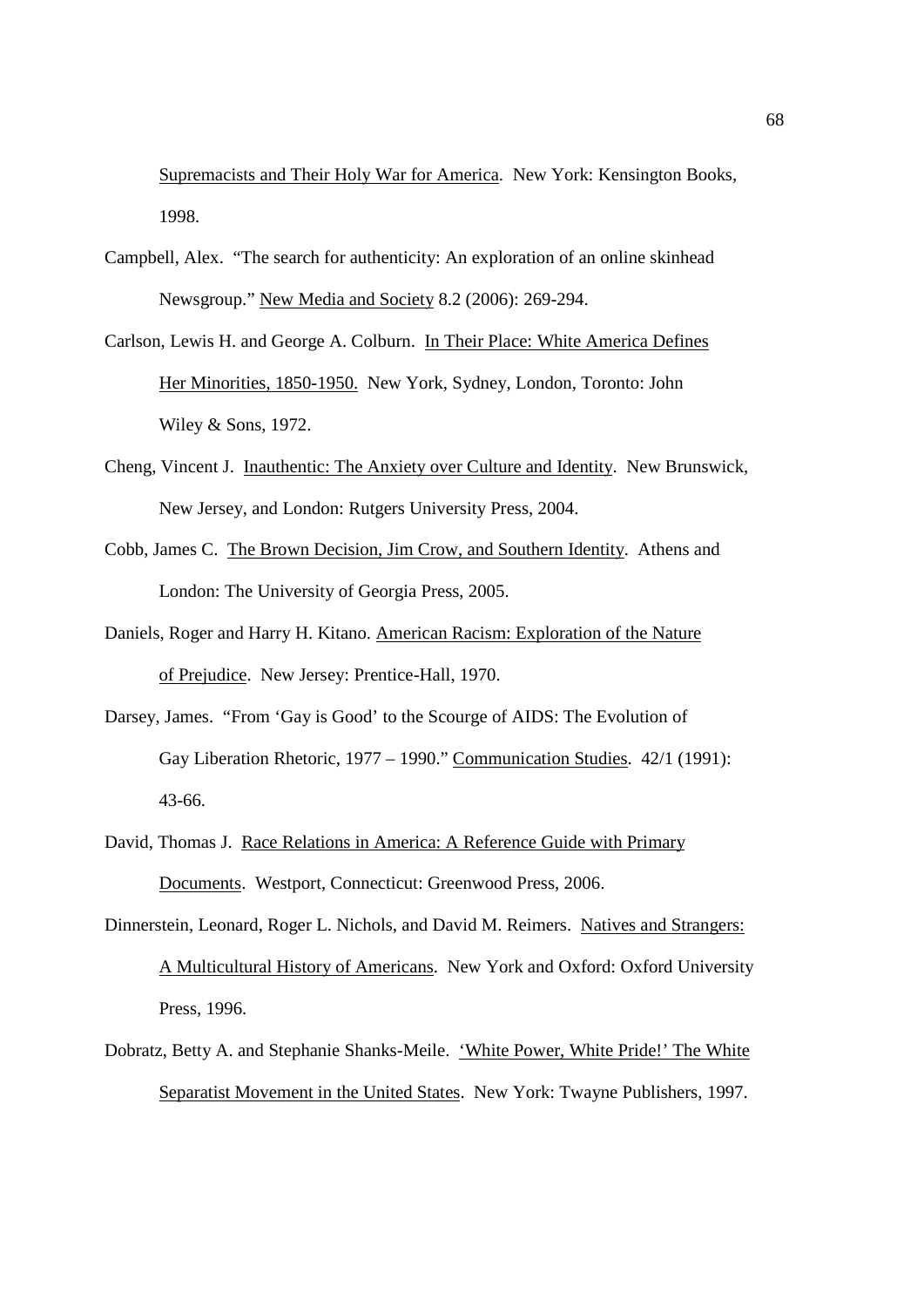- Duffy, Margaret E. "Web of Hate: A Fantasy Theme Analysis of the Rhetorical Vision of Hate Groups On Line." Journal of Communication Inquiry 27.3 (2003): 291.
- Epstein, Benjamin R. and Arnold Forster. The Radical Right: Report on the John Birch Society and Its Allies. New York: Vintige Books, 1967.
- Erenhaus, Peter. "Race Lynching and Christian Evangelicalism: Performances of Faith." Text and Performance Quarterly 24.3/4 (2004): 276-301.
- Fenster, Mark. Conspiracy Theories: Secrecy and Power in American Culture. London and Minneapolis: University of Minnesota Press, 1999.
- Ferguson, Jerry L. "Lest We Forget: A Thematic Review of the Rhetoric of White Ethnic Superiority." Communication 10.1 (1981): 139-147.
- Flynn, Kevin and Gary Gerhardt. The Silent Brotherhood: Inside America's Racist Underground. New York: The Free Press, 1989.
- Forster, Arnold and Benjamin R. Epstein. Danger on the Right. New York: Random House, 1964.
- Forster, Arnold and Benjamin R. Epstein. The Trouble Makers: An Anti-Defamation League Report. Westport, Connecticut: Negro Universities Press, 1970.
- Frazier, John W., Florence M. Margai, and Eugene Tettey-Fio. Race and Place: Equity Issues in Urban America. Colorado: Westview Press, 2003.
- Garfield, Bob. "Buchanan TV Spot a Sure Head Turner, and , oh yeah, Racist."

The Advertising Age 71.43 (2000): 1-2.

Grey, Stephanie Hudson. Reading Racism: A Reflection on the Politics of the Production of Knowledge." Critical Studies in Media Communication 18.4 (2001): 466-471. Gusfield, Joseph R. Introduction. On Symbols and Society. By Kenneth Burke.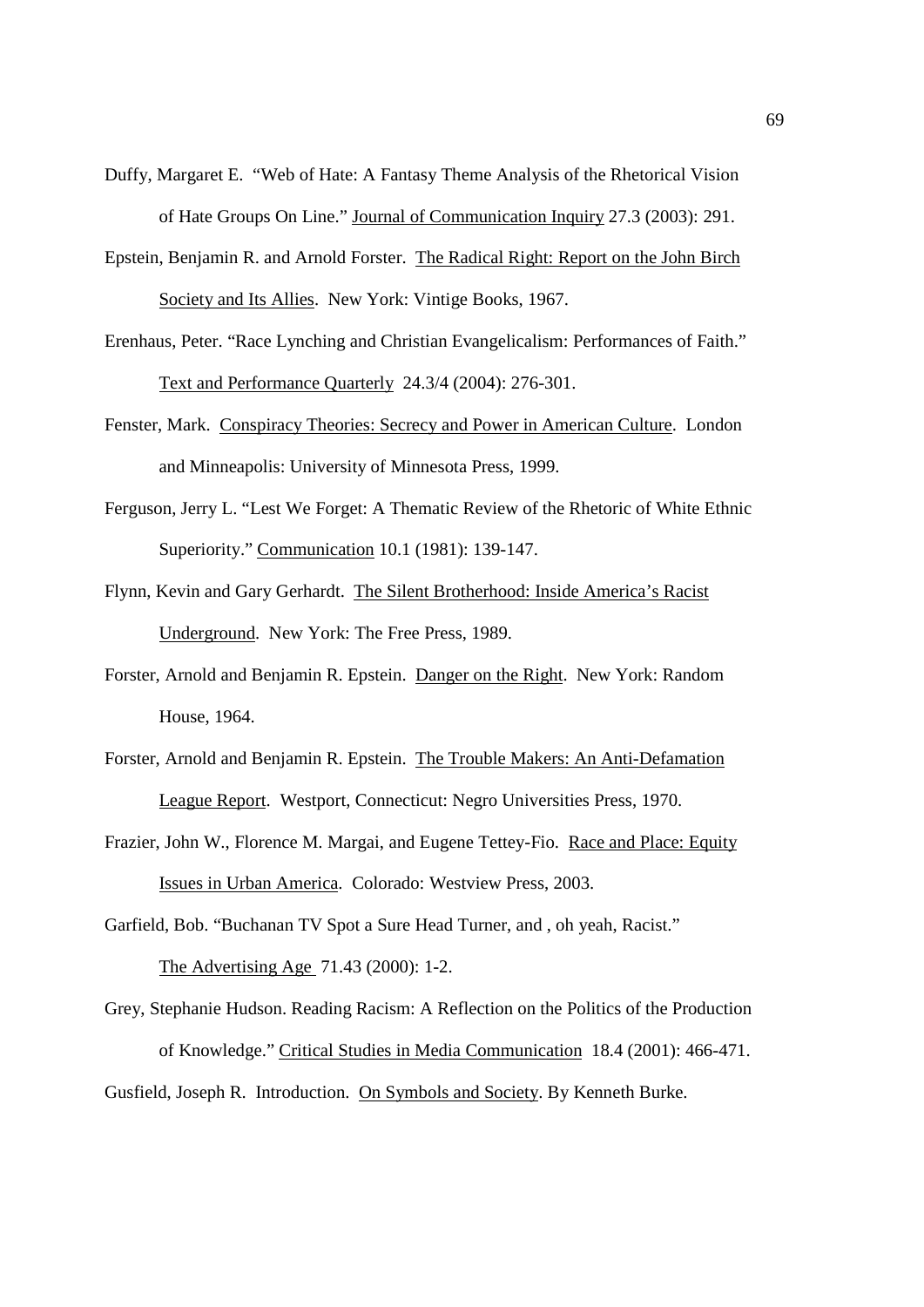Chicago and London: The University of Chicago Press, 1989. 1-52.

- Hadjor, Kofi Buenor. The Changing Face of Race: The Role of Racial Politics in Shaping Modern America. Trenton, New Jersey: Africa World Press, 2007.
- Hardisty, Jean. Mobilizing Resentment: Conservative Resurgence from the John Birch Society to the Promise Keepers. Boston: Beacon Press, 1999.
- Hofstadter, Richard. "Pseudo-Conservatism Revisted: A Postscript." The Radical Right. Ed. Daniel Bell. New York:Anchor Books, 1964. 75-96.'
- Holmes, David G. "Affirmative Reaction: Kennedy, Nixon, King, and the Evolution Of Colorblind Rhetoric." Rhetoric Review 26.1 (2007): 25-41.
- Isaac, Allan Punzalan. American Tropics: Articulating Filipino America. Minneapolis: University of Minnesota Press, 2006.
- Jaspin, Elliot. Buried in the Bitter Waters. New York: Basic Books, 2007.
- Jillson, Cal. Pursuing the American Dream: Opportunity and Exclusion Over Four Centuries. Kansas: University of Kansas Press, 2004.
- Jorstad, Erling. The Politics of Doomsday: Fundamentalists of the Far Right. Nashville and New York: Abingdon Press, 1970.
- Knickerbocker, Brad. "Anti-Immigrant Sentiments Fuel Ku Klux Klan Resurgence." Christian Science Monitor 9 Feb. 2007: USA Section 2.
- Knobel, Dale T. 'America for the Americans': The Nativist Movement in the United States. New York: Twayne Publishers, 1996.
- Leets, Laura. "Disentangling Perceptions of Subtle Racist Speech." Journal of Language And Social Psychology 22.2 (2003): 145-169.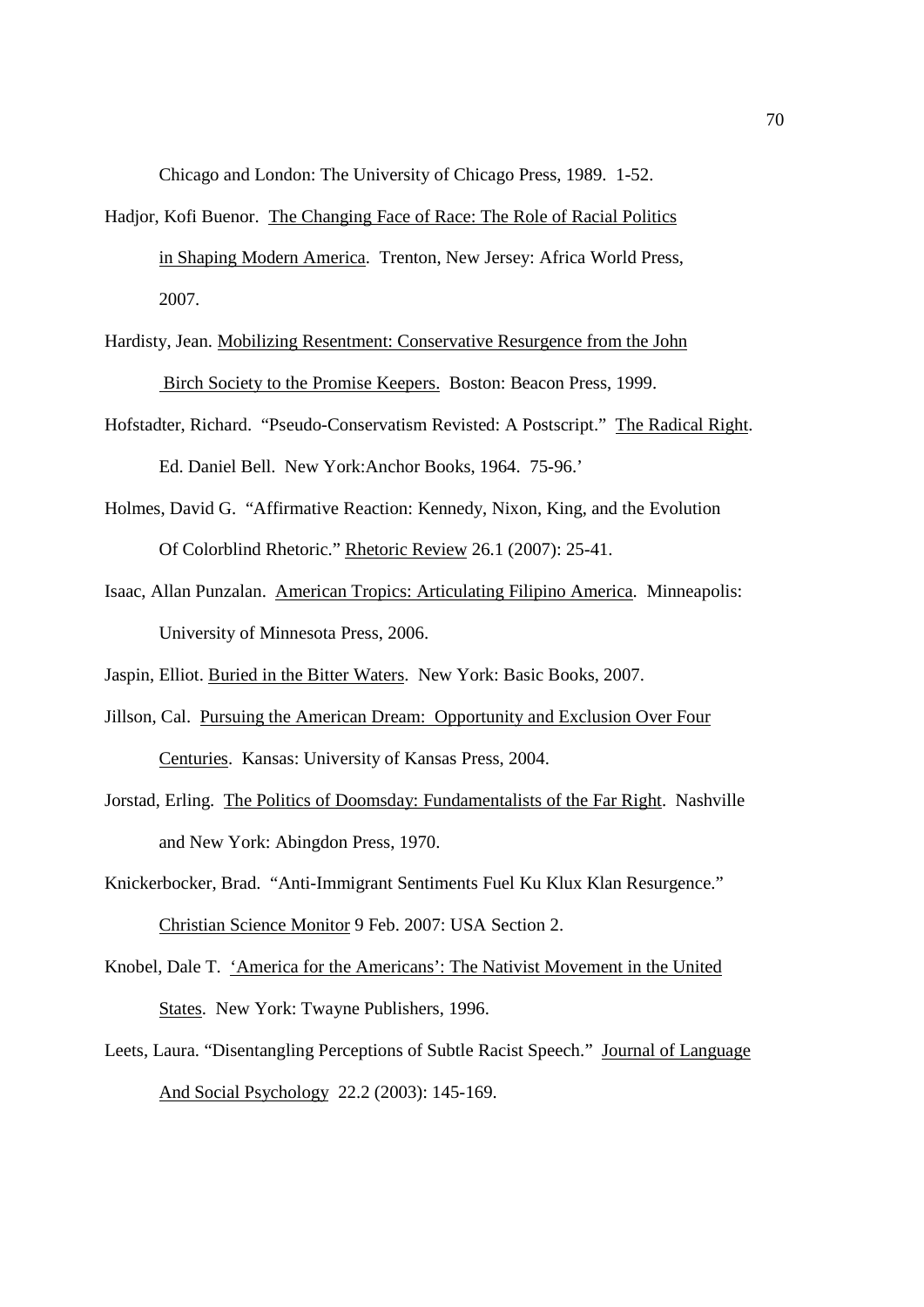- Levin, Jack, and Gordana Rabrenovic. Why We Hate. New York: Prometheus Books, 2004.
- Lipset, Seymour Martin. "Three Decades of the Radical Right: Coughlinites, McCarthyites, and Birchers." The Radical Right. Ed. Daniel Bell. New York:Anchor Books, 1964. 373-446.
- Lipset, Seymour Martin and Earl Raab. The Politics of Unreason: Right-Wing Extremism in America, 1970-1977. 2<sup>nd</sup> ed. Chicago and London: The University Of Chicago Press, 1970.
- McPhail, Mark Lawrence. "Revisiting the Rhetoric of Racism." Rhetoric Review 20.1/2 (2001): 43-47.
- Min, Pyong Gap. Encyclopedia of Racism in the United States. Westport, Connecticut: Greenwood Press, 2005.
- Newman, Edwin S. The Hate Reader. New York: Ocean Publications, 1964.
- Overstreet, Harry and Bonaro Overstreet. The Strange Tactics of Extremism. New York: W.W. Norton & Company, 1964.
- Randall, Steve. "Academic Racists Make Mainstream Inroads." Extra! 18.2 (2005): 12 15.
- Redekop, John Harold. The American Far Right: A Case Study of Billy James Hargis and Christian Crusade. Michigan, William B. Eerdmans Publishing, 1968.
- Riegel, Robert Dee. Birth of a Radical. New York, Washington, and Hollywood: Vantage Press, 1964.
- Rusher, William A. The Rise of the Right. New York: William Morrow and Company, 1984.